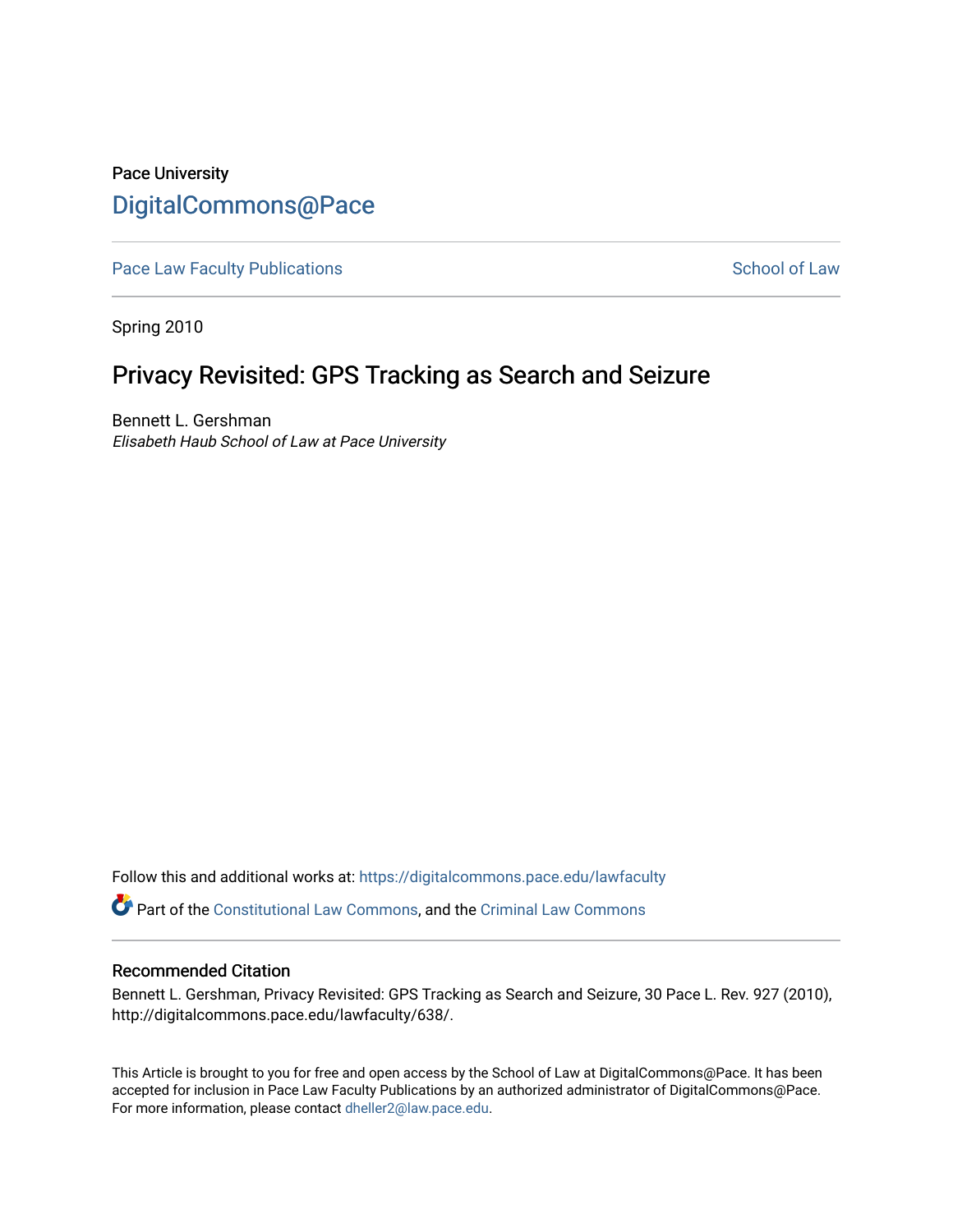# **Privacy Revisited: GPS Tracking as Search and Seizure**

# **Bennett L. Gershman**

The seminal decision in *Katz v. United States*<sup>1</sup> changed the way we look at the Fourth Amendment. Prior to *Katz*, a Fourth Amendment search typically required an intrusion by government into a "protected area."<sup>2</sup> But as *Katz* famously declared, "the Fourth Amendment protects people, not places."<sup>3</sup> Nevertheless, the "place" where the privacy is sought—in *Katz*, a telephone booth—remains a critical reference in determining the constitutional protection that people are afforded. That Katz may have relied on the privacy of the telephone booth to place his call, according to the majority, was constitutionally significant, but it proved to be an uncertain gauge of protected privacy from governmental intrusions into other places. The concurring opinion by Justice John Harlan more explicitly addressed the extent to which a person's reliance on the privacy of the "place" affords constitutional protection: "first . . . a person [must] have exhibited an actual (subjective) expectation of privacy and, second . . . the expectation [must] be one that society is prepared to recognize as "reasonable.""<sup>4</sup>

Post-*Katz* Supreme Court decisions—and there are many have tried to clarify the second part of Justice Harlan's formulation: the reasonableness of a subjective expectation of privacy.<sup>5</sup> Expectations of privacy that the Supreme Court has

927

Professor of Law, Pace University School of Law.

<sup>1.</sup> 389 U.S. 347 (1967).

<sup>2</sup>*. Id.* at 351 n.9 ("It is true that this Court has occasionally described its conclusions in terms of "constitutionally protected areas," but we have never suggested that this concept can serve as a talismanic solution to every Fourth Amendment problem.") (internal citations omitted).

<sup>3</sup>*. Id.* at 351. The Court explicitly overruled *Olmstead v. United States*, 277 U.S. 438 (1928), which had held that electronic surveillance, without any trespass to property and without any seizure of tangible objects, fell outside the purview of the Fourth Amendment. *Id.* at 352-53.

<sup>4</sup>*. Id.* at 361 (Harlan, J., concurring).

<sup>5.</sup> The Court has often used the terms "reasonable," "justifiable," and "legitimate" interchangeably to characterize the objective part of the *Katz*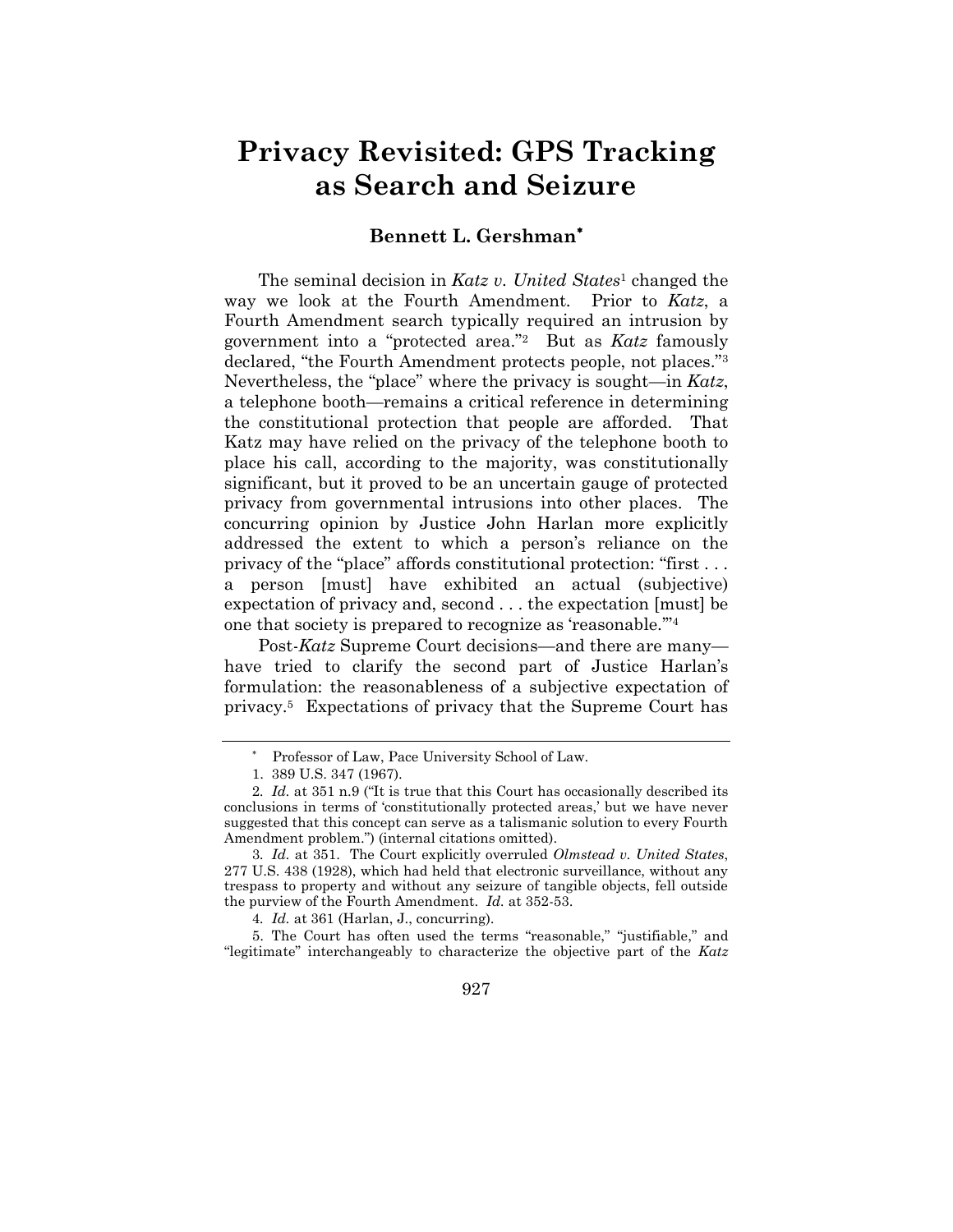considered to be reasonable include conversations believed by all of the parties to be confidential, $6$  non-commercial activities in the home,<sup>7</sup> external manipulation of luggage, $^8$  the interior of the home from tracking by a beeper, $9$  and the interior of the home from heat-revealing technology.<sup>10</sup> By contrast, expectations of privacy that the Supreme Court has considered to be unreasonable include garbage placed on the curb for  $\text{collection},^{11}$  open fields with "no trespassing" signs,<sup>12</sup> out-ofdoor activities within one's home<sup>13</sup> and the workplace,<sup>14</sup> the routes traveled by an automobile,<sup>15</sup> telephone numbers dialed,<sup>16</sup> conversations with a false friend, $17$  commercial activities in the home,<sup>18</sup> drugs that are accessible to a canine's scent,<sup>19</sup> and drugs that can be identified by scientific tests.<sup>20</sup>

As the above examples suggest, the Supreme Court's attempt to distinguish between expectations of privacy that are reasonable and those that are not reasonable has been at best uncertain, and subject to criticism.<sup>21</sup> Much of the uncertainty

- 11. California v. Greenwood, 486 U.S. 35 (1988).
- 12. Oliver v. United States, 466 U.S. 170 (1984).

13. Florida v. Riley, 488 U.S. 445 (1989); California v. Ciraolo, 476 U.S. 207 (1986).

14. Dow Chem. Co. v. United States, 476 U.S. 227 (1986).

15. United States v. Knotts, 460 U.S. 276 (1983).

16. Smith v. Maryland, 442 U.S. 735 (1979).

17. United States v. White, 401 U.S. 745 (1971).

18. Minnesota v. Carter, 525 U.S. 83 (1998); Lewis v. United States, 385 U.S. 206 (1966).

19. Illinois v. Caballes, 543 U.S. 405 (2005); United States v. Place, 462 U.S. 696 (1983).

20. United States v. Jacobsen, 466 U.S. 109 (1984).

21*. See, e.g.*, Donald L. Doernberg, *"Can You Hear Me Now?": Expectations of Privacy, False Friends, and the Perils of Speaking Under the Supreme Court's Fourth Amendment Jurisprudence*, 39 IND. L. REV. 253, 295 (2006) (criticizing the Supreme Court"s "muddled view of privacy"); Peter P. Swire, *Katz is Dead. Long Live Katz*, 102 MICH. L. REV. 904, 923-31 (2004)

test. *See, e.g.*, Oliver v. United States, 466 U.S. 170, 177-78 (1984) ("legitimate" and "reasonable"); United States v. White, 401 U.S. 745, 749, 752 (1971) ("justifiable"); *Katz*, 389 U.S. at 353, 361 ("justifiable" and "reasonable").

<sup>6.</sup> Berger v. New York, 388 U.S. 41 (1967).

<sup>7.</sup> Minnesota v. Olson, 495 U.S. 91 (1990).

<sup>8.</sup> Bond v. United States, 529 U.S. 334 (2000).

<sup>9.</sup> United States v. Karo, 468 U.S. 705 (1984).

<sup>10.</sup> Kyllo v. United States, 533 U.S. 27 (2001).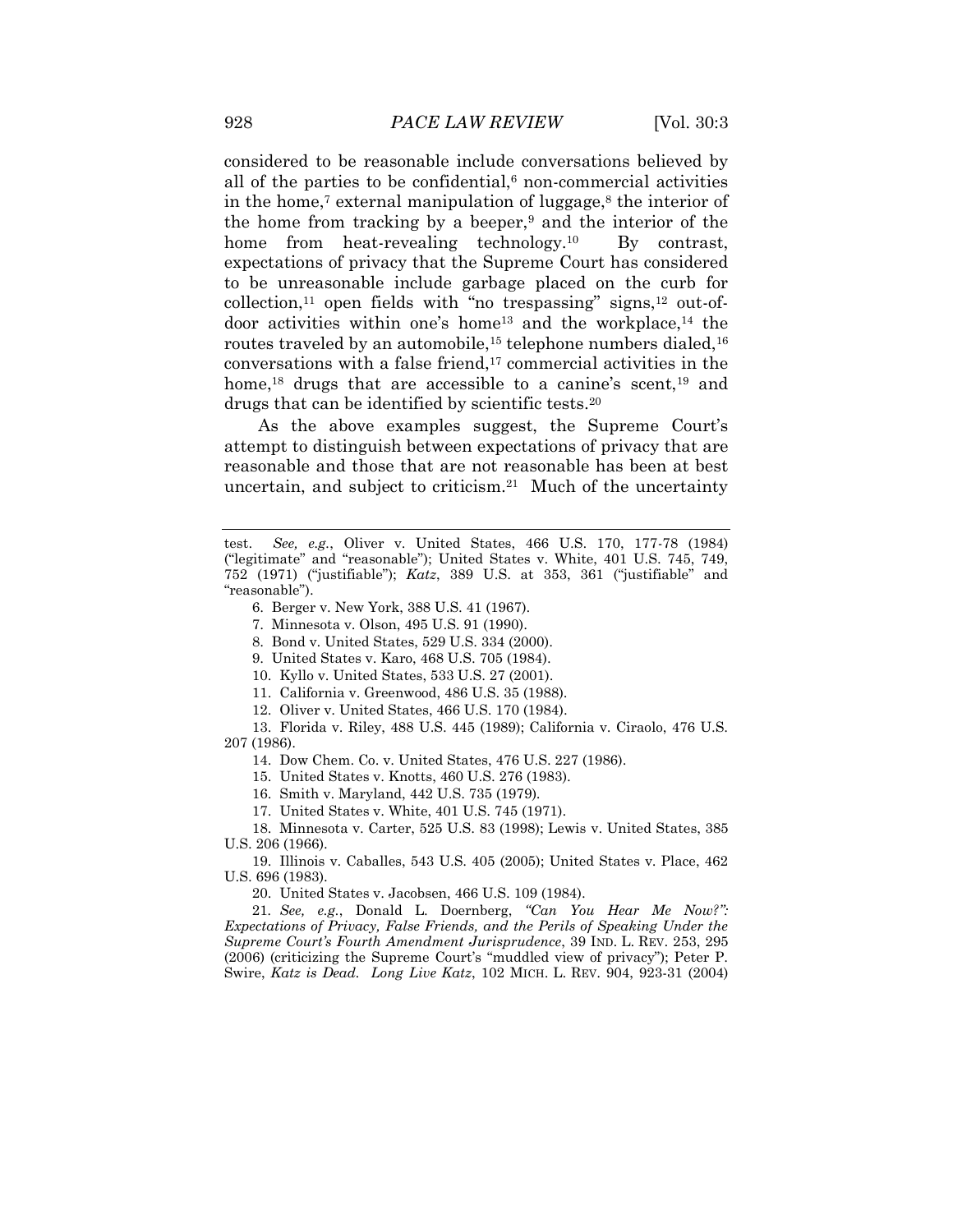and criticism is attributable to several factors: the nature and extent of the methods used by government to intrude into private places; the varying nature and extent of privacy interests over a broad range of places and activities; and most importantly, the role that modern technology plays in enabling the government to intrude into places and activities that previously were inaccessible.<sup>22</sup> Indeed, the threat to individual privacy from the "fantastic advances in the field of electronic communication" that Chief Justice Warren warned about nearly fifty years ago<sup>23</sup> seems almost benign compared to advances in satellite and radar surveillance technology that allow the government to secretly spy, track, and record private conduct on an unprecedented scale.<sup>24</sup>

Given this uncertainty, it should not be surprising that the Supreme Court"s *Katz* expectation-of-privacy jurisprudence has encouraged state courts to reject what is considered a confusing and restrictive interpretation of privacy under the Fourth Amendment, and to provide broader protection to their citizens under their own state constitutions.<sup>25</sup> Among the most prominent advocates of aggressively using state constitutions to expand individual rights has been the New York State Court of Appeals.<sup>26</sup> Thus, in examining the Supreme Court's Katz-

<sup>(</sup>discussing the inadequacy of the "reasonable expectation of privacy" test).

<sup>22</sup>*. See* Kyllo v. United States, 533 U.S. 27, 33-34 (2001) ("It would be foolish to contend that the degree of privacy secured to citizens by the Fourth Amendment has been entirely unaffected by the advance of technology.").

<sup>23</sup>*. See* Lopez v. United States, 373 U.S. 427, 441 (1963) (Warren, C.J., concurring in the result).

<sup>24</sup>*. See, e.g.*, *Kyllo*, 533 U.S. at 36 n.3 (describing radar-based ability to enable law enforcement to see individuals through walls); Renée McDonald Hutchins, *Tied Up in Knotts? GPS Technology and the Fourth Amendment*, 55 UCLA L. REV. 409, 414-21 (2007) (providing extensive discussion of origin, science, and uses of GPS technology); Ian James Samuel, Note, *Warrantless Location Tracking*, 83 N.Y.U. L. REV. 1324, 1327 (2008) (discussing the technological capacity of GPA to track down persons who use cell phones to within a range of a few meters anywhere on the globe).

<sup>25</sup>*. See generally* Shirley S. Abrahamson, *Criminal Law and State Constitutions: The Emergence of State Constitutional Law*, 63 TEX. L. REV. 1141 (1985); William J. Brennan, Jr., *State Constitutions and the Protection of Individual Rights*, 90 HARV. L. REV. 489 (1977).

<sup>26</sup>*. See* Judith S. Kaye, *State Courts at the Dawn of a New Century: Common Law Courts Reading Statutes and Constitutions*, 70 N.Y.U. L. REV. 1 (1995).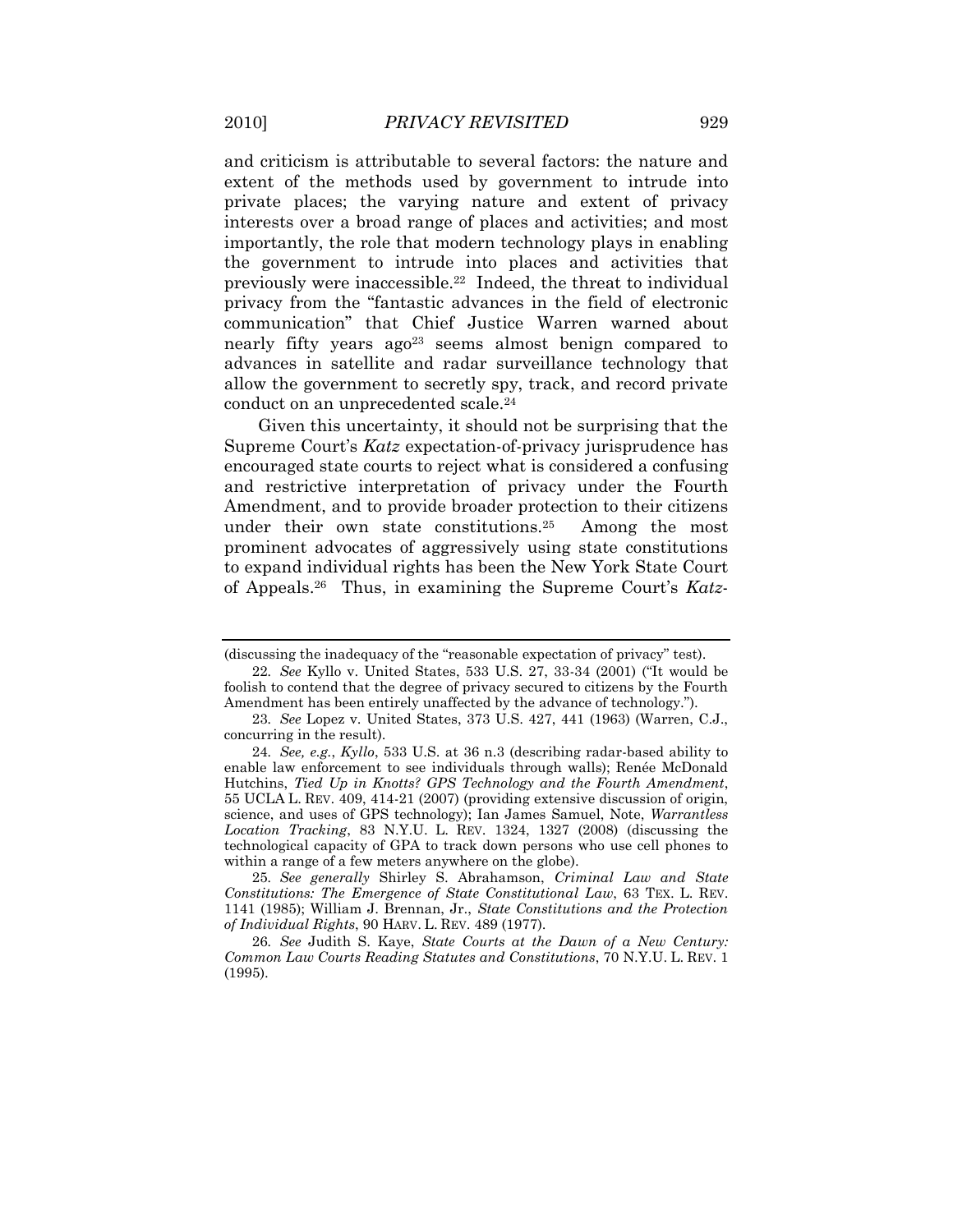expectation-of-privacy decisions, $27$  as well as other search and seizure decisions,<sup>28</sup> the New York Court of Appeals has concluded that the Supreme Court's interpretation of the Fourth Amendment offers insufficient protection for New York citizens, and has invoked the State Constitution"s search and seizure provision of Article I, Section 12 to afford greater protection.<sup>29</sup>

Last term, the New York State Court of Appeals once

28*. See, e.g.*, People v. Diaz, 612 N.E.2d 298 (N.Y. 1993) (rejecting the "plain feel" exception to warrant requirement); People v. Harris, 570 N.E.2d 1051 (N.Y. 1991) (statements were fruit of unlawful entry); People v. Vilardi, 555 N.E.2d 915 (N.Y. 1990) (standard for non-disclosure of exculpatory evidence); People v. Griminger, 524 N.E.2d 409 (N.Y. 1988) (rejecting the totality of circumstances test for reliability of informant statements); People v. Millan, 508 N.E.2d 903 (N.Y. 1987) (allowing standing for constructive possession); People v. Stith, 506 N.E.2d 911 (N.Y. 1987) (restricting the inevitable discovery rule); People v. Class, 494 N.E.2d 444 (N.Y. 1986) (search of vehicle for VIN number); People v. Bigelow, 488 N.E.2d 451 (N.Y. 1985) (rejecting the good faith exception to exclusionary rule); People v. Johnson, 488 N.E.2d 439 (N.Y. 1985) (reliability of informant"s statements); People v. Belton, 432 N.E.2d 745 (N.Y. 1982) (automobile search incident to arrest).

29. N.Y. CONST., art. I, § 12 provides:

The right of the people to be secure in their persons, houses, papers and effects, against unreasonable searches and seizures, shall not be violated, and no warrants shall issue, but upon probable cause, supported by oath or affirmation, and particularly describing the place to be searched, and the persons or things to be seized.

The right of the people to be secure against unreasonable interception of telephone and telegraph communications shall not be violated, and ex parte orders or warrants shall issue only upon oath or affirmation that there is reasonable ground to believe that evidence of crime may be thus obtained, and identifying the particular means of communication, and particularly describing the person or persons whose communications are to be intercepted and the purpose thereof.

*Id.*

<sup>27</sup>*. See, e.g.*, People v. Keta, 593 N.E.2d 1328 (N.Y. 1992) (search of vehicle dismantling business); People v. Scott, 593 N.E.2d 1328 (N.Y. 1992) (search of open fields); People v. Dunn, 564 N.E.2d 1054 (N.Y. 1990) (canine sniff); People v. Torres, 543 N.E.2d 61 (N.Y. 1989) (search of passenger compartment of vehicle); People v. P.J. Video, Inc., 501 N.E.2d 556 (N.Y. 1986) (probable cause for search warrant authorizing seizure of obscene materials); People v. Gokey, 457 N.E.2d 723 (N.Y. 1983) (warrantless search of bag in defendant"s possession).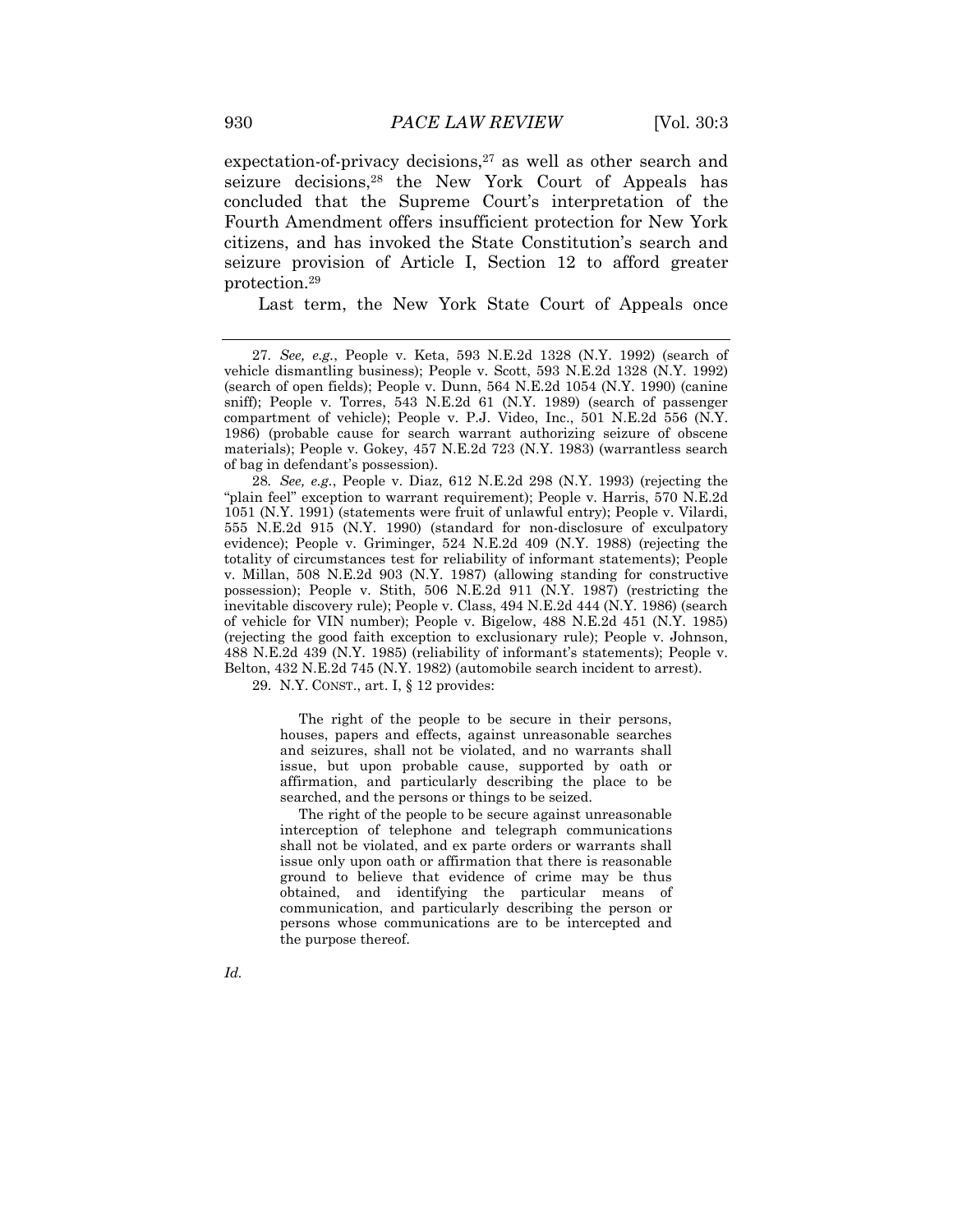again invoked the State Constitution in a search and seizure case that examined a massive and prolonged use by law enforcement agents of Global Positioning System ("GPS") surveillance technology to monitor a motorist's travels. In *People v. Weaver*, the Court of Appeals held that the surreptitious attachment by law enforcement agents of a GPS tracking device to the underside of the defendant"s vehicle and the continuous monitoring of his movements for sixty-five consecutive days constituted a "search" under the New York State Constitution that required a warrant.<sup>30</sup> The Court of Appeals split 4-3 in this decision. The majority and dissenting opinions gave carefully reasoned arguments on the difficult, and indeed "momentous,"<sup>31</sup> privacy issue presented—the impact of sophisticated and highly intrusive surveillance technology on society's subjective and objectively reasonable expectations of so-called "locational privacy,"<sup>32</sup> and the ability of law enforcement to employ powerful new technology to investigate crime without being subjected to constitutional constraints.

Part I of this Article discusses the facts in *People v. Weaver*, the majority and dissenting opinions in the Appellate Division, Third Department decision, and the majority and dissenting opinions in the Court of Appeals decision. Part II addresses the question that has yet to be decided by the U.S. Supreme Court—whether GPS tracking of a vehicle by law enforcement constitutes a search under the Fourth Amendment. Part III addresses the separate question that the Court of Appeals did not address in *Weaver*—whether the surreptitious attachment of a GPS device to a vehicle constitutes a *seizure* under the Fourth Amendment. The Article concludes that law enforcement's use of a GPS device to track the movements of a vehicle continuously for an extended

<sup>30.</sup> People v. Weaver, 909 N.E.2d 1195 (N.Y. 2009).

<sup>31</sup>*. See* United States v. Garcia, 474 F.3d 994, 998 (7th Cir. 2007).

<sup>32</sup>*. See* Adam Cohen, *A Casualty of the Technology Revolution: "Locational Privacy"*, N.Y. TIMES, Sept. 1, 2009, at A28. *See also* Dorothy J. Glancy, *Privacy on the Open Road*, 30 OHIO N.U. L. REV. 295 (2004); McDonald Hutchins, *supra* note 24; April A. Otterberg, Note, *GPS Tracking Technology: The Case for Revisiting* Knotts *and Shifting the Supreme Court's Theory of the Public Space Under the Fourth Amendment*, 46 B.C. L. REV. 661 (2005); Samuel, *supra* note 24.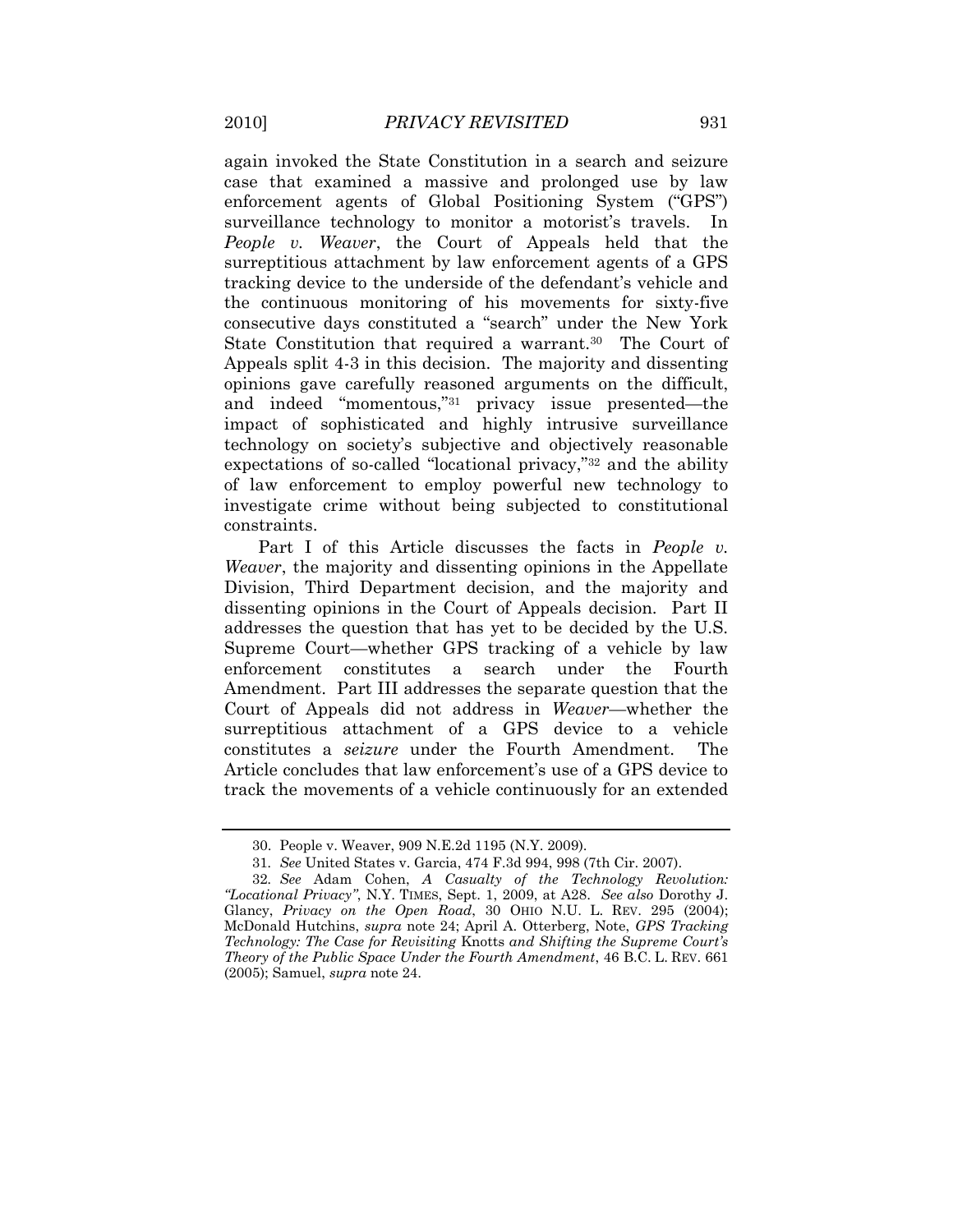period of time is a serious intrusion into a motorist"s reasonable expectation of privacy that constitutes a search under the Fourth Amendment. Moreover, although the issue is somewhat murkier, the attachment of the GPS device to a vehicle may also constitute a seizure under the Fourth Amendment.

#### I. People v. Weaver

## A. *Factual Setting*

On December 21, 2005, between 1:00 a.m. and 3:00 a.m., Investigator Peter Minehan, assigned to the "electronic and physical surveillance" unit of the New York State Police, crawled under a Dodge van belonging to Scott Weaver that was parked on the street outside Weaver"s home, and attached a magnetized, battery-operated GPS tracking device to the metal frame of the van's bumper.<sup>33</sup> The tracking device remained in place for sixty-five days, continuously monitoring the position and speed of the van and its location.<sup>34</sup> This non-stop surveillance was conducted without a warrant.<sup>35</sup> Evidence from the GPS device was admitted at trial to establish Weaver's guilt in the burglary of a K-Mart department store.<sup>36</sup>

The GPS tracking device that was attached to Weaver's van is known as "Q-ball," and is one of many GPS brands that operate from several of the current twenty-nine GPS satellites in orbit.<sup>37</sup> The Q-ball receiver is able to calculate a vehicle's latitude, longitude, and altitude by listening to and processing location information.<sup>38</sup> The device tracks, records, and reports every movement and every location of the vehicle, and gives readings every minute while the vehicle is in motion or is stationary.<sup>39</sup> As Investigator Minehan testified, an investigator

<sup>33</sup>*. Weaver*, 909 N.E.2d at 1195.

<sup>34</sup>*. Id.* at 1195-96.

<sup>35</sup>*. Id.* at 1196.

<sup>36</sup>*. Id.*

<sup>37</sup>*. Id.* See McDonald Hutchins, *supra* note 24, at 414-21, for an extensive discussion of the history, science, and functions of GPS technology.

<sup>38</sup>*. Weaver*, 909 N.E.2d at 1196.

<sup>39</sup>*. Id.*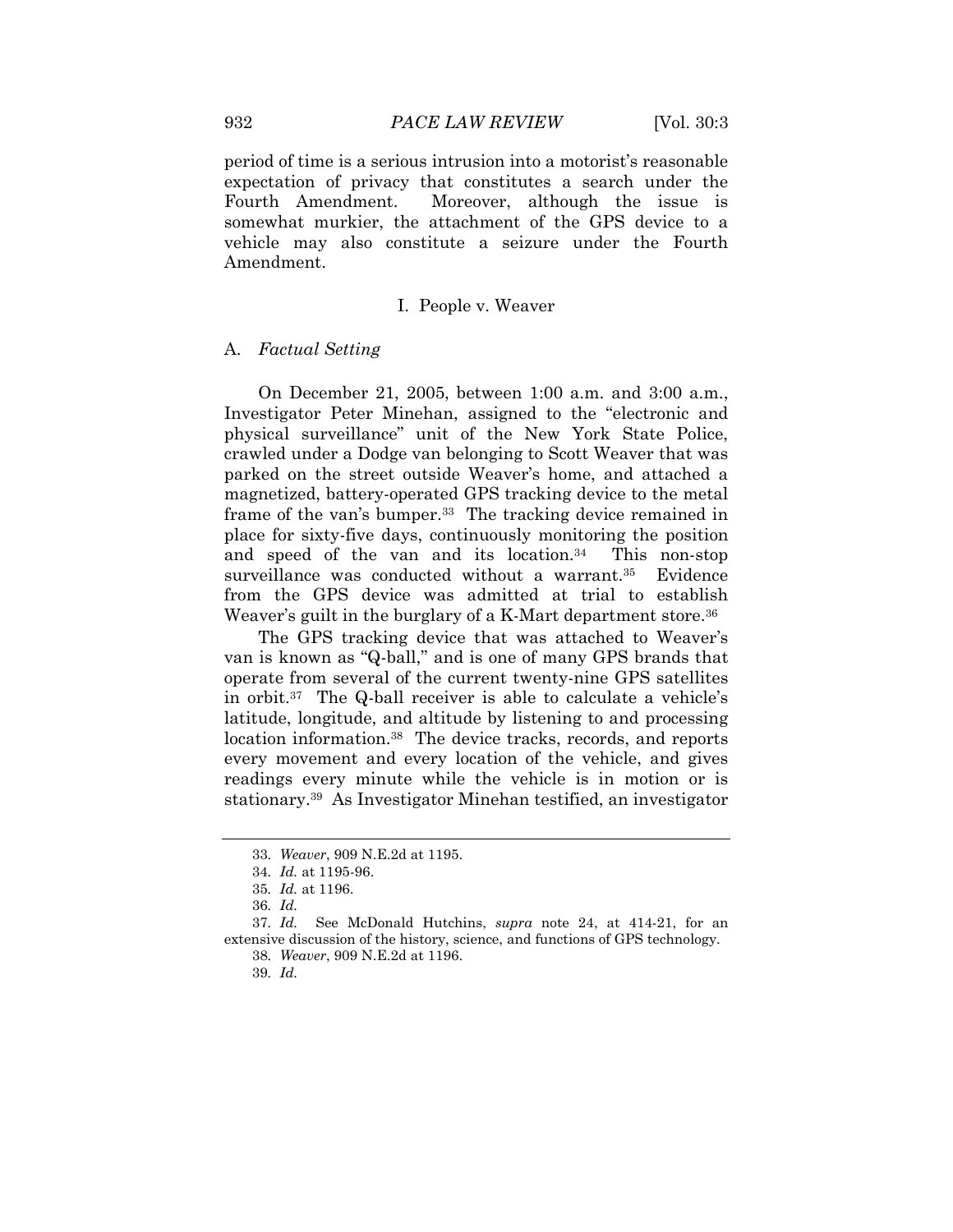using a GPS tracking device could log on to his computer at home while watching a football game and track a vehicle in real time.<sup>40</sup> To download the location information, the investigator would drive past the vehicle and simply press a button on a corresponding GPS receiver unit, causing the tracking history to be received and saved by a computer in the investigator's vehicle.<sup>41</sup> The Q-ball used to monitor Weaver tracked, recorded, and reported his van"s movements and locations every hour of every day over the course of sixty-five days.<sup>42</sup>

Following an investigation, Weaver and another man, John Chiera, were charged with two separate burglaries—one committed in July 2005, at the Latham Meat Market, and the other at the Latham K-Mart on Christmas Eve of the same year.<sup>43</sup> Weaver and Chiera were tried separately.<sup>44</sup> Evidence from the GPS tracking device was admitted at Weaver"s trial and showed that on December 24, 2005, at 7:26 p.m., Weaver's van drove through the K-mart parking lot at a speed of six miles per hour and left the parking lot two minutes later.<sup>45</sup> This proof was introduced by the prosecution to corroborate the testimony of Amber Roche, who had stated that on the date of the K-Mart burglary, she had driven through the K-Mart parking lot with Weaver and John Chiera while the two men looked for the best place to break into the store.<sup>46</sup> Roche testified that later that night, Weaver and Chiera left Roche"s apartment wearing dark clothing, and that when they returned, Chiera's hand was bleeding.<sup>47</sup> Other evidence showed that during the burglary, a glass jewelry case was smashed and stained with blood that contained DNA matching

47*. Id.*

<sup>40.</sup> Brief for Defendant-Appellant at 4 n.1, People v. Weaver, 909 N.E.2d 1195 (N.Y. 2009) (No. 2009-0053), 2008 WL 6002281.

<sup>41</sup>*. Weaver*, 909 N.E.2d at 1196.

<sup>42</sup>*. Id.* at 1195-96.The Court of Appeals noted that the record is unclear as to why Weaver was placed under electronic surveillance. *Id.* at 1196.

<sup>43</sup>*. Id.*

<sup>44.</sup> Brief for Defendant-Appellant, *supra* note 40, at 6. Chiera and the prosecution initially agreed to a plea bargain. However, the county court judge refused to accept the plea because Chiera would not agree to testify against Weaver. *Id.* at 8.

<sup>45</sup>*. Weaver*, 909 N.E.2d at 1196.

<sup>46</sup>*. Id.*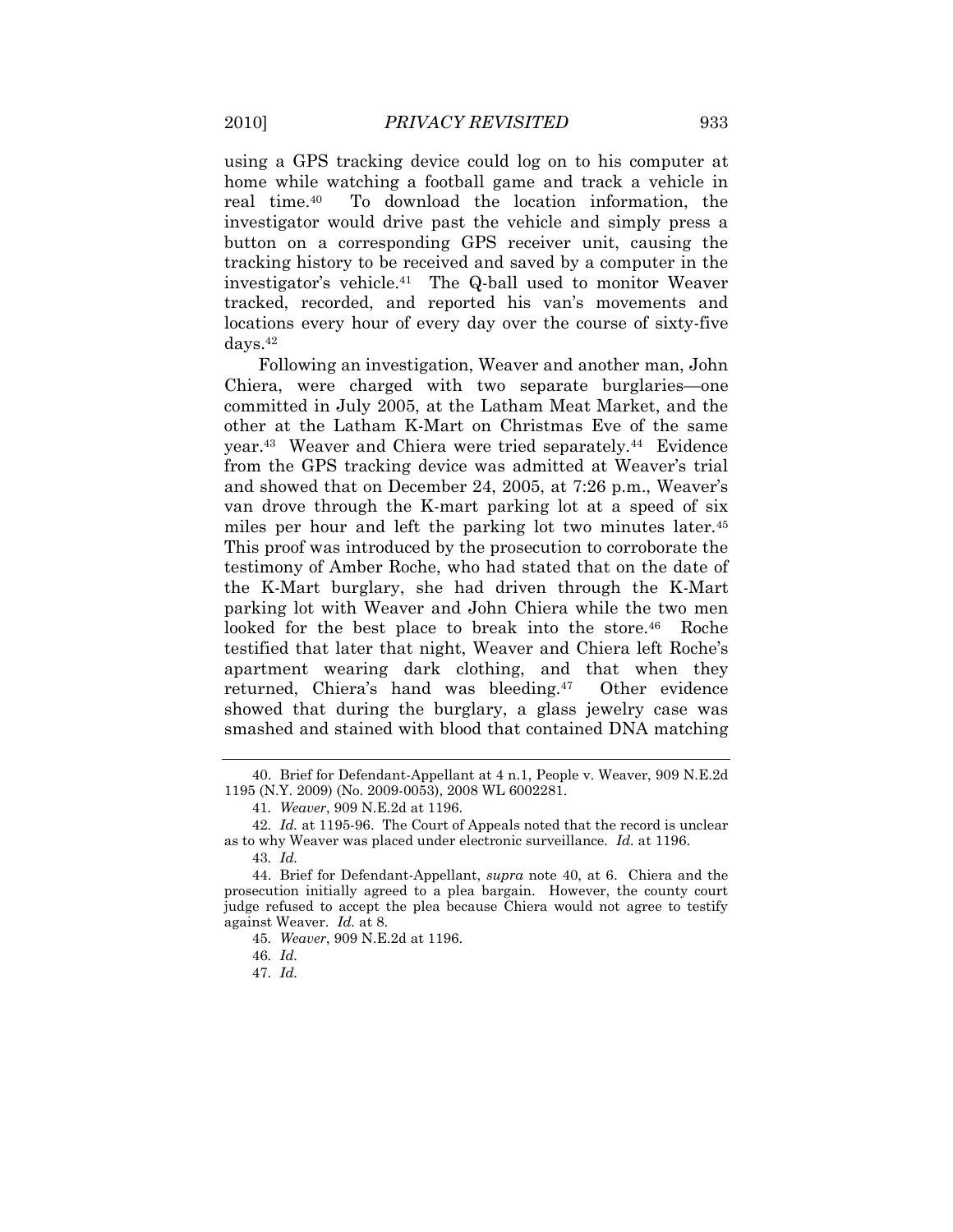Chiera's.<sup>48</sup>

A witness for K-Mart testified for the prosecution that the store closed on Christmas Eve at 9:00 p.m. and that after being alerted later that night by store managers, he returned to the store to find police and canine units going through the store.<sup>49</sup> Burglars apparently had cut through a metal fence leading to the garden shop, broke open the garden shop door, entered the store, broke open four jewelry cases, and left their blood on the glass.<sup>50</sup> A garbage bag full of jewelry and bolt cutters was discovered on the floor.<sup>51</sup> During summation, the prosecution reminded the jury that the GPS data showed "where Mr. Weaver went on Christmas Eve," driving randomly from place to place without stopping anywhere, unlike what "reasonable people" would do on Christmas Eve.<sup>52</sup> The prosecutor argued that, from the GPS data, "there is proof beyond a reasonable doubt that this defendant, Scott Weaver, was waiting outside, making John Scott Chiera go in and leave his blood at the scene of the K-Mart."<sup>53</sup> The jury found Weaver guilty of Burglary in the Third Degree and Attempted Grand Larceny in the Second Degree, and the court sentenced him to concurrent terms of two and one-third to seven years on each of the two convictions.<sup>54</sup>

#### B. *Appellate Division*

On appeal to the Appellate Division, Third Department, Weaver argued, among other claims, that the warrantless attachment of the GPS device to his van violated his rights under the Fourth Amendment to the U.S. Constitution, as well as his rights under Article I, Section 12 of the New York State Constitution.<sup>55</sup> The court, with one justice dissenting, rejected

<sup>48</sup>*. Id.*

<sup>49.</sup> Brief for Defendant-Appellant, *supra* note 40, at 10.

<sup>50</sup>*. Id.*

<sup>51</sup>*. Id.*

<sup>52</sup>*. Id.* at 24.

<sup>53</sup>*. Id.*

<sup>54</sup>*. See Weaver*, 909 N.E.2d at 1196; Brief for Defendant-Appellant, *supra* note 40, at 24.

<sup>55.</sup> People v. Weaver, 860 N.Y.S.2d 223, 224 (App. Div. 2008).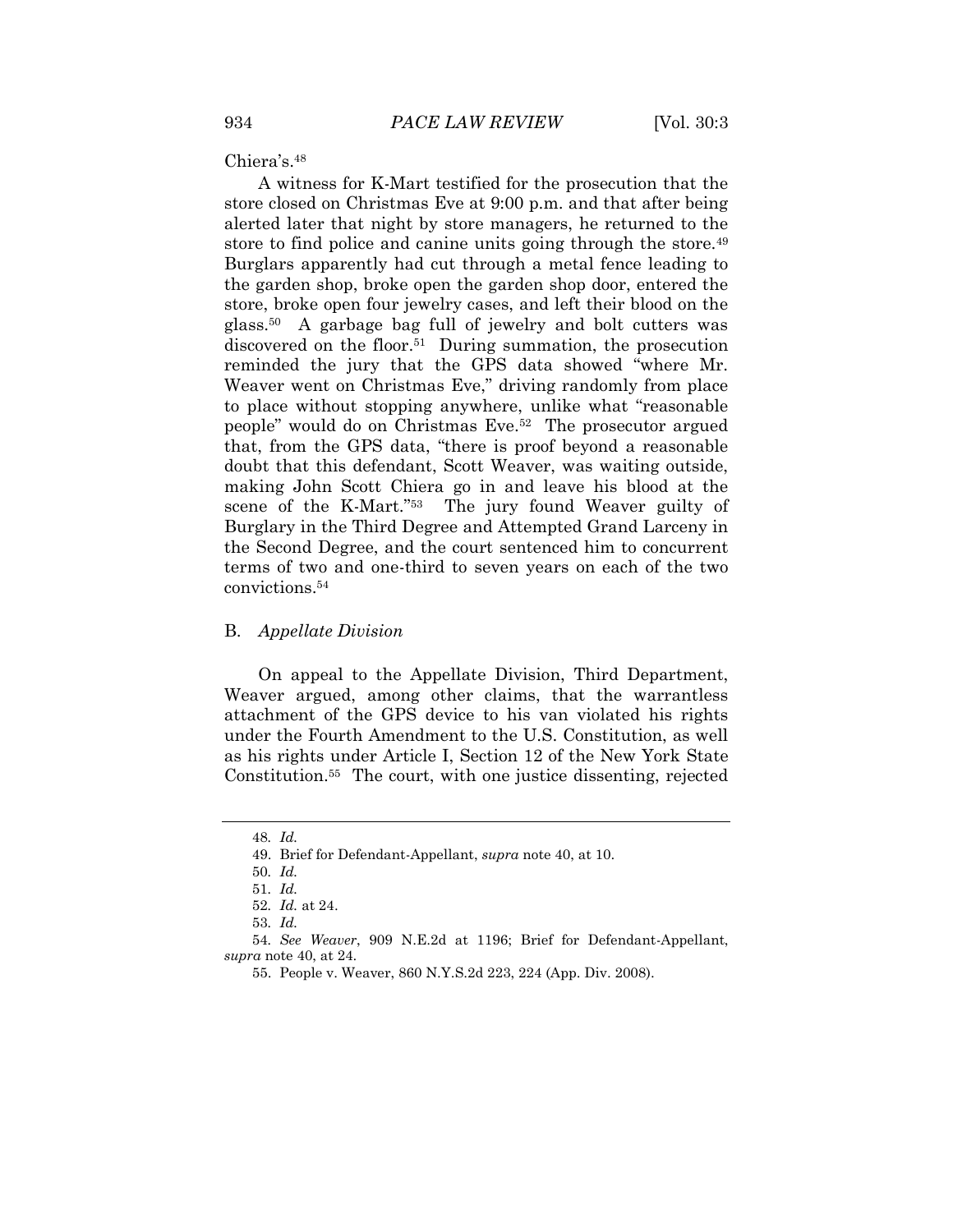the argument. According to the majority opinion by Justice Robert S. Rose, a person has no reasonable expectation of privacy in the publicly accessible exterior of his or her vehicle or in the undercarriage of the vehicle.<sup>56</sup> Moreover, the court observed, it is unreasonable for a motorist to expect privacy as to the route and movement of his or her vehicle on public streets.<sup>57</sup> Police, said the court, are allowed to use "science and technology to enhance or augment their ability to surveil that which is already public."<sup>58</sup> Constant visual surveillance of Weaver's van in public view, the court concluded, would have been just as intrusive as using the GPS device to monitor his movements, and no warrant would have been required to do so, under either the U.S. Constitution or the New York State Constitution.<sup>59</sup>

Justice Leslie E. Stein dissented.<sup>60</sup> She believed that the constant surveillance of Weaver"s van by use of a GPS device "has far-reaching implications and has never been addressed by any appellate court of this state."<sup>61</sup> A GPS device, Justice Stein observed, enables the government "to acquire an enormous amount of personal information about the citizen."<sup>62</sup> Grounding her opinion in the protections of the New York State Constitution rather than the U.S. Constitution, Justice Stein argued that while a person may not enjoy a reasonable expectation of privacy in a public place from police surveillance at any given moment, "they do have a reasonable expectation that their every move will not be continuously and indefinitely monitored by a technical device without their knowledge, except where a warrant has been issued based on probable

62*. Weaver*, 860 N.Y.S.2d at 228 (Stein, J., dissenting) (quoting State v. Jackson, 76 P.3d 217, 224 (Wash. 2003) (en banc)).

<sup>56</sup>*. Id.* at 225.

<sup>57</sup>*. Id.*

<sup>58</sup>*. Id.*

<sup>59</sup>*. Id.*

<sup>60</sup>*. Id.* at 227 (Stein, J., dissenting).

<sup>61</sup>*. Id.* (Stein, J., dissenting). Several lower courts in New York, however, have addressed the issue. *See, e.g.*, People v. Gant, 802 N.Y.S.2d 839 (Westchester Co. Ct. 2005) (in absence of exigent circumstances, warrant was required to attach GPS to car); People v. Lacey, 787 N.Y.S.2d 680 (Nassau Co. Ct. 2004), *aff'd*, 887 N.Y.S.2d 158 (App. Div. 2009) (use of GPS did not violate Fourth Amendment).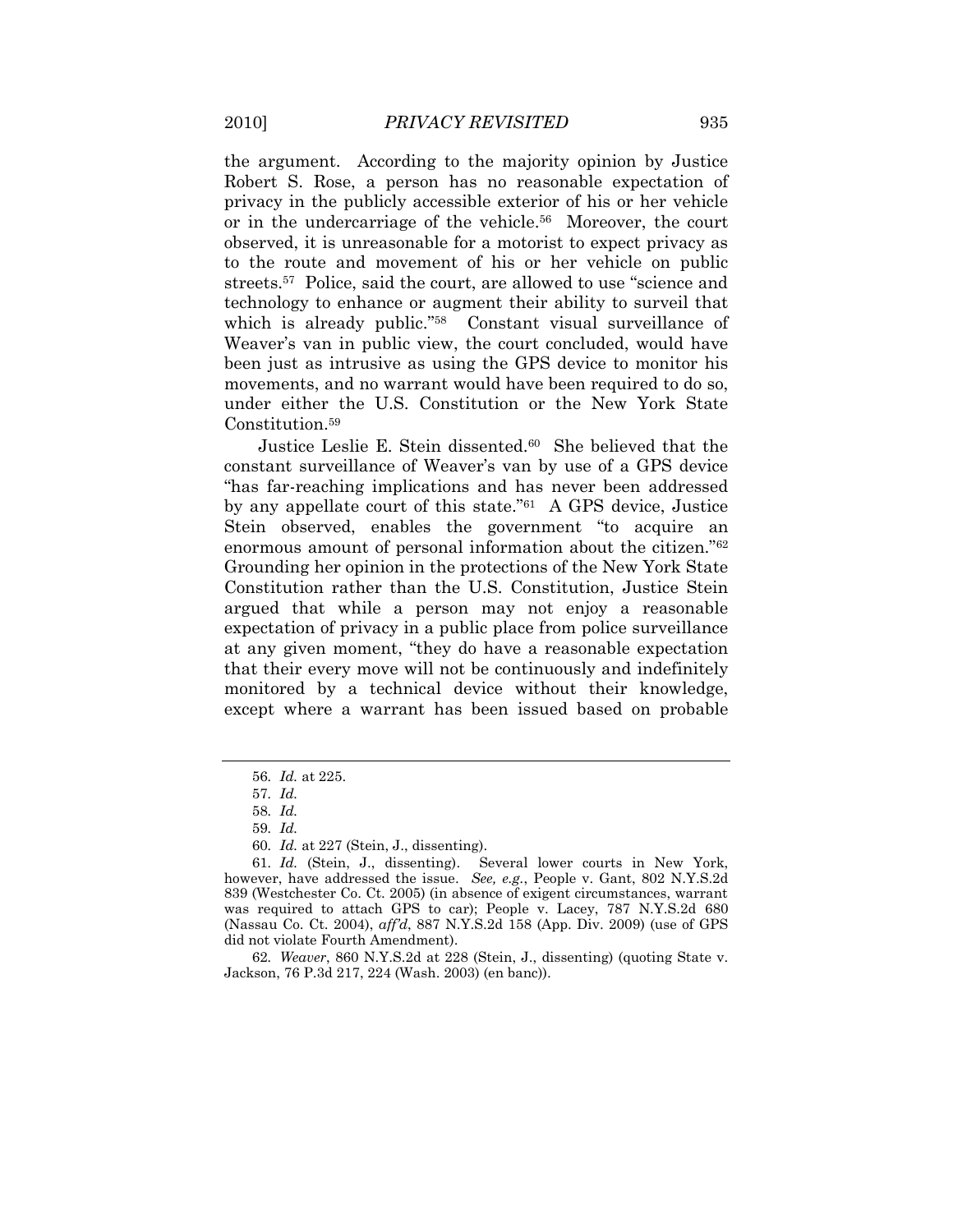cause."<sup>63</sup> Justice Stein granted Weaver leave to appeal to the Court of Appeals.<sup>64</sup>

# C. *Court of Appeals: Majority Opinion of Chief Judge Lippman*

The Court of Appeals reversed in a 4-3 decision.<sup>65</sup> The majority opinion, written by Chief Judge Jonathan Lippman, and joined by Judges Carmen Beauchamp Ciparick, Eugene F. Pigott, Jr., and Theodore T. Jones, viewed the GPS tracking device as "an enormous unsupervised intrusion by the police agencies of government upon personal privacy."<sup>66</sup> This intrusion, the majority said, recalled the government's unsupervised use of wiretapping eighty-one years earlier, which had provoked Justice Louis Brandeis's famous dissent in *Olmstead v. United States*<sup>67</sup> where he condemned the government for its lawless behavior and included the memorable language that a person has "the right to be let alone—the most comprehensive of rights and the right most valued by civilized men."<sup>68</sup> Describing the GPS device as "this dragnet use of the technology at the sole discretion of law enforcement authorities to pry into the details of people"s daily lives,"<sup>69</sup> the majority asserted that the government had engaged in lawless behavior and that judicial intervention was required.<sup>70</sup>

The majority began its analysis by focusing on one of the Supreme Court's post-*Katz* decisions that had examined whether law enforcement's use of an electronic device to monitor the route of a motorist constituted a search under the

69*. Weaver*, 909 N.E.2d at 1203.

70*. See id.* at 1201 (stating that the government's conduct involved a "massive invasion of privacy . . . inconsistent with even the slightest reasonable expectation of privacy"). *See also id.* at 1203 ("Without judicial oversight, the use of these powerful devices presents a significant and, to our minds, unacceptable risk of abuse.").

<sup>63</sup>*. Id.* (Stein, J., dissenting).

<sup>64</sup>*. See Weaver*, 909 N.E.2d at 1197.

<sup>65</sup>*. Id.* at 1213.

<sup>66</sup>*. Id.* at 1202.

<sup>67.</sup> 277 U.S. 438, 478-79 (1928) (Brandeis, J., dissenting).

<sup>68</sup>*. Id.* at 478 (Brandeis, J., dissenting).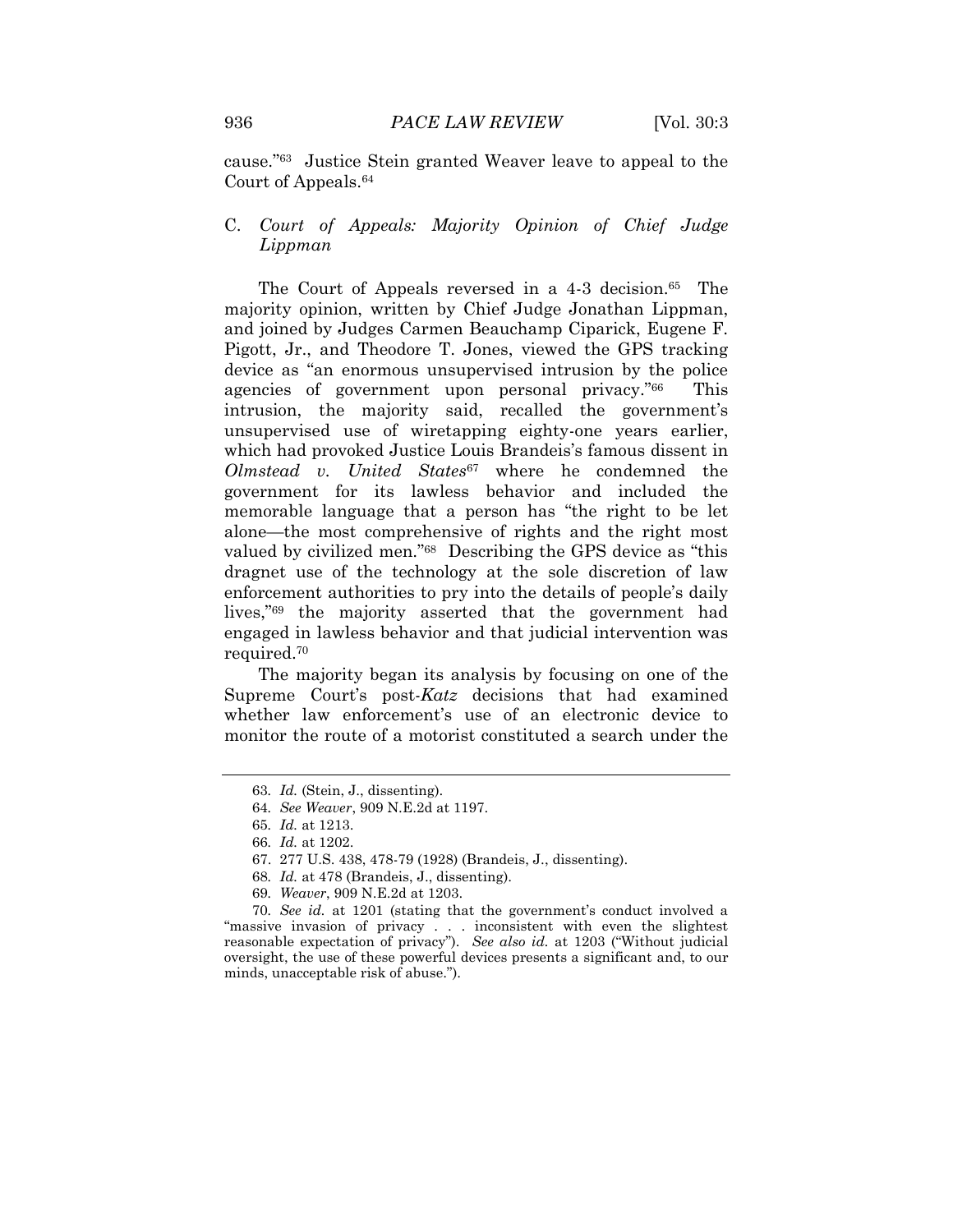Fourth Amendment. In *United States v. Knotts*, law enforcement agents placed a beeper in a five-gallon drum of chloroform and tracked the movement of a vehicle in which the container was transported by using both visual surveillance and by monitoring the signals from the beeper.<sup>71</sup> The Supreme Court held that no Fourth Amendment search occurred: "A person traveling in an automobile on public thoroughfares has no reasonable expectation of privacy in his [or her] movements from one place to another."<sup>72</sup> This is so, the Supreme Court explained, because any member of the public "who wanted to look" could observe the route taken by the vehicle, the stops it made, and its ultimate destination, and therefore any claim to privacy that the motorist may have subjectively expected would be unreasonable.<sup>73</sup> Indeed, the Supreme Court observed, "[n]othing in the Fourth Amendment prohibited the police from augmenting the sensory faculties bestowed upon them at birth with such enhancement as science and technology afforded them in this case."<sup>74</sup>

The majority in *Weaver* conceded that *Knotts* appeared to be a formidable precedent that would seem to allow police investigators to use virtually any type of surveillance technology to track the progress of a vehicle on public roads.<sup>75</sup> However, as the majority pointed out, there are significant differences between the "very primitive tracking device" in *Knotts*, and the "vastly different and exponentially more sophisticated and powerful technology" of a GPS device.<sup>76</sup> The beeper in *Knotts*, the majority noted, was used for a limited and discrete purpose—to learn the destination of a particular

76*. Id.*

<sup>71.</sup> United States v. Knotts, 460 U.S. 276, 278 (1983) (pursuing agents followed the car but lost visual contact when the driver made evasive maneuvers and the agents lost the beeper signal; but the agents retrieved the signal with assistance from a monitoring device located in a helicopter).

<sup>72</sup>*. Id.* at 281.

<sup>73</sup>*. Id.* at 281-82.

<sup>74</sup>*. Id.* at 282.

<sup>75</sup>*. Weaver*, 909 N.E.2d at 1198-99 ("At first blush, it would appear that *Knotts* does not bode well for Mr. Weaver, for in his case, as in *Knotts*, the surveillance technology was utilized for the purpose of tracking the progress of a vehicle over what may be safely supposed to have been predominantly public roads.").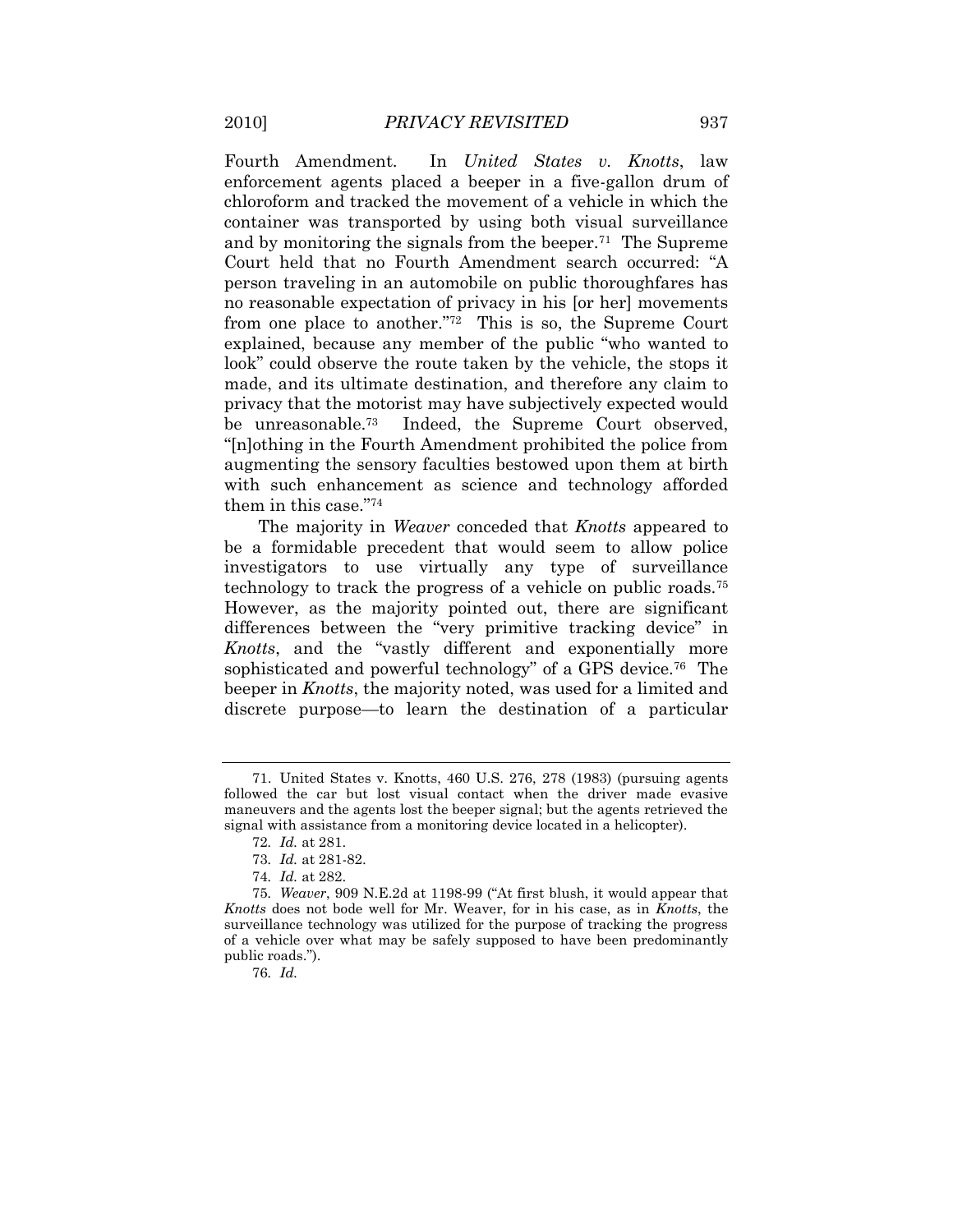item.<sup>77</sup> The beeper merely served to enhance the sensory faculties of the police to enable them to follow the vehicle closely and maintain actual visual contact, which the Supreme Court compared to the agent's use of a searchlight, marine glass, or field glass.<sup>78</sup> According to the *Weaver* majority, the GPS device is quantitatively and qualitatively different. GPS has a "remarkably precise tracking capability,"<sup>79</sup> and can be cheaply and easily deployed to track a car "with uncanny accuracy to virtually any interior or exterior location, at any time and regardless of atmospheric conditions."<sup>80</sup> Such "constant" and "relentless" surveillance, according to the majority, is much more intrusive than "a mere enhancement of human sensory capacity."<sup>81</sup> Indeed, such tracking, the majority observed, "facilitates a new technological perception of the world in which the situation of any object may be followed and exhaustively recorded over, in most cases, a practically unlimited period."<sup>82</sup> For law enforcement to "see" and "capture" such information, the majority added, "would require, at a minimum, millions of additional police officers and cameras on every street lamp."<sup>83</sup>

The implications to personal privacy of using a GPS device, the majority further argued, are staggering. They offered this stark portrayal: "[t]he whole of a person's progress through the world, into both public and private spatial spheres, can be charted and recorded over lengthy periods."<sup>84</sup> According to the majority, the police would be able to retrieve data that could instantaneously describe with "breathtaking quality and quantity . . . a highly detailed profile" of where we go, and in effect, who we are.<sup>85</sup> Illustrative of the kinds of information

<sup>77.</sup> The government agents had placed a beeper in a five-gallon drum of chloroform and followed the container"s movements, both by visual surveillance and with a monitor that received signals from the beeper, as it was transported in a vehicle to Knott's cabin. *Knotts*, 460 U.S. at 278.

<sup>78</sup>*. Id.* at 283.

<sup>79</sup>*. Weaver*, 909 N.E.2d at 1199.

<sup>80</sup>*. Id.*

<sup>81</sup>*. Id.*

<sup>82</sup>*. Id.*

<sup>83</sup>*. Id.*

<sup>84</sup>*. Id.*

<sup>85</sup>*. See id.* at 1199-1200.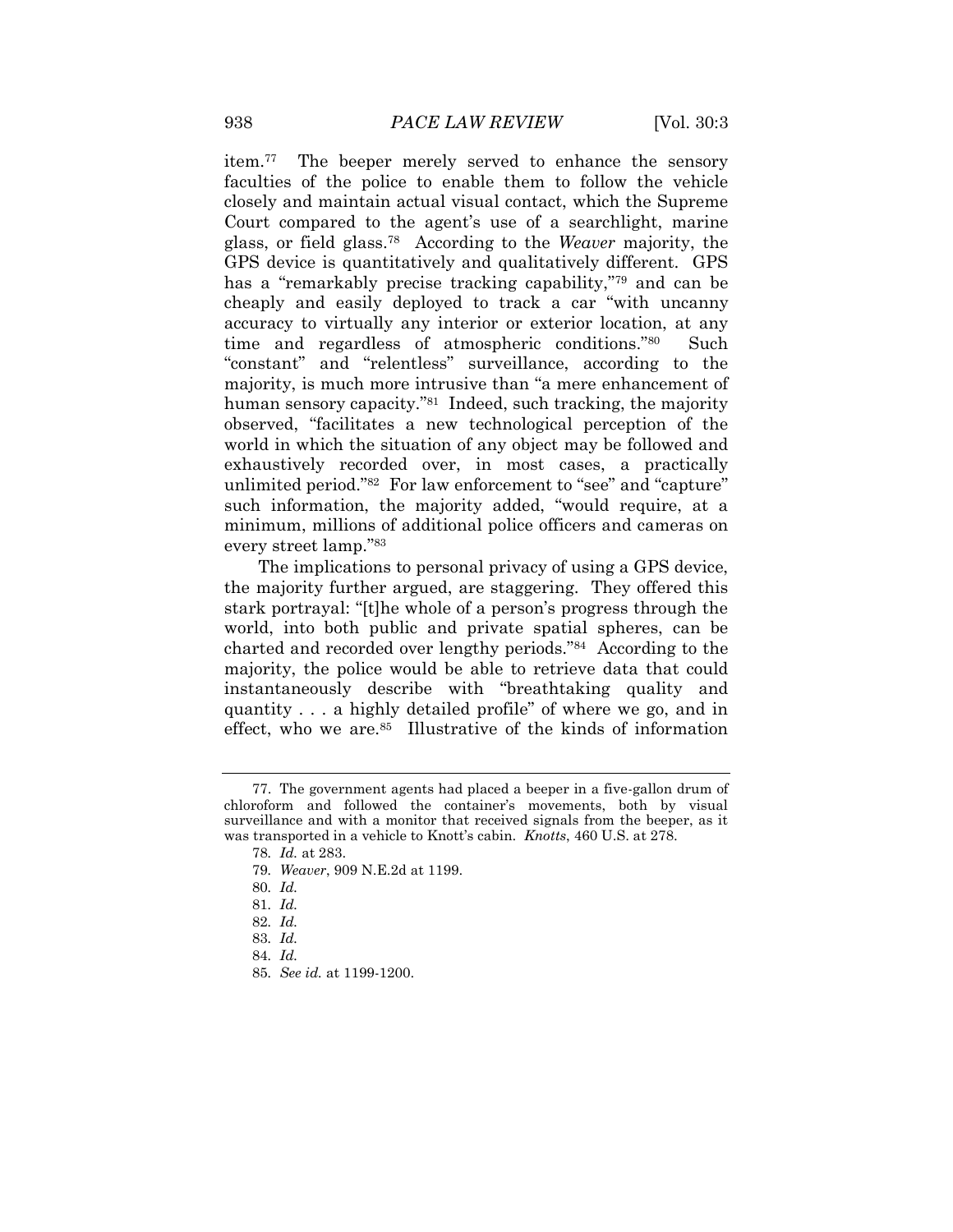that this technology potentially could reveal and record, the majority noted, are "trips to the psychiatrist, the plastic surgeon, the abortion clinic, the AIDS treatment center, the strip club, the criminal defense attorney, the by-the-hour motel, the union meeting, the mosque, synagogue or church, the gay bar and on and on."<sup>86</sup> The majority suggested that by using this technology, and by drawing easy inferences, the government would be able to assemble patterns of a person"s professional and personal activities and could learn, with remarkable precision, his or her political, religious, amicable, and amorous associations.<sup>87</sup>

In discussing whether *Knotts* should be the controlling doctrine on whether the use of a GPS device involves a constitutional search, the majority observed that the use of GPS "forces the issue."<sup>88</sup> Notwithstanding that round-the-clock GPS surveillance may be extremely popular and have many useful applications,<sup>89</sup> as the majority acknowledged, this widespread use should not be taken as a "massive, undifferentiated concession of personal privacy to agents of the state."<sup>90</sup> Where there has been no voluntary utilization of this tracking technology, and when the GPS is surreptitiously installed by the police, there "exists no basis to find an expectation of privacy so diminished as to render constitutional concerns de minimis."<sup>91</sup> Moreover, the majority observed, the Supreme Court in *Knotts* acknowledged that the Fourth

> [I]t will be possible to tell from the technology with ever increasing precision who we are and are not with, when we are and are not with them, and what we do and do not carry on our persons—to mention just a few of the highly feasible empirical configurations.

*Id.* at 1200.

86*. Id.* at 1199.

87*. Id.*

88*. Id.* at 1200.

89*. But see* People v. Sullivan, 53 P.3d 1181 (Colo. App. 2002) (husband convicted of harassment for use of GPS for stalking); John Schwartz, *This Car Can Talk. What It Says May Cause Concern*, N.Y. TIMES, Dec. 29, 2003, at C1 (noting some concerns about the potential for overzealous use of GPS tracking systems in automobiles by law enforcement and others).

90*. Weaver*, 909 N.E.2d at 1200.

91*. Id.*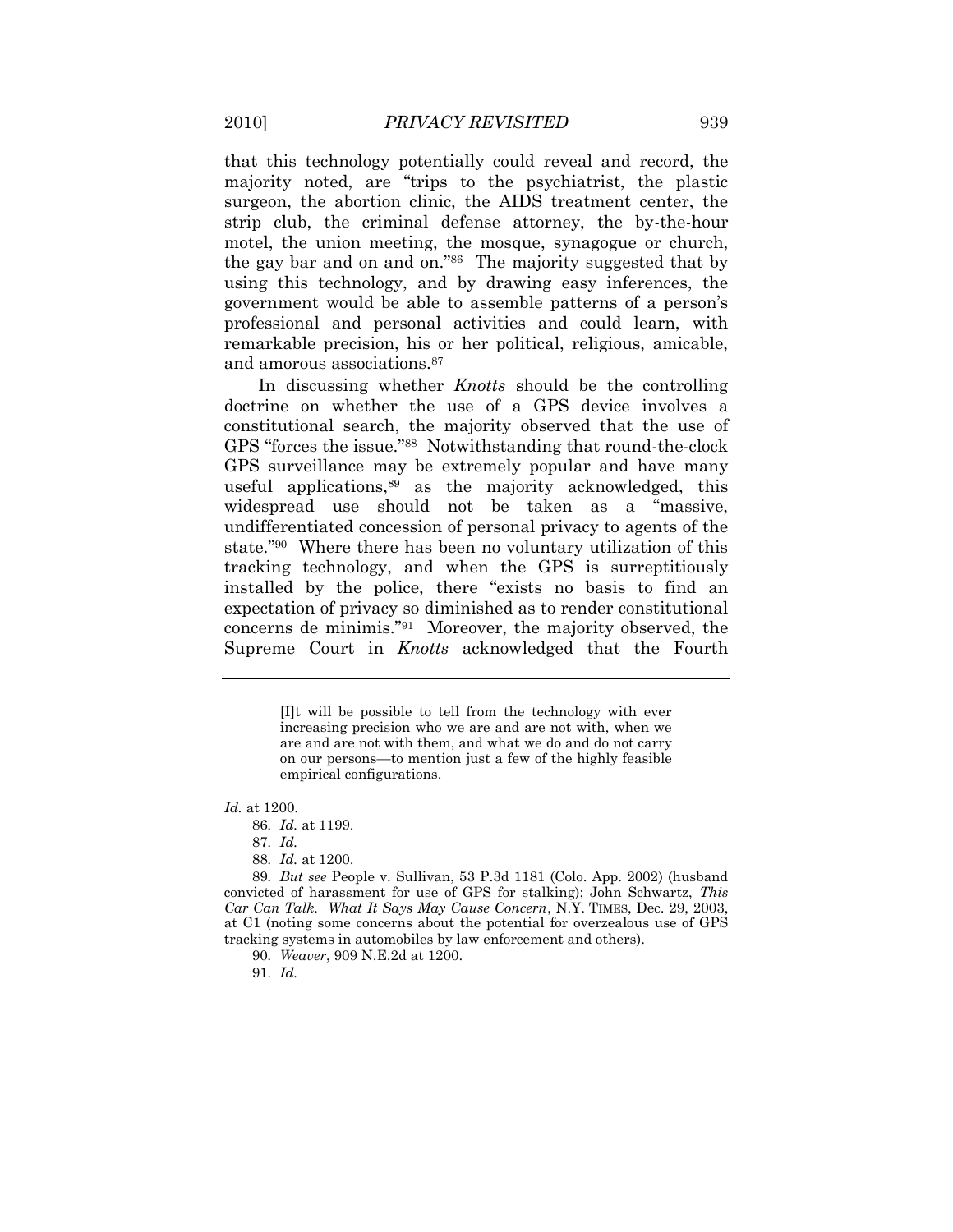Amendment issue would be more directly presented if "twentyfour hour surveillance of any citizen of this country [were] possible, without judicial knowledge or supervision."<sup>92</sup>

The *Weaver* majority conceded that the expectation of privacy in a car upon a public thoroughfare is diminished.<sup>93</sup> Nevertheless, according to the majority, "a ride in a motor vehicle does not so completely deprive its occupants of any reasonable expectation of privacy."<sup>94</sup> According to the majority, a motorist operating on public roads retains a "residual privacy expectation" which, "while perhaps small, was at least adequate to support his claim of a violation of his constitutional right to be free of unreasonable searches and seizures."<sup>95</sup> This is particularly so, the majority argued, given the "massive invasion of privacy entailed by the prolonged use of the GPS device [which] was inconsistent with even the slightest reasonable expectation of privacy."<sup>96</sup>

Observing that neither the U.S. Supreme Court nor the vast majority of federal circuit courts had yet addressed the question of whether the use of GPS in criminal investigations constitutes a "search" under the Fourth Amendment, <sup>97</sup> the majority chose to ground its decision in the New York State Constitution"s Article I, Section 12—the state analogue to the Fourth Amendment—rather than in the Fourth Amendment itself. 98 The majority noted that it had on numerous occasions interpreted the State Constitution"s search and seizure provision to afford greater protection to New York State citizens than the protections afforded under the Fourth Amendment.<sup>99</sup> Indeed, according to the majority, invoking the

95*. Weaver*, 909 N.E.2d at 1201.

96*. Id.*

97*. Id.* at 1202.

98*. Id.* ("In light of the unsettled state of federal law on the issue, we premise our ruling on our State Constitution alone.").

99*. Id.* The majority cited as "persuasive" the conclusions of two other state courts that held the warrantless use of a tracking device a violation

<sup>92</sup>*. Id.* (alteration in original) (quoting United States v. Knotts, 460 U.S. 276, 283 (1983)).

<sup>93</sup>*. Id.*

<sup>94</sup>*. Id. See* Delaware v. Prouse, 440 U.S. 648, 662 (1979) ("An individual operating or traveling in an automobile does not lose all reasonable expectation of privacy simply because the automobile and its use are subject to government regulation.").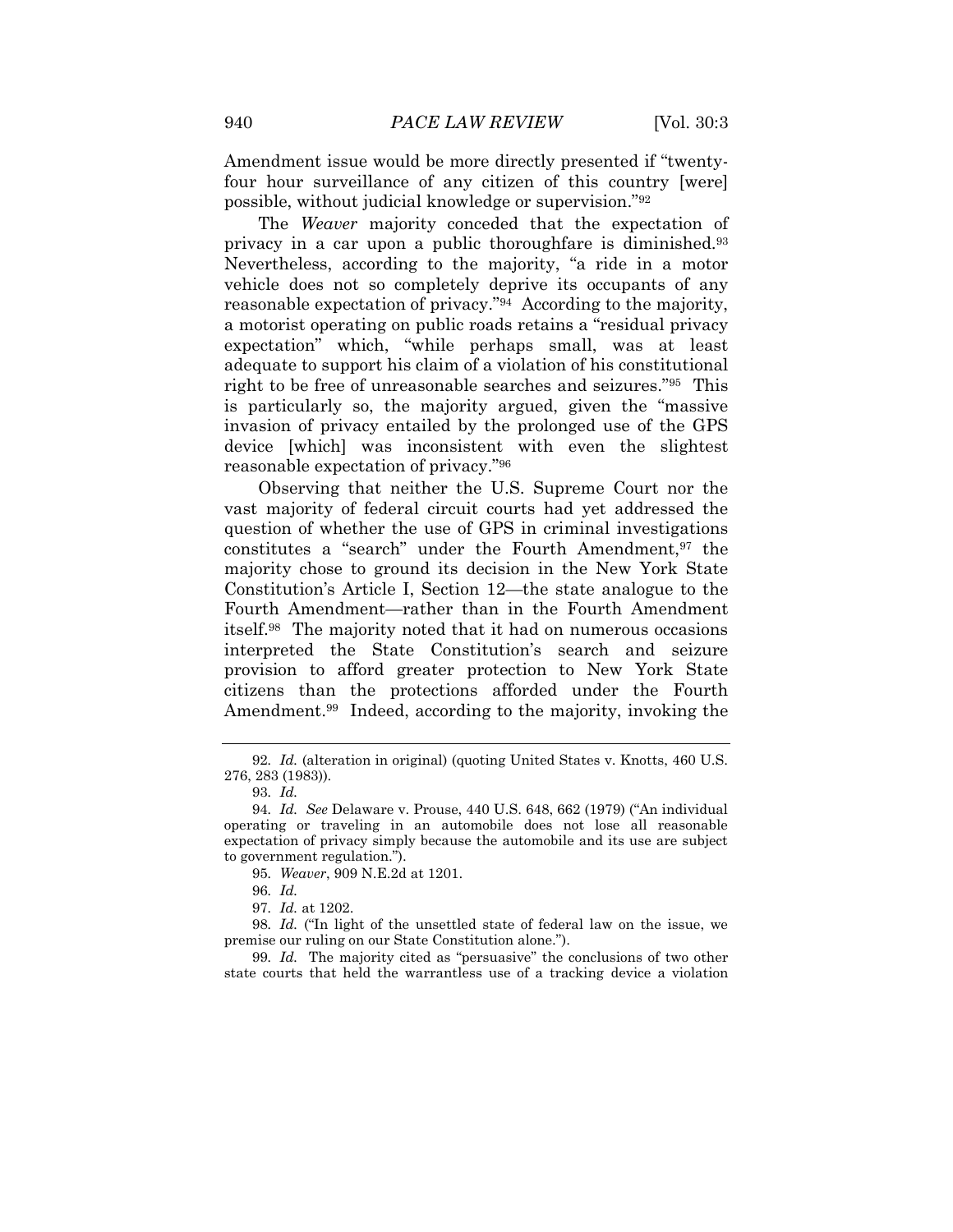State Constitution is appropriate in order to prevent "the consequent marginalization of the State Constitution and judiciary in matters crucial to safeguarding the privacy of our citizens."<sup>100</sup>

#### D. *Dissenting Opinion by Judge Smith*

Judge Robert S. Smith dissented, joined by Judges Victoria A. Graffeo and Susan P. Read. Smith's dissenting opinion criticized as "illogical" and "doomed to fail" the majority"s attempt to find in the State Constitution a distinction between ordinary means of observation and more efficient high-tech means.<sup>101</sup> According to Judge Smith, the defendant assumed the risk that when he traveled in public places in his car he could be followed, photographed, filmed, and recorded on videotape wherever he went, "from the psychiatrist's office to the gay bar."<sup>102</sup> "One who travels on the public streets to such destinations," his dissenting opinion argued, "takes the chance that he or she will be observed."<sup>103</sup> Referring to *Knotts*, Smith's dissent said that the U.S. Supreme Court drew the "obvious" conclusion that "a person's movements on public thoroughfares are not subject to any reasonable expectation of privacy."<sup>104</sup>

It is beyond any question that the police could, without a warrant and without any basis other than a hunch that defendant was up to no good, have assigned an officer, or a team of officers, to follow him everywhere he went, so long as he remained in public places.

*Id.* (Smith, J., dissenting).

under their state constitutions. *See id.* at 1203 (referring to State v. Jackson, 76 P.3d 217, 224 (Wash. 2003) (en banc) (absent a warrant, "citizens of this State have a right to be free from the type of governmental intrusion that occurs when a GPS device is attached to a citizen"s vehicle"); State v. Campbell, 759 P.2d 1040, 1049 (Or. 1988) (absent a warrant, government"s use of a radio transmitter to monitor the location of defendant's car was "nothing short of a staggering limitation upon personal freedom")).

<sup>100</sup>*. Id.* at 1202. *See* cases cited *supra* notes 27-28 (search and seizure decisions of the New York Court of Appeals invoking the State Constitution).

<sup>101</sup>*. Weaver*, 909 N.E.2d at 1204 (Smith, J., dissenting).

<sup>102</sup>*. Id.* (Smith, J., dissenting). The Smith dissent noted that:

<sup>103</sup>*. Id.* (Smith, J., dissenting).

<sup>104</sup>*. Id.* (Smith, J., dissenting).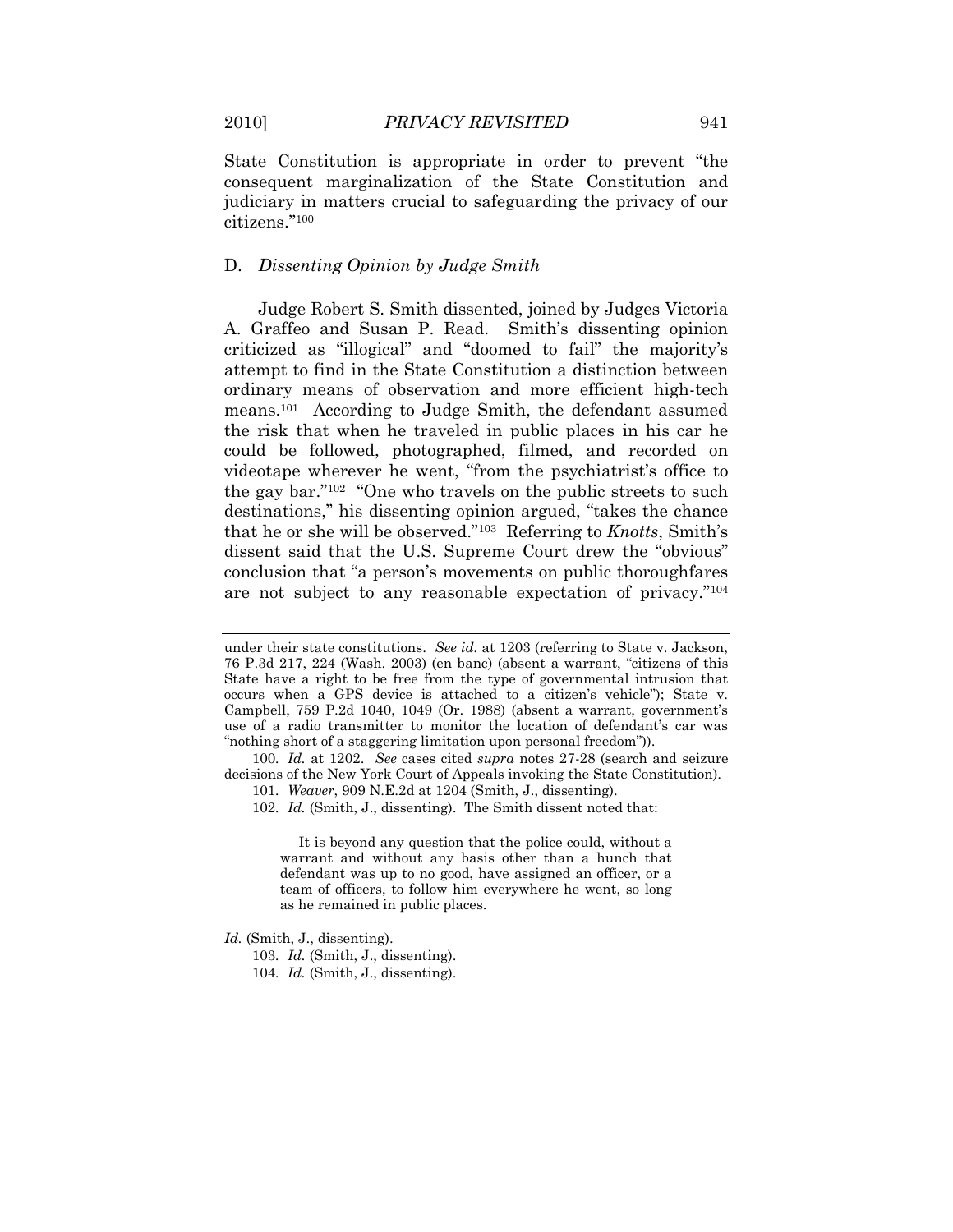Judge Smith criticized the majority for imposing a "totally unjustified limitation on law enforcement" by its suggestion that because the GPS "is new, and vastly more efficient than the investigative tools that preceded it," it is "simply too good to be used without a warrant."<sup>105</sup> The portable camera and telephone were once considered new and highly efficient, Smith's dissent noted, but "[t]he proposition that some devices are too modern and sophisticated to be used freely in police investigation[s] is not a defensible rule of constitutional law."<sup>106</sup> Criminals, Smith argued, will try to employ the most modern and efficient tools available to them, and do not need a warrant to do so.<sup>107</sup> To limit police use of these same tools, Smith said, "is to guarantee that the efficiency of law enforcement will increase more slowly than the efficiency of law breakers."<sup>108</sup> Citing *Kyllo v. United States*, <sup>109</sup> and *United States v. Karo*, 110 which had held that law enforcement's use of technology to monitor activities inside the home constitutes a Fourth Amendment search, Smith's dissent suggested that, rather than limiting the technology that investigators may use, the court should limit the "places and things they may observe with it."<sup>111</sup>

The "hard"<sup>112</sup> and "troubling"<sup>113</sup> aspect of this case, according to Smith, was not the use of the GPS device to track the vehicle, but rather the surreptitious attachment of the GPS to the defendant's car without his consent.<sup>114</sup> He viewed the attachment of the device as a trespass that, while not a violation of the defendant"s privacy rights, did violate the defendant's property rights.<sup>115</sup> Although a "fine distinction,"<sup>116</sup>

116*. Id.* (Smith, J., dissenting).

<sup>105</sup>*. Id.* at 1204-05 (Smith, J., dissenting).

<sup>106</sup>*. Id.* at 1204 (Smith, J., dissenting).

<sup>107</sup>*. Id.* (Smith, J., dissenting).

<sup>108</sup>*. Id.* (Smith, J., dissenting).

<sup>109.</sup> 533 U.S. 27 (2001).

<sup>110.</sup> 468 U.S. 705 (1984).

<sup>111</sup>*. Weaver*, 909 N.E.2d at 1204-05 (Smith, J., dissenting).

<sup>112</sup>*. Id.* at 1205 (Smith, J., dissenting).

<sup>113</sup>*. Id.* at 1204 (Smith, J., dissenting).

<sup>114</sup>*. Id.* at 1205 (Smith, J., dissenting) ("I do not care for the idea of a police officer—or anyone else—sneaking under someone's car in the middle of the night to attach a tracking device.").

<sup>115</sup>*. Id.* at 1206 (Smith, J., dissenting).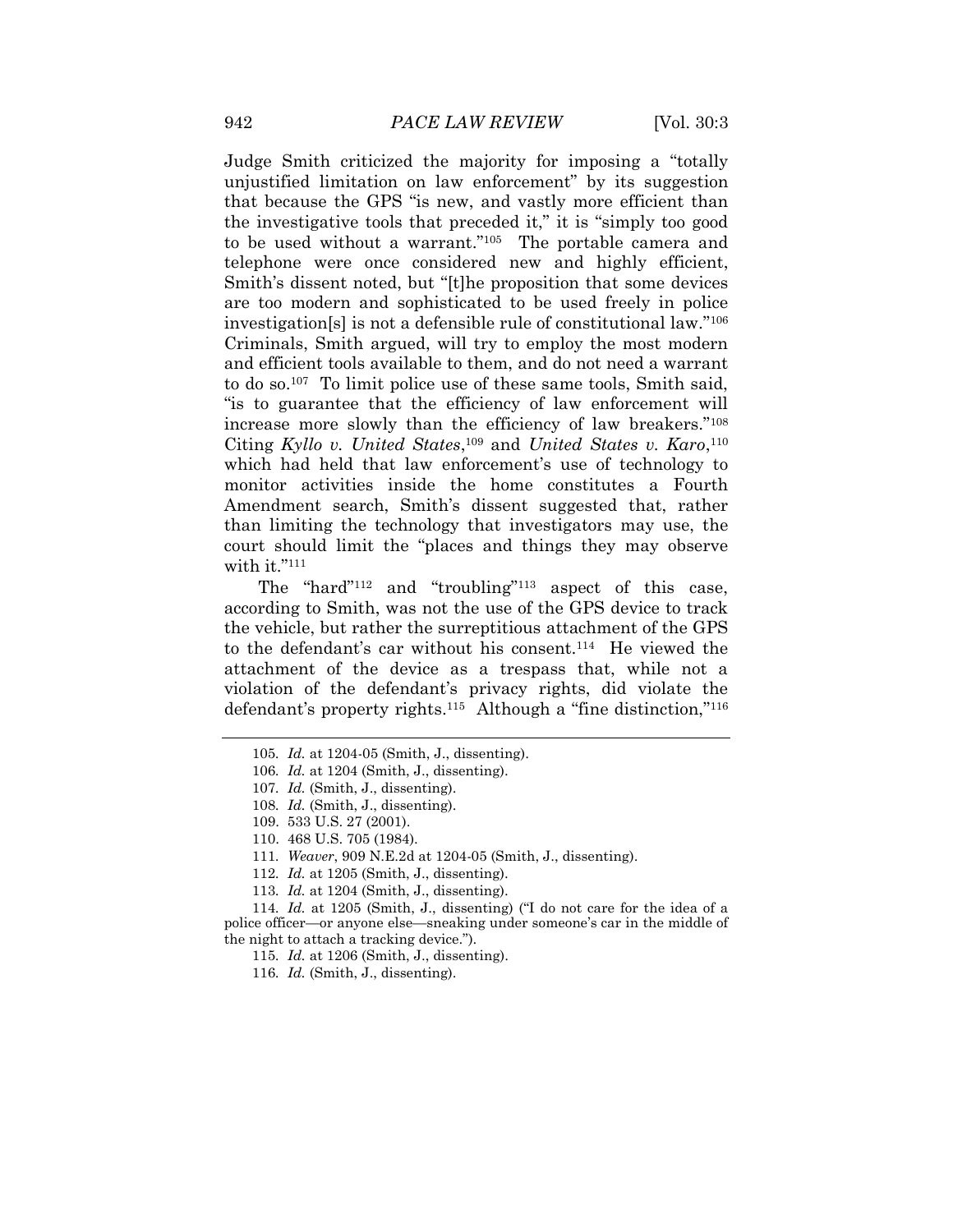Smith's dissent concluded that the existence of a property interest "does not mean that [the] defendant also had a privacy interest."<sup>117</sup> The device was attached to the outside of the car while it was parked on a public street, and according to Smith, "[n]o one who chooses to park in such a location can reasonably think that the outside—even the underside—of the car is in a place of privacy."<sup>118</sup> Citing *Bond v. United States*, <sup>119</sup> in which the Supreme Court held that an overly intrusive manipulation of the exterior of a person"s luggage constituted a Fourth Amendment search, Smith's dissent argued that a search would occur as a result of a trespass when information is acquired that the property owner reasonably expected to keep private.<sup>120</sup>

#### E. *Dissenting Opinion by Judge Read*

Judge Read wrote a separate dissenting opinion in which Judge Graffeo joined.<sup>121</sup> Although she found aspects of this case to be "troubling," particularly the length of time that the GPS device was affixed to the defendant's car,<sup>122</sup> Judge Read found more troubling the manner in which the majority "brushed aside" the state"s constitutional jurisprudence, as well as its "handcuffing" of the state legislature by constitutionalizing a subject that should more properly be dealt with legislatively rather than judicially.<sup>123</sup> According to Read's dissent, by "transmut[ing] GPS-assisted monitoring for

- 120*. Weaver*, 909 N.E.2d at 1206 (Smith, J., dissenting).
- 121*. See id.* at 1206 (Read, J., dissenting).

<sup>117</sup>*. Id.* (Smith, J., dissenting) (emphasis and internal citations omitted). *See also id.* (Smith, J., dissenting) ("No authority, so far as I know, holds that a trespass on private property, without more, is an unlawful search when the property is in a public place.").

<sup>118</sup>*. Id.* (Smith, J., dissenting).

<sup>119. 529</sup> U.S. 334 (2000) (search of bus passenger's luggage).

<sup>122</sup>*. Id.* (Read, J., dissenting). Judge Read claimed that the U.S. Supreme Court exempted from the definition of a search under the Fourth Amendment the government"s use of tracking devices "in lieu of or supplemental to visual surveillance, so long as the tracking occurs outside the home." *Id.* at 1206-07 (Read, J., dissenting). However, it is unclear whether and to what extent the Supreme Court has actually considered "substitutes" to a law enforcement agent's visual tracking.

<sup>123</sup>*. Id.* (Read, J., dissenting).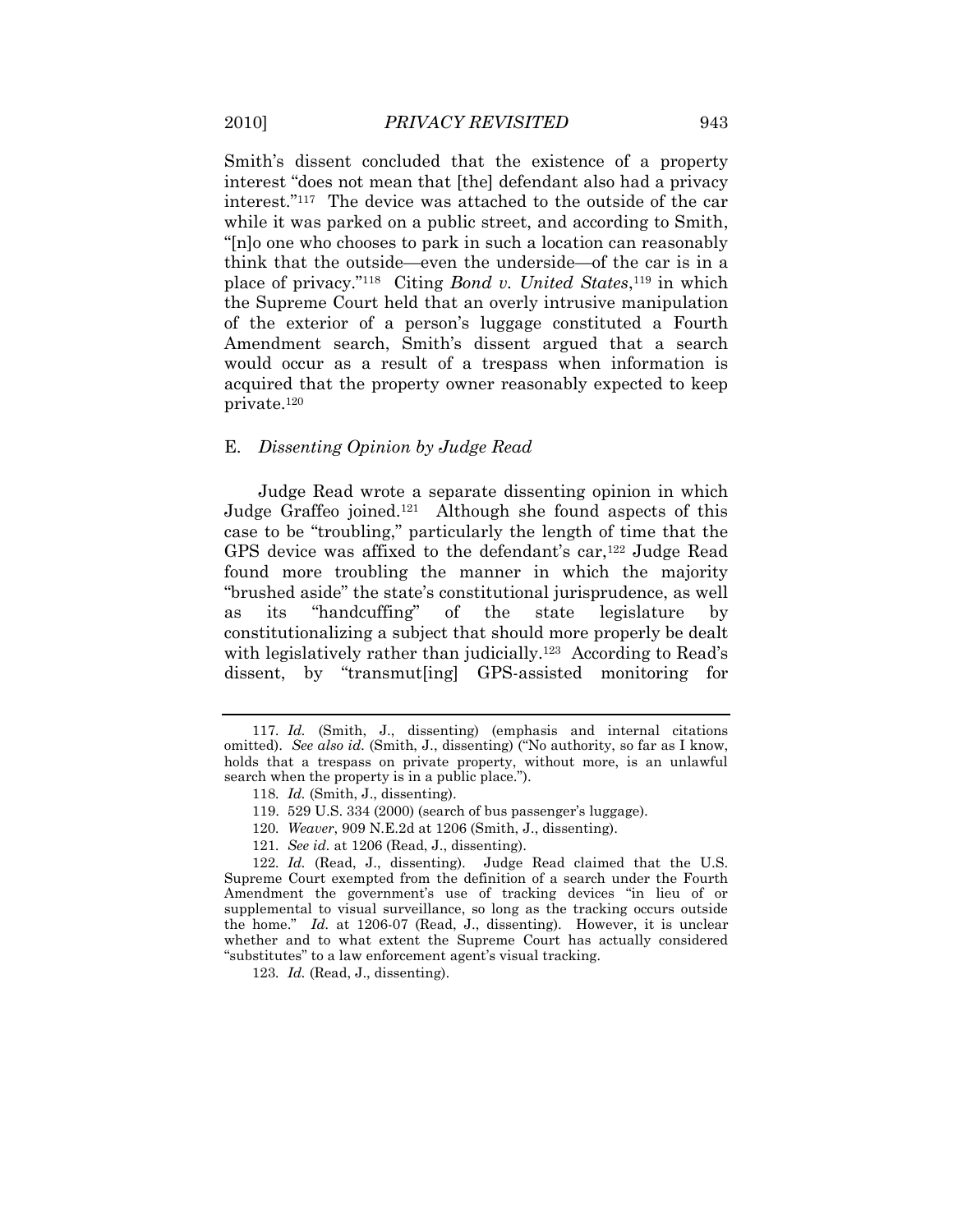information that could have been easily gotten by traditional physical surveillance into a constitutionally prohibited search," the majority impairs the Court's "institutional integrity" and "denies New Yorkers the full benefit of the carefully wrought

balance between privacy and security interests that other states have struck for their citizens through legislation."<sup>124</sup>

Judge Read also discussed the dual methodology that has been employed by the Court of Appeals when deciding whether to apply the State Constitution rather than federal constitutional law—an interpretive analysis and a noninterpretive analysis. An interpretive analysis is commonly used, according to Judge Read, when there are textual differences between a provision of the State Constitution and its federal counterpart; but this is not a basis, in this case, since the language of the Fourth Amendment and the State Constitution's Article I, Section 12 is the same.<sup>125</sup> Noninterpretative review, according to Read"s dissent, "proceeds from a judicial perception of sound policy, justice and fundamental fairness."<sup>126</sup> To the extent that the majority based its decision on a non-interpretative methodology, Read claimed, the majority"s analysis "has not come close to justifying its holding as a matter of state constitutional law."<sup>127</sup> Indeed, according to Read's dissent, the majority's reliance on the State Constitution is "standardless,"<sup>128</sup> and renders the State Constitution "a handy grab bag filled with a bevy of clauses [to] be exploited in order to circumvent disfavored United States Supreme Court decisions."<sup>129</sup>

Read"s dissent sought to justify the non-interpretative basis for several search and seizure decisions in which the Court of Appeals departed from the federal approach—cases dealing with the protection of homes,<sup>130</sup> private land,<sup>131</sup> and the

<sup>124</sup>*. Id.* at 1212 (Read, J., dissenting).

<sup>125</sup>*. Id.* at 1207-08 (Read, J., dissenting).

<sup>126</sup>*. Id.* at 1208 (Read, J., dissenting) (quoting People v. P.J. Video, Inc., 501 N.E.2d 556, 560 (N.Y. 1986)).

<sup>127</sup>*. Id.* (Read, J., dissenting).

<sup>128</sup>*. Id.* at 1210 (Read, J., dissenting).

<sup>129</sup>*. Id.* at 1211 (Read, J., dissenting) (alteration in original and citation omitted).

<sup>130</sup>*. Id.* at 1208 (Read, J., dissenting) (citing People v. Harris, 570 N.E.2d 1051 (N.Y. 1991); People v. Dunn, 564 N.E.2d 1054 (N.Y. 1990)).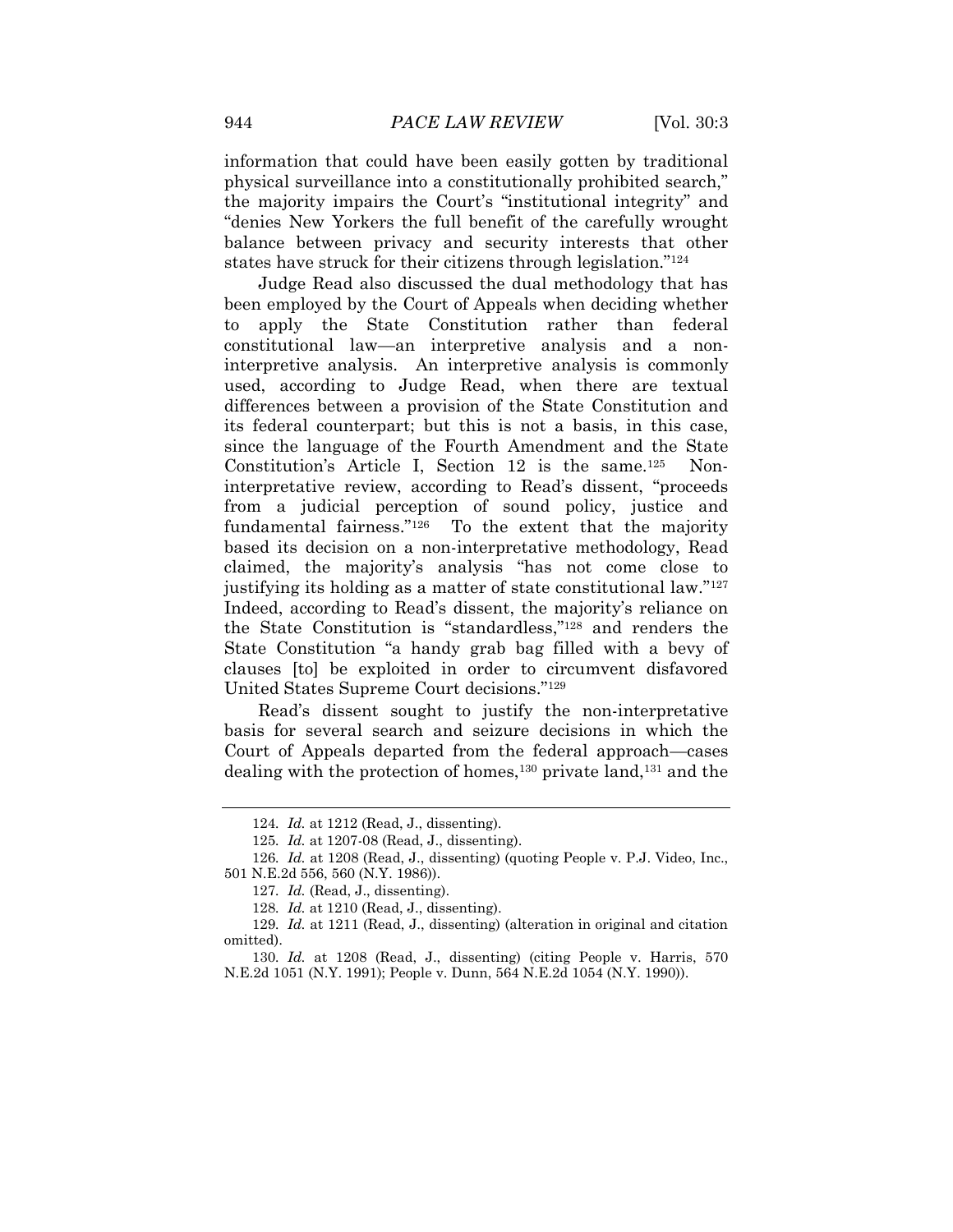interior of an automobile132—and argued that "there is no discussion [by the majority in *Weaver*] of how the reasoning in those cases . . . supports deviation from federal precedent in this case."<sup>133</sup> Nor, according to the Read dissent, is the majority"s reliance on decisions from other state courts interpreting their own state constitutions relevant to a noninterpretive analysis, which is explicitly linked to factors peculiar to the State of New York.<sup>134</sup> Moreover, Read added, the majority failed to examine relevant New York statutory law that regulates police surveillance and that appears to contradict the majority's imposition of a warrant requirement for GPS tracking.<sup>135</sup>

Finally, the Read dissent criticized the majority for curtailing the state legislature's "liberty to act in the best interests of the state's citizens as a whole."<sup>136</sup> Noting the popularity and pervasive use of GPS by private citizens and police, Read noted that many states have enacted comprehensive legislation governing the use of GPS by police for investigative purposes, as well as the procedures required to use this technology.<sup>137</sup> These statutes, Read said, typically require a judicial warrant based on differing levels of factual cause.<sup>138</sup> To the extent that police surveillance implicates competing values of privacy and security, Read's dissent argued, it would be most appropriate for the state legislature to balance these values and fashion a comprehensive regulatory program similar to the statutes in other states, which could be readily capable of amendment as the technology evolves.<sup>139</sup> However, as Read argued, by constitutionalizing the GPS

<sup>131</sup>*. Id.* (Read, J., dissenting) (citing People v. Scott, 593 N.E.2d 1328 (N.Y. 1992)).

<sup>132</sup>*. Id.* (Read, J., dissenting) (citing People v. Torres, 543 N.E.2d 61 (N.Y. 1989)).

<sup>133</sup>*. Id.* (Read, J., dissenting) (emphasis omitted).

<sup>134</sup>*. Id.* at 1209 (Read, J., dissenting).

<sup>135</sup>*. Id.* at 1210 (Read, J., dissenting) (New York state legislature "has enacted elaborate statutory provisions to regulate police surveillance; in particular, CPL articles 700 (eavesdropping and video surveillance warrants) and 705 (pen registers and trap and trace devices)").

<sup>136</sup>*. Id.* at 1212 (Read, J., dissenting).

<sup>137</sup>*. Id.* at 1211 (Read, J., dissenting).

<sup>138</sup>*. Id.* (Read, J., dissenting).

<sup>139</sup>*. Id.* at 1211-12 (Read, J., dissenting).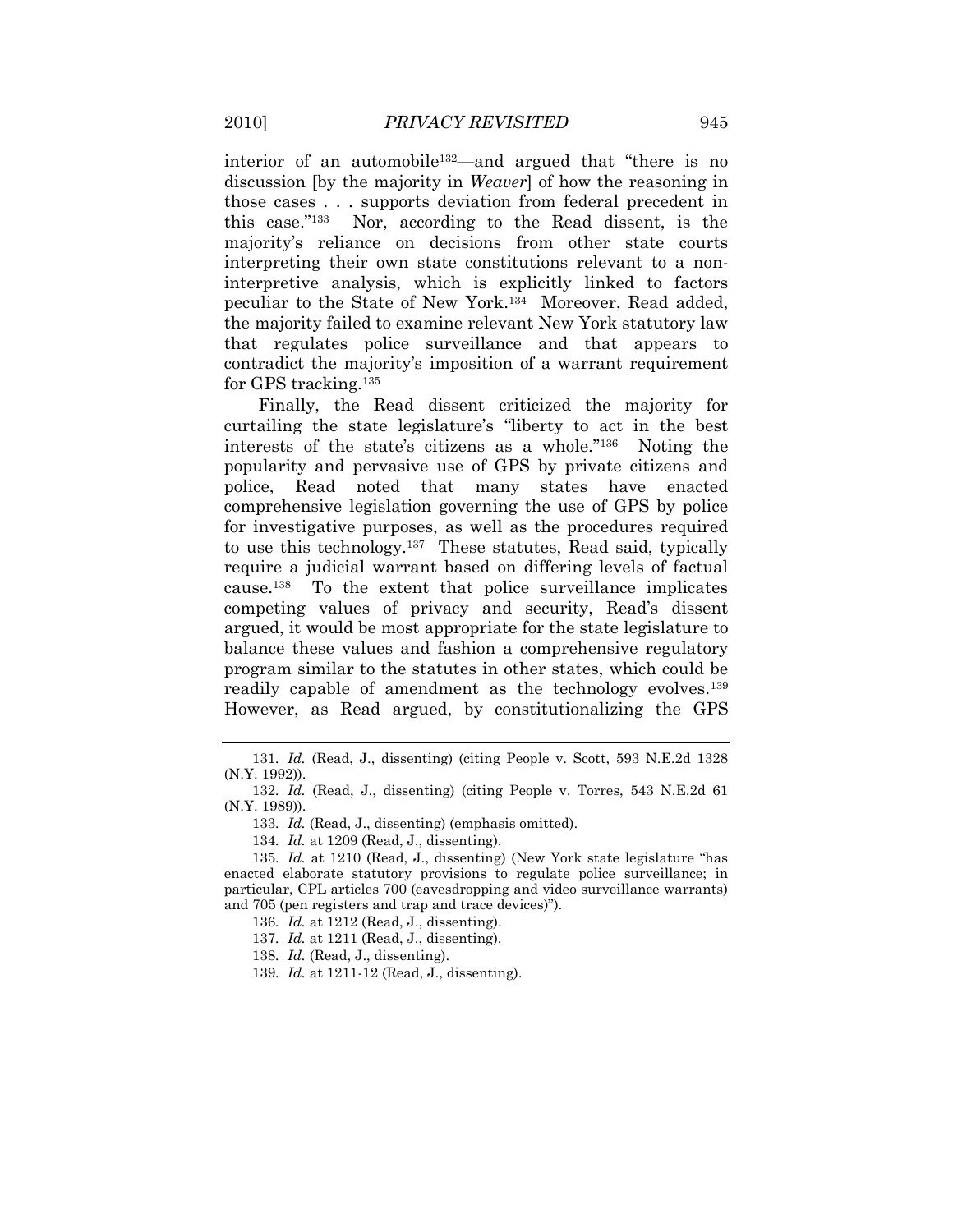monitoring technology, the majority has defined what the legislature cannot do and has taken other regulatory approaches "off the table."<sup>140</sup> And to the extent that different judges will impose different temporal and other procedural restrictions on the GPS warrant, she claimed, uniformity will be compromised, and the utility of this investigative technique will be significantly diminished.<sup>141</sup>

#### II. GPS Tracking as a Search

The decision by the New York Court of Appeals in *Weaver*, that law enforcement"s use of a GPS device to track a vehicle is a search under the State Constitution that requires a warrant for its use, has settled the issue as a matter of New York State constitutional law. As a matter of federal constitutional law, however, the issue has not been settled. Although the majority opinion in the Appellate Division and the three dissenting judges in the Court of Appeals contended that GPS tracking is not a search under the federal constitution, the U.S. Supreme Court has not considered whether such surveillance is a search under the Fourth Amendment and only a handful of federal appeals courts have examined the question.<sup>142</sup> Nevertheless, an examination of the Supreme Court's Fourth Amendment jurisprudence generally, as well as its evolving approach to *Katz*-expectation-of-privacy issues, strongly suggests that the Supreme Court would consider the use by law enforcement of GPS surveillance technology to be a search under the Fourth Amendment.

<sup>140</sup>*. Id.* at 1212 (Read, J., dissenting).

<sup>141</sup>*. Id.* (Read, J., dissenting).

<sup>142</sup>*. See, e.g.*, United States v. Garcia, 474 F.3d 994 (7th Cir. 2007) (not a search); United States v. McIver, 186 F.3d 1119 (9th Cir. 1999) (same); United States v. Michael, 645 F.2d 252 (5th Cir. 1981) (en banc) (same). *But see, e.g.*, United States v. Bailey, 628 F.2d 938 (6th Cir. 1980) (search); United States v. Shovea, 580 F.2d 1382 (10th Cir. 1978) (same); United States v. Moore, 562 F.2d 106 (1st Cir. 1977) (same). The Court of Appeals for the District of Columbia has recently heard oral argument on the constitutionality of warrantless GPS tracking in *United States v. Jones*, No. 08-3034 (D.C. Cir. Nov. 17, 2009). *See, e.g.*, Brief of Appellants, *Jones*, No. 08-3034 (D.C. Cir. Nov. 17, 2009), 2009 WL 3155141. *See* Editorial, *GPS and Privacy Rights*, N.Y. TIMES, Nov. 23, 2009, at A26 (discussing the appeal).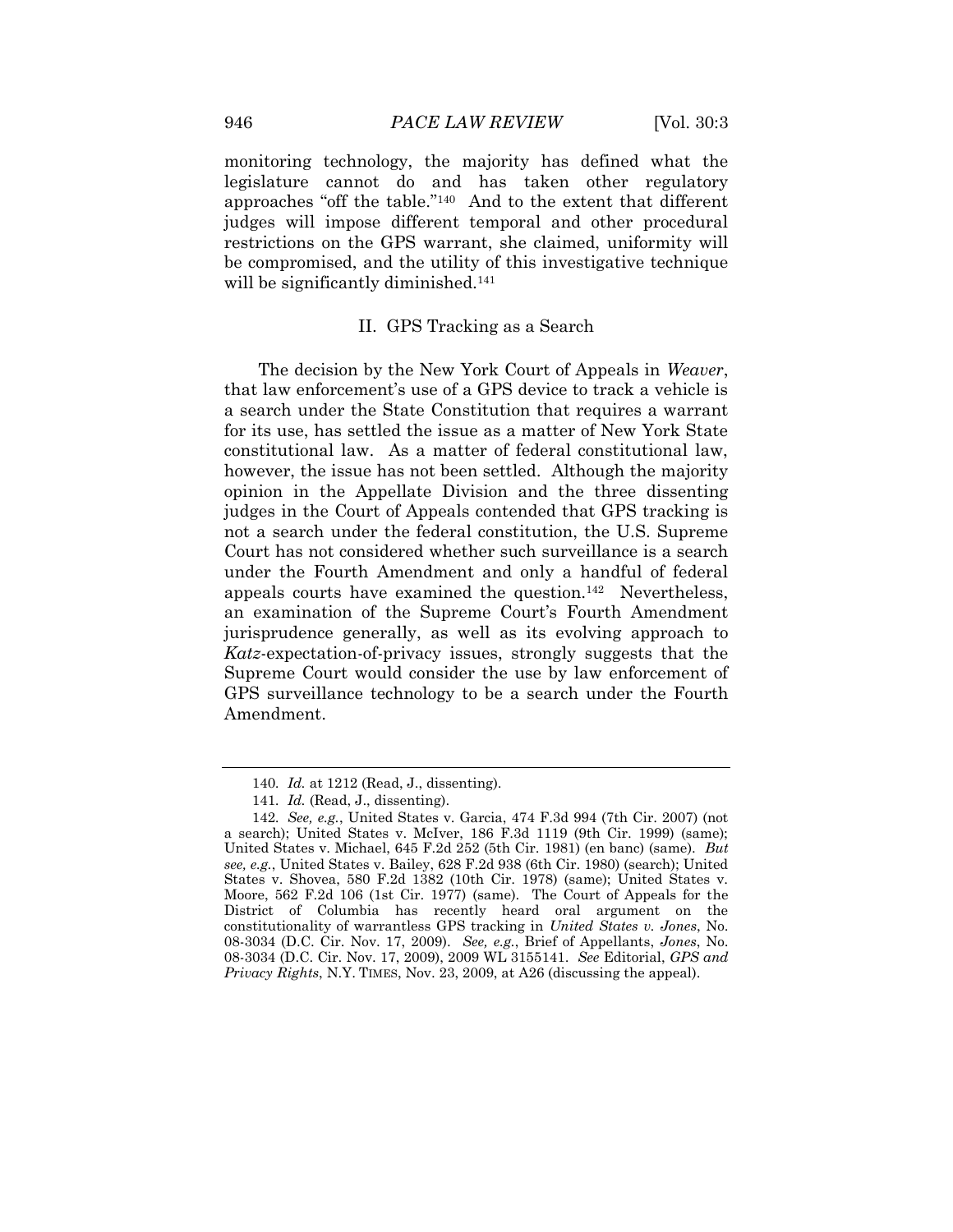# A. *Is* Knotts *Controlling?*

The obvious analytical starting point is *United States v. Knotts*, <sup>143</sup> discussed by both the majority and dissenting opinions in *Weaver*.In *Knotts*, law enforcement agents tracked the progress of a vehicle by following the signals of a batteryoperated beeper that was placed in a five-gallon drum of chloroform and that was transported by automobile to its destination.<sup>144</sup> This surveillance, the Supreme Court observed, "amounted principally to the following of an automobile on public streets and highways."<sup>145</sup> Thus, according to the Supreme Court, the driver "voluntarily conveyed to anyone who wanted to look the fact that he was traveling over particular roads in a particular direction, the fact of whatever stops he made, and the fact of his final destination when he exited from public roads onto private property."<sup>146</sup> The Supreme Court compared the risk that motorists assume when they travel on public roads to the risk that telephone users take when they "voluntarily convey" to the telephone company the numbers they dial and therefore "assume the risk" that the telephone company will reveal that information to the police.<sup>147</sup> Moreover, the Supreme Court added, the fact that the agents relied not only on their visual observations, but also on the beeper to assist them in following the automobile, did not alter the situation.<sup>148</sup> Comparing the beeper to a searchlight, marine glass, or field glass, the Supreme Court stated: "[n]othing in the Fourth Amendment prohibited the police from augmenting the sensory faculties bestowed upon them at birth with such enhancement as science and technology afforded them in this

<sup>143.</sup> 460 U.S. 276 (1983).

<sup>144</sup>*. Id.* at 277.

<sup>145</sup>*. Id.* at 281. The Court added that automobiles enjoy a lesser expectation of privacy than one"s residence or as a repository of personal effects. "A car has little capacity for escaping public scrutiny. It travels public thoroughfares where both its occupants and its contents are in plain view." *Id.* (quoting Cardwell v. Lewis, 417 U.S. 583, 590 (1974) (plurality)).

<sup>146</sup>*. Id.* at 281-82.

<sup>147</sup>*. Id.* at 283. *See* Smith v. Maryland, 442 U.S. 735 (1979) (the installation of pen register onto a telephone in order to reveal the numbers that were dialed did not intrude upon any reasonable expectation of privacy of the phone user).

<sup>148</sup>*. Id.* at 282.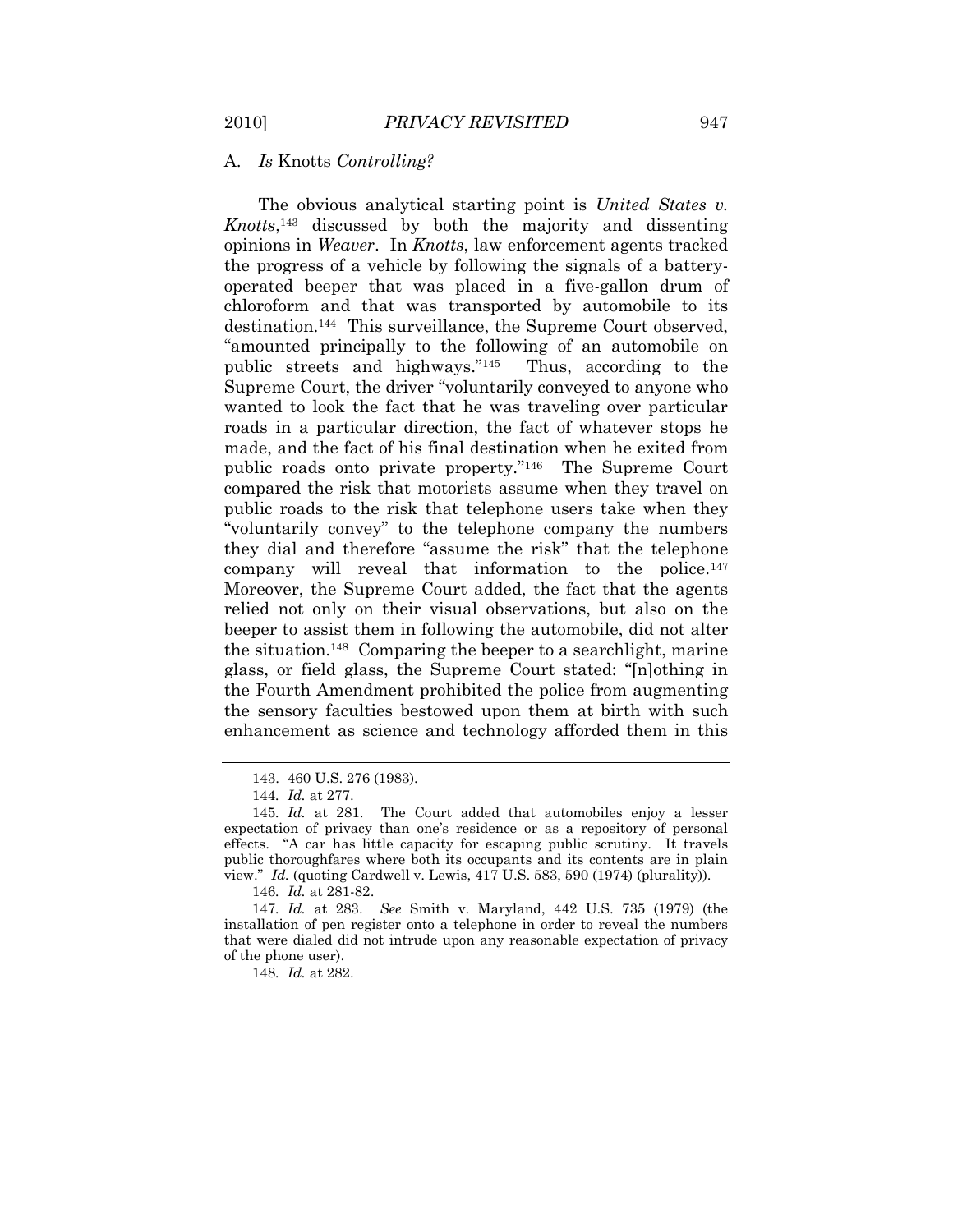case."<sup>149</sup> However, in a cautious response to the defendant's argument that such a holding presaged the possibility of "twenty-four hour surveillance of any citizen of this country,"<sup>150</sup> the Supreme Court added: "if such dragnet type law enforcement practices as respondent envisions should eventually occur, there will be time enough then to determine whether different constitutional principles may be applicable."<sup>151</sup>

In *Weaver*, the majority acknowledged that "[a]t first blush, it would appear that *Knotts* does not bode well for Mr. Weaver."<sup>152</sup> Plainly, as the majority noted, the surveillance technology in *Knotts* was used to track the progress of an automobile over public roads and the operator's travel and routes taken were exposed to "anyone who wanted to look."<sup>153</sup> However, the majority distinguished *Knotts* on three grounds, all of which are potential arguments that almost certainly will be raised in the Supreme Court if and when it considers whether law enforcement's use of a GPS device is a search under the Fourth Amendment: the powerful technology used, the ability of this new technology to replace rather than augment human sensory perception, and the massive intrusion into privacy that the new technology facilitates.

## B. *New Surveillance Technology*

First, the *Weaver* majority reasoned that the technology used in *Knotts* was "a very primitive tracking device," as compared to the "vastly different and exponentially more sophisticated and powerful [GPS] technology that is easily and cheaply deployed and has virtually unlimited and remarkably precise tracking capability."<sup>154</sup> The new technology is so qualitatively and quantitatively different from the beeper in *Knotts*, the majority observed, that its use by law enforcement to intrude into privacy interests forces a court to apply the *Katz*

153*. Id.* at 1198-99 (quoting *Knotts*, 460 U.S. at 281).

<sup>149</sup>*. Id.*

<sup>150</sup>*. Id.* at 283.

<sup>151</sup>*. Id.* at 284.

<sup>152.</sup> People v. Weaver, 909 N.E.2d 1195, 1198 (N.Y. 2009).

<sup>154</sup>*. Id.* at 1199.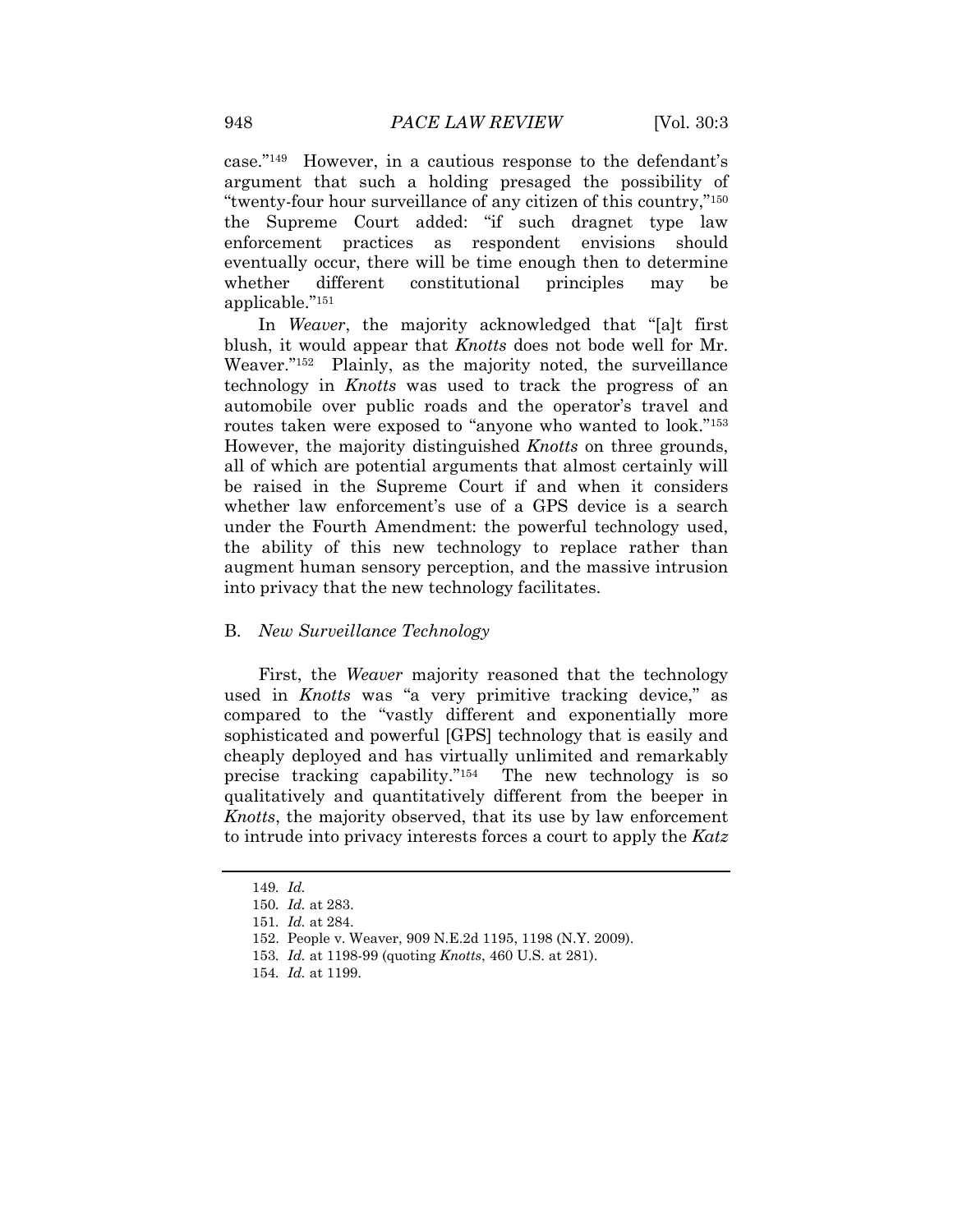expectation-of-privacy doctrine to this new technological frontier.<sup>155</sup>

The *Weaver* majority recognized that advances in visual surveillance via satellite technology permits, easily and cheaply, a massive, intrusive, and unlimited surveillance of every citizen any time, any place, and regardless of atmospheric conditions.<sup>156</sup> The *Weaver* majority also recognized that the introduction of this new technology constitutes one of the greatest threats to privacy, and signals the need to adjust the Fourth Amendment expectation-ofprivacy doctrine to this new phenomenon.<sup>157</sup> Further, *Weaver*  recognized that *Katz*'s Fourth Amendment expectation-ofprivacy approach offers insufficient protection to individuals against indiscriminate use by government officials of modern surveillance technology, and that the Court of Appeals should not rely on the Supreme Court's restrictive interpretation of the Fourth Amendment for the protection of individual privacy.<sup>158</sup>

To be sure, the Supreme Court has not been impervious to the "power of technology to shrink the realm of guaranteed privacy,"<sup>159</sup> and has recognized that Fourth Amendment search and seizure doctrine must evolve to accommodate advances in technology.<sup>160</sup> Thus, in *Dow Chemical Company v. United States*, <sup>161</sup> the Supreme Court held that aerial photography of an industrial plant by the Environmental Protection Agency using a conventional commercial camera was not a search since "[a]ny person with an airplane and an aerial camera could readily duplicate them."<sup>162</sup> The Court added that the

161. 476 U.S. 227 (1986).

162*. Id.* at 231. The Court noted that "a casual passenger on an airliner" or "a company producing maps" could have taken the pictures. *Id.* at 232. *But see id.* at 242 n.4 (Powell, J., concurring in part and dissenting in part) (camera used by the agency cost in excess of \$22,000 and was described as

<sup>155</sup>*. Id.*

<sup>156</sup>*. Id.*

<sup>157</sup>*. See id.* at 1198-99. *See also* United States v. Kyllo, 533 U.S. 27, 34 (2001) ("The question we confront today is what limits there are upon [the] power of technology to shrink the realm of guaranteed privacy.").

<sup>158</sup>*. See Weaver*, 909 N.E.2d at 1202.

<sup>159</sup>*. Kyllo*, 533 U.S. at 34.

<sup>160</sup>*. See id.* at 36 ("[T]he rule we adopt must take account of more sophisticated systems that are already in use or in development.").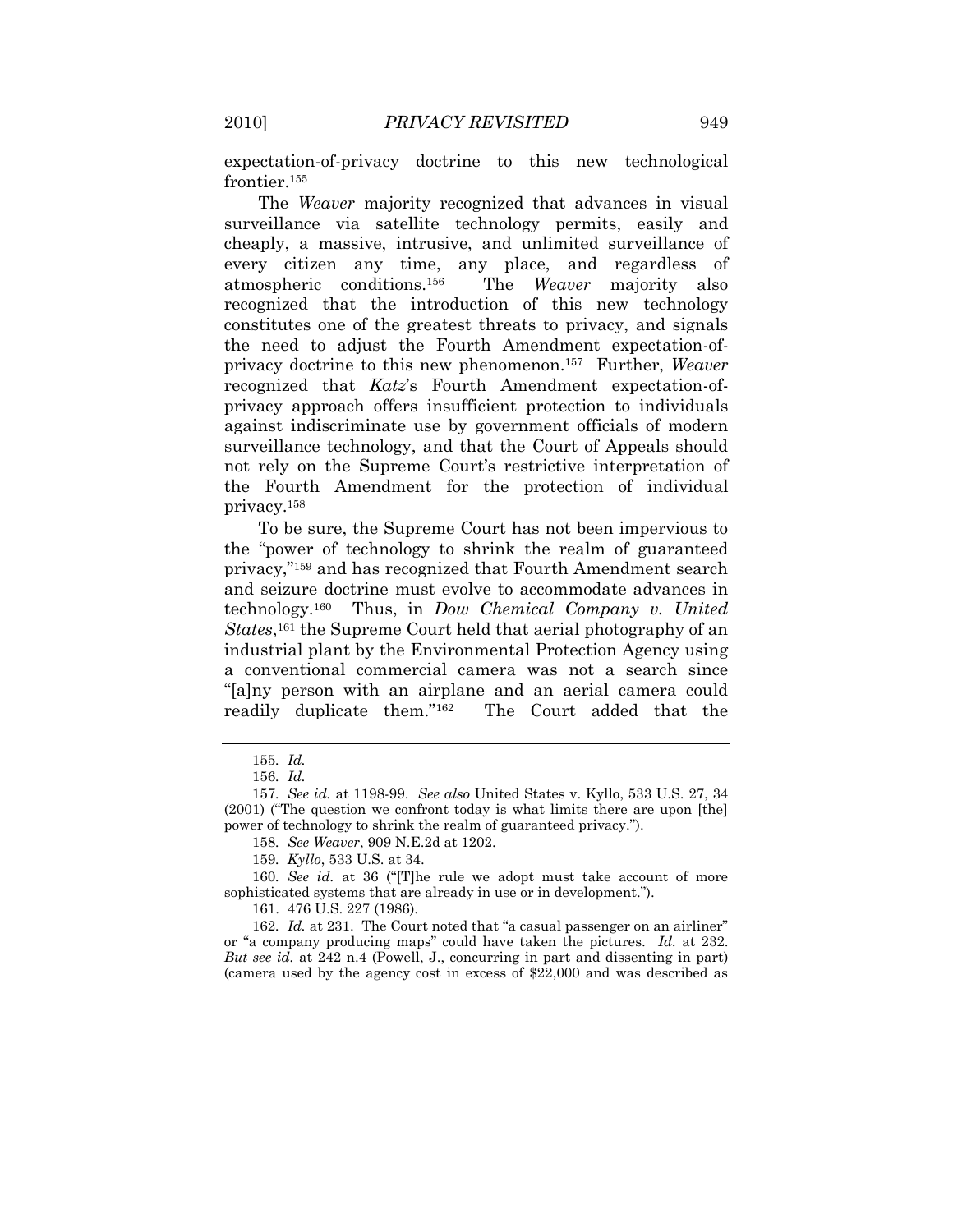photography was not accomplished by using "sophisticated surveillance equipment not generally available to the public, such as satellite technology, [which] might be constitutionally proscribed absent a warrant,"<sup>163</sup> nor were the photographs "so revealing of intimate details as to raise constitutional concerns."<sup>164</sup> Ultimately, however, the Court held that "[t]he mere fact that human vision is enhanced somewhat, at least to the degree here, does not give rise to constitutional problems."<sup>165</sup>

Moreover, *Weaver*"s attempt to distinguish *Knotts* by emphasizing that the police had used sophisticated GPS technology to obtain information not visible to the naked eye may find some support in *Kyllo v. United States*. 166 In *Kyllo*, the Supreme Court held that the government's use of a new infrared technology—an Agema Thermovision 210 thermal imager—to detect heat emanating from a person's home by converting radiation into images based on relative warmth constituted a search under the Fourth Amendment that required a warrant.<sup>167</sup> The Court observed that the technology used by the government "is not in general public use," and that the device "explore[d] details of the home that would previously have been unknowable without physical intrusion."<sup>168</sup> Acknowledging, as did the majority in *Weaver*, the potential of vast and highly sophisticated satellite and radar technology to "shrink the realm of guaranteed privacy,"<sup>169</sup> the Court stated that "we must take the long view, from the original meaning of the Fourth Amendment."<sup>170</sup>

#### C. *GPS: Enhancement or Replacement*

The second ground upon which the *Weaver* majority

163*. Id.* at 238. 164*. Id.* 165*. Id.* 166. 533 U.S. 27 (2001). 167*. Id.* at 40. 168*. Id.* 169*. Id.* at 34. 170*. Id.* at 40.

<sup>&</sup>quot;the finest precision aerial camera available").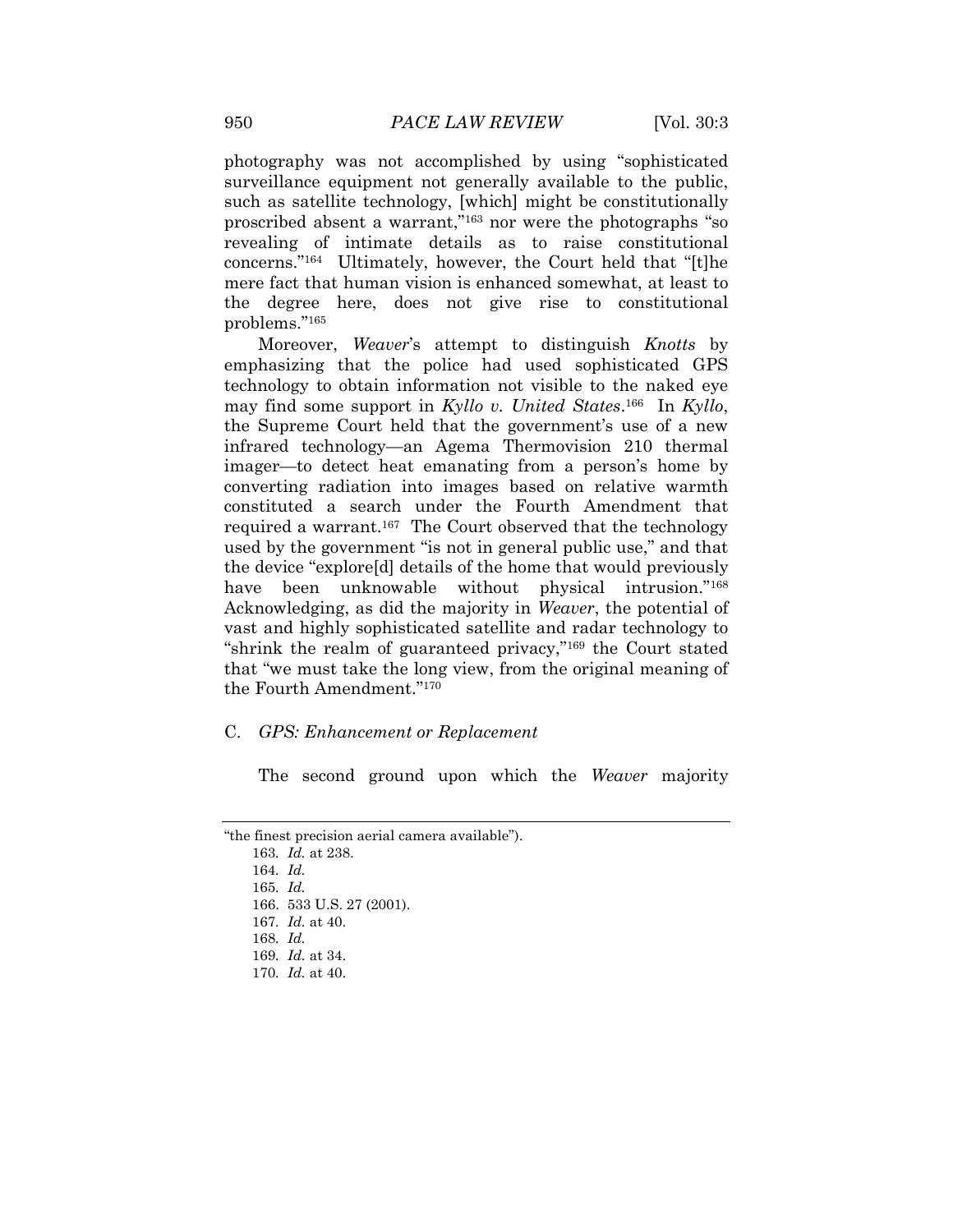distinguished *Knotts* was to point out that the beeper in *Knotts*  "functioned merely as an enhancing adjunct to the surveilling officers" senses," and was used "as a means of maintaining and regaining actual visual contact with it."<sup>171</sup> According to the majority, the GPS, by contrast, is not a mere "enhancement of human sensory capacity."<sup>172</sup> Rather, "it facilitates a new technological perception of the world in which the situation of any object may be followed and exhaustively recorded over, in most cases, a practically unlimited period."<sup>173</sup> For law enforcement agents to actually "see" what the GPS "sees," according to the *Weaver* majority, would require "at a minimum, millions of additional police officers and cameras on every street lamp."<sup>174</sup>

The extent to which technology "enhances" the human senses, as the beeper did in *Knotts*, and the camera did in *Dow Chemical*, or "replaces" the human senses, as the thermal imager did in *Kyllo*, is a relevant consideration in analyzing whether surveillance technology constitutes a Fourth Amendment search. According to Judge Smith's dissenting opinion in *Weaver*, the GPS merely augmented information that the police could have obtained anyway. "It is beyond any question," Judge Smith contended, that the police could have obtained the "same information" that was obtained by using the GPS by "assign[ing] an officer, or a team of officers, to follow [Weaver] everywhere he went."<sup>175</sup> However, while theoretically possible, Judge Smith"s position is untenable as a practical matter and unrealistic. It is inconceivable that, given budgetary constraints on police work, finite time pressures for different and competing investigations, and limited police personnel, the police would have been able to "tail" Weaver every hour of every day for sixty-five days to get the information they used to convict him. Indeed, the use of a beeper, as in *Knotts*, did not replace police surveillance but merely enabled the police to maintain visual contact with an

<sup>171.</sup> People v. Weaver, 909 N.E.2d 1195, 1199 (N.Y. 2009).

<sup>172</sup>*. Id.*

<sup>173</sup>*. Id.*

<sup>174</sup>*. Id.*

<sup>175</sup>*. Id.* at 1204 (Smith, J., dissenting).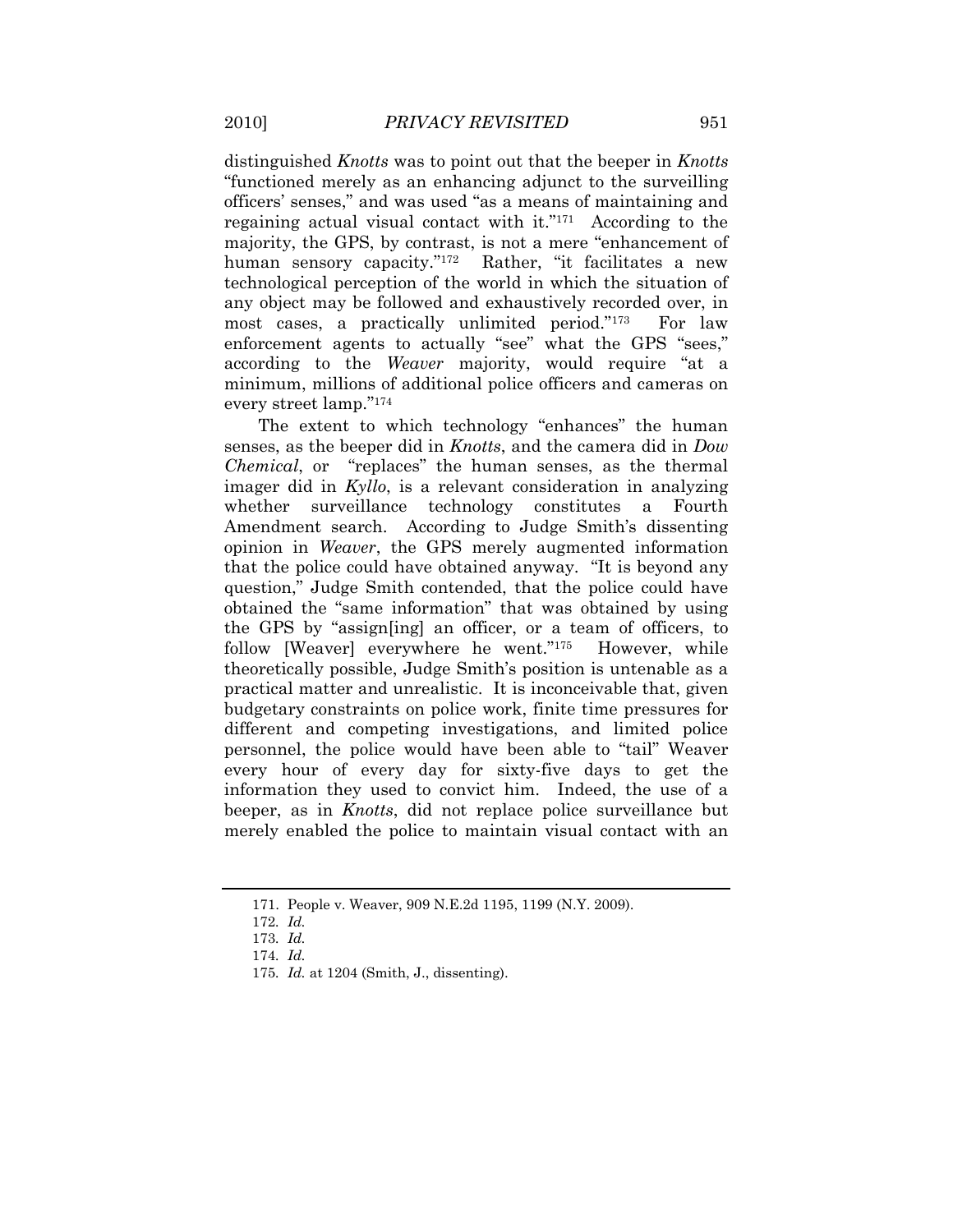already suspicious vehicle.<sup>176</sup> It is therefore implausible to think of the GPS as an "enhancement" of what could be seen with the naked eye, just as it is implausible to construe the thermal imager in *Kyllo* as an enhancement of what could be seen by watching snow melt off a portion of the roof of a house.<sup>177</sup> Indeed, it would be equally implausible to think of GPS as enhancing the surveillance that could have been accomplished by a police officer hiding in the back seat of Weaver's van for sixty-five days.

Moreover, to the extent that the *Katz* expectation-ofprivacy formulation, as it was applied in *Knotts* and other cases, includes a reference to a person who "voluntarily conveys" information to "anyone who wanted to look"—the motorist traveling on public roads in *Knotts*, <sup>178</sup> or the telephone user dialing numbers in *Smith v. Maryland*179—it is completely inapplicable to technology that replaces human sensory perception. Indeed, most people probably would acknowledge that one of the risks in modern society is exposure to technology that augments that which is visible to the naked eye—i.e., the beeper in *Knotts*, the camera in *Dow Chemical*, as well as surveillance cameras in many public places. Moreover, it is not unreasonable to suggest that people may be deemed to have "voluntarily conveyed" to the outside world information about their public activities that is visible to the outside world by virtue of this "augmenting" technology. However, it is unreasonable, even perverse, to suggest that persons have "voluntarily conveyed" to sophisticated technology the capacity to "see" them up close constantly, continuously, and for an infinite period of time, to "record" detailed information as to their movements through the world, to "transmit" to the government all of the personal data that has been collected, and to "retain" this information for an indefinite and unlimited period of time.

<sup>176</sup>*. See* United States v. Berry, 300 F. Supp. 2d 366, 368 (D. Md. 2004) ("Beepers placed on cars merely help the police stay in contact with the vehicle that they are actively 'tailing."").

<sup>177</sup>*. But see* United States v. Garcia, 474 F.3d 994, 997 (7th Cir. 2007) (GPS technology not a "substitute" for activity of "following a car on a public street").

<sup>178</sup>*. See* United States v. Knotts, 460 U.S. 276 (1983).

<sup>179</sup>*. See* 442 U.S. 735 (1970).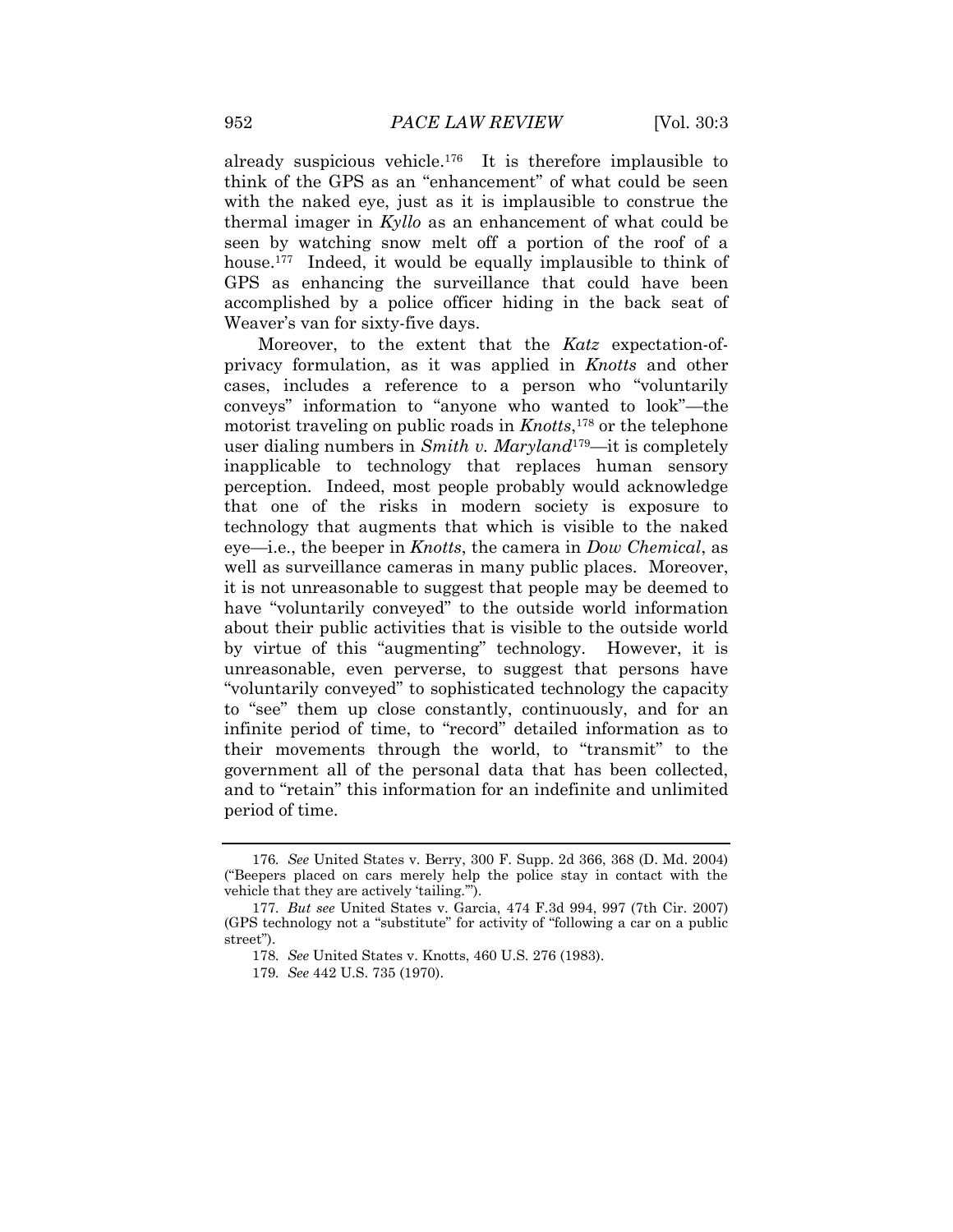By the same token, the inclusion in the *Katz* formulation of the concept of "assumption of the risk" is also seriously out of place in the context of technology that is used as a substitute for the use of human senses. It may well be that when people move about in public, or talk to other people, they assume a risk that their actions will be seen and photographed, and their words heard and recorded. Notwithstanding an abstract "right to be let alone," these are risks that the Fourth Amendment imposes on privacy interests, and one of the most contentious issues underlying the *Katz* expectation-of-privacy analysis.<sup>180</sup> However, it is one thing to suggest that a person assumes a risk that his words may be recorded by a listener, or his actions photographed by an observer; it is a far more dubious and even dangerous contention that privacy expectations under the Fourth Amendment require citizens to assume the risk that they will be "seen" constantly, continuously, and for an unlimited period of time by government's omnipresent and pervasive "Orwellian" surveillance technology, without any judicial oversight or constitutional constraints.<sup>181</sup>

#### D. *Degrees of Intrusions into Privacy*

The third ground upon which the *Weaver* majority distinguished *Knotts* was to contrast the limited and discrete intrusion in *Knotts* with the unlimited and prolonged intrusion

Conversations in public may be overheard, but it is relatively easy to avoid eavesdroppers by lowering the voice or moving away. Moreover, one can be reasonably sure of whether one will be overheard. But if the state's position in this case is correct, no movement, no location and no conversation in a "public place" would in any measure be secure from the prying of the government.

<sup>180</sup>*. See* 1 WAYNE LA FAVE, SEARCH AND SEIZURE: A TREATISE ON THE FOURTH AMENDMENT 313 (2d ed. 1987) ("[T]he fundamental inquiry is whether [a government] practice, if not subjected to Fourth Amendment restraints, would be intolerable because it would either encroach too much upon the "sense of security" or impose unreasonable burdens upon those who wished to maintain that security.").

<sup>181</sup>*. See, e.g.*, State v. Campbell, 759 P.2d 1040, 1048-49 (Or. 1988).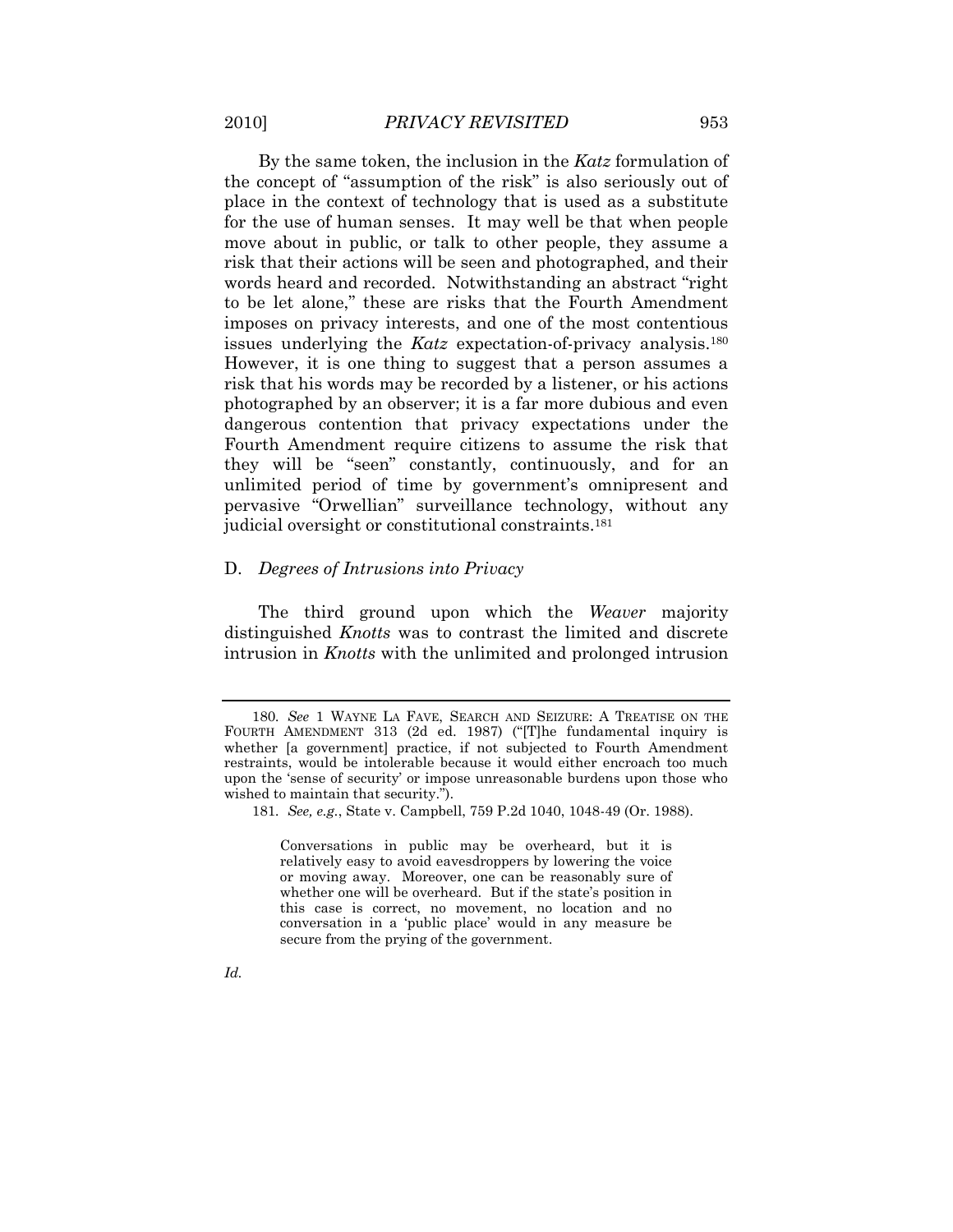in *Weaver*. The beeper in *Knotts*, as the *Weaver* majority observed, was used to enable the police to "tail" an automobile during one single trip that involved "a focused binary police investigation for the discreet purpose of ascertaining the destination of a particular container of chloroform."<sup>182</sup> The GPS device, according to the *Weaver* majority, involved a "massive invasion of privacy"<sup>183</sup> by exposing "the whole of a person"s progress through the world, into both public and private spatial spheres, [which] can be charted and recorded over lengthy periods."<sup>184</sup> As the majority observed, GPS could reveal "trips to the psychiatrist, the plastic surgeon, the abortion clinic, the AIDS treatment center, the strip club, the criminal defense attorney, the by-the-hour motel, the union meeting, the mosque, synagogue or church, the gay bar and on and on."<sup>185</sup> GPS can thereby reveal and record "with breathtaking quality and quantity . . . a highly detailed profile, not simply of where we go, but by easy inference, of our associations—political, religious, amicable and amorous, to name only a few—and of the pattern of our professional and avocational pursuits."<sup>186</sup>

The dissenting opinion of Judge Smith in the Court of Appeals attempted to minimize the magnitude of the GPS intrusion by adopting an "all-or-nothing" interpretation of *Knotts*.That is, Judge Smith suggested, "an officer, or a team of officers," could have followed Weaver everywhere he went, whether it involved trips to the psychiatrist's office or the gay bar, and could have recorded, photographed, filmed, and reported the "same information" that was obtained from the GPS, as long as Weaver remained in public places.<sup>187</sup> According to Judge Smith, once a person decides to expose his identity and activities to the world by driving in a car on a

<sup>182.</sup> People v. Weaver, 909 N.E.2d 1195, 1199 (N.Y. 2009).

<sup>183</sup>*. Id.* at 1201.

<sup>184</sup>*. Id.* at 1199.

<sup>185</sup>*. Id.*

<sup>186</sup>*. Id.* at 1199-1200. *See* State v. Jackson, 76 P.3d 217, 223 (Wash. 2003) (en banc) ("In this age, vehicles are used to take people to a vast number of places that can reveal preferences, alignments, associations, personal ails and foibles. The GPS tracking devices record all of these travels, and thus can provide a detailed picture of one"s life.").

<sup>187</sup>*. Weaver*, 909 N.E.2d at 1204 (Smith, J., dissenting).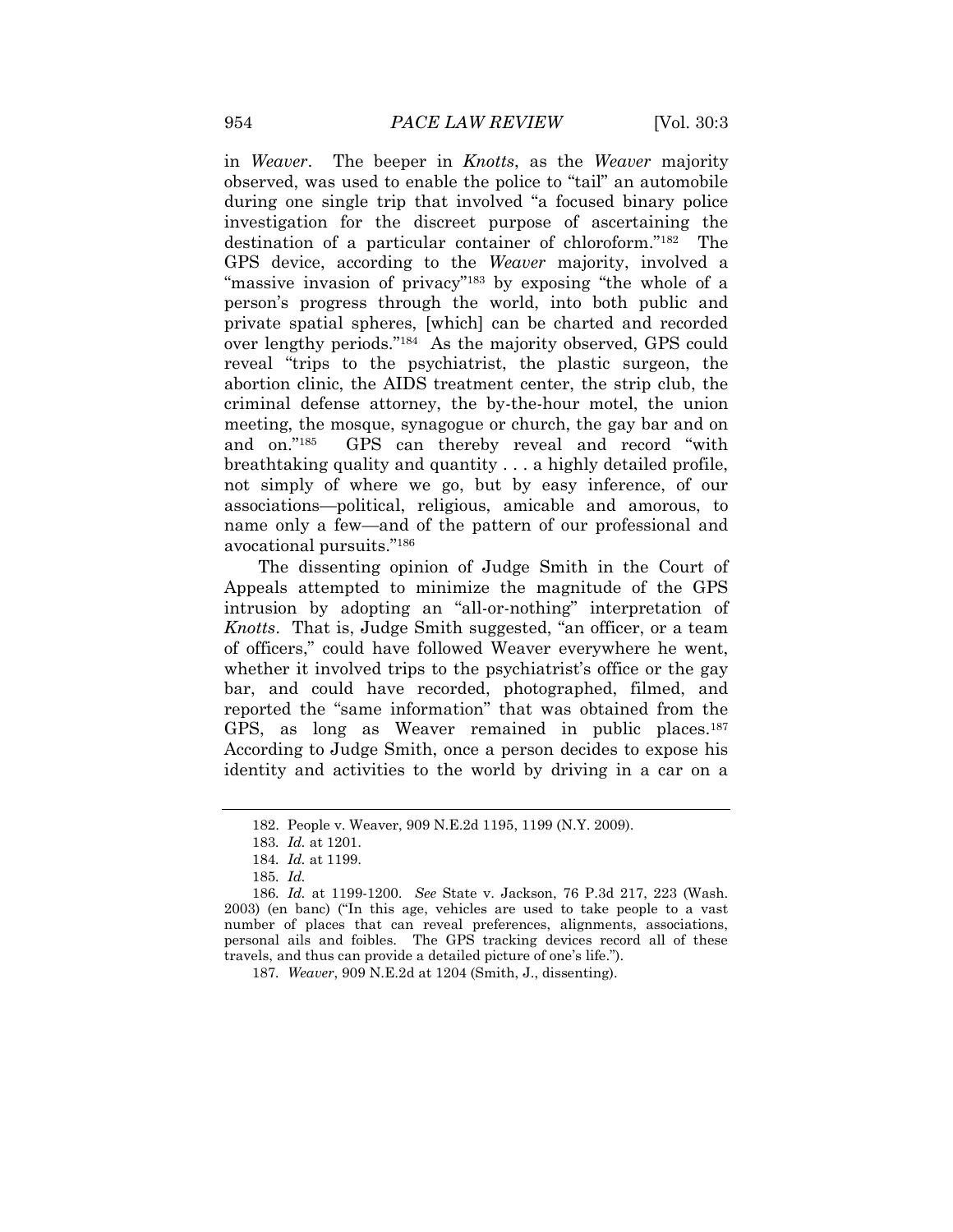public road—at any particular moment, as in *Knotts*—then he or she has assumed the risk of exposing his or her identity and activities continuously and indefinitely.<sup>188</sup> But Judge Smith did not acknowledge the practical and logistical difficulties that law enforcement would face in trying to obtain the "same information" by the visual and beeper surveillance used in *Knotts*.Further, Judge Smith did not acknowledge any differences in terms of the quality and intensity of the intrusion into privacy interests between the limited visual and beeper surveillance in *Knotts* and the GPS surveillance in *Weaver*.

Yet in distinguishing *Knotts*, this is precisely what the *Weaver* majority recognized. One of the central themes of the Supreme Court's Fourth Amendment jurisprudence is, in fact, the existence of different degrees of intrusions by government into privacy interests, and the extent to which these different degrees of intrusion require different levels of justification. For example, in *Terry v. Ohio*, the Supreme Court recognized that, while the government's interest in investigating reasonably suspicious behavior authorized police to forcibly detain an individual for a limited period of time, this temporary detention did not justify the greater intrusion of a search of the suspect.<sup>189</sup> However, as the Supreme Court ruled, there does exist a justification for a lesser intrusion—a "pat down" or "frisk" of the suspect.<sup>190</sup> The Supreme Court "emphatically" reject[ed]" the government's argument that a "frisk" of a suspect was merely a "petty indignity" that did not rise to the level of a search under the Fourth Amendment.<sup>191</sup> Although a frisk is not as intrusive as a full-blown search, a frisk "is a serious intrusion upon the sanctity of the person, which may inflict great indignity and arouse strong resentment."<sup>192</sup>

The existence of degrees of intrusions into privacy—which the *Weaver* majority recognized and which Judge Smith did not—is also demonstrated by *Camara v. Municipal Court of the City and County of San Francisco*, where the Supreme Court

<sup>188</sup>*. See id.* (Smith, J., dissenting).

<sup>189.</sup> Terry v. Ohio, 392 U.S. 1, 19-20, 25 (1968).

<sup>190</sup>*. Id.* at 24-25.

<sup>191</sup>*. Id.* at 16-17.

<sup>192</sup>*. Id.* at 17.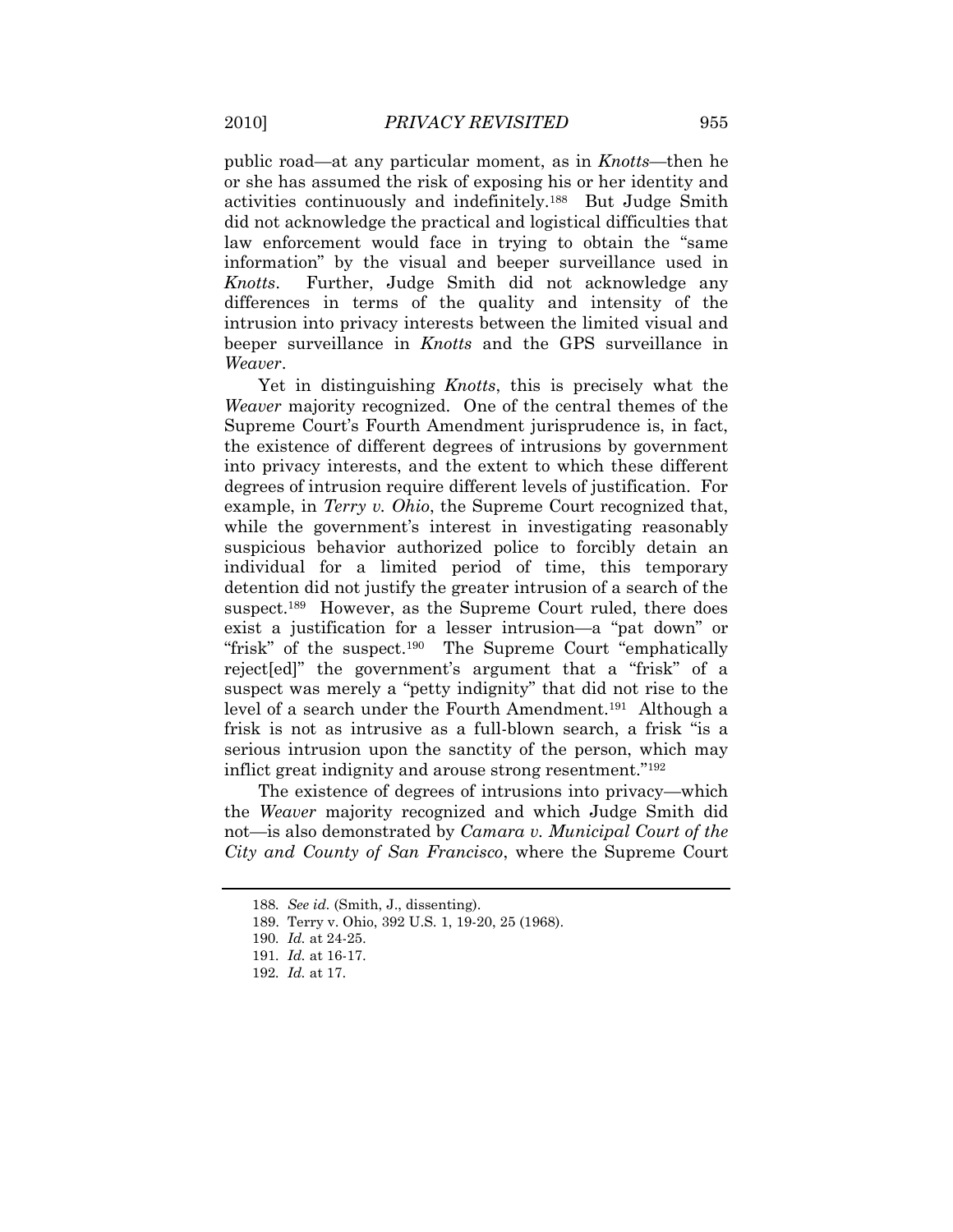recognized that an administrative inspection of a home for code violations is not as intrusive as a search conducted pursuant to a criminal investigation, and that therefore, although a "significant intrusion," such a search requires less justification.<sup>193</sup> Moreover, where intrusions into privacy interests are "minimal," such as being subjected to drug<sup>194</sup> and blood testing,<sup>195</sup> the Supreme Court has authorized intrusions into a person's body that require only minimal justification, whereas more extensive intrusions into bodily privacy and bodily integrity require greater justification.<sup>196</sup>

Furthermore, just as the Supreme Court has recognized that government intrusions into privacy vary widely in terms of nature and scope, and that judicial responses require different levels of justification, so has the Supreme Court recognized the existence of varying levels of expectations of privacy. Thus, the Court has recognized different expectations of privacy with respect to different places, such as homes,<sup>197</sup> containers,<sup>198</sup> and vehicles.<sup>199</sup> Moreover, although the Supreme Court in some

197*. See* Kyllo v. United States, 533 U.S. 27, 40 (2001) ("Fourth Amendment draws "a firm line at the entrance to the house"" (quoting Payton v. New York, 445 U.S. 573, 590 (1980))); Silverman v. United States, 365 U.S. 505, 511 (1961) ("At the very core [of the Fourth Amendment] stands the right of a man to retreat into his own home and there be free from unreasonable governmental intrusion.").

198*. See* United States v. Chadwick, 433 U.S. 1, 13 (1977) (finding a privacy interest in luggage because the luggage was not open to public view, not subject to regular inspections and official scrutiny, and is intended as a repository of personal effects). The Court has also recognized, however, degrees on intrusions into the privacy of luggage. *See* United States v. Place, 462 U.S. 696, 707 (1983) (notwithstanding that a person possesses a privacy interest in the contents of personal luggage, a "canine sniff" by a well-trained narcotics detection dog "is much less intrusive than a typical search").

199*. See* Cady v. Dombrowski, 413 U.S. 433, 441-42 (1973) (finding a diminished expectation of privacy for automobiles because of requirements that automobiles be registered, periodically inspected, their operators be licensed, the existence of regulations concerning the manner in which they may be operated, and the occasional seizure of them in the interests of public safety).

<sup>193.</sup> Camara v. Mun. Court, 387 U.S. 523, 534 (1967).

<sup>194</sup>*. See* Skinner v. Ry. Labor Executives" Ass"n, 489 U.S. 602, 624 (1989) ("[P]rivacy interests implicated by the search are minimal.").

<sup>195</sup>*. See* Schmerber v. California, 384 U.S. 757, 771 (1966) (intrusion not significant since such tests "are a commonplace").

<sup>196</sup>*. See, e.g.*, Winston v. Lee, 470 U.S. 753, 762 (1985) (surgery to remove bullet).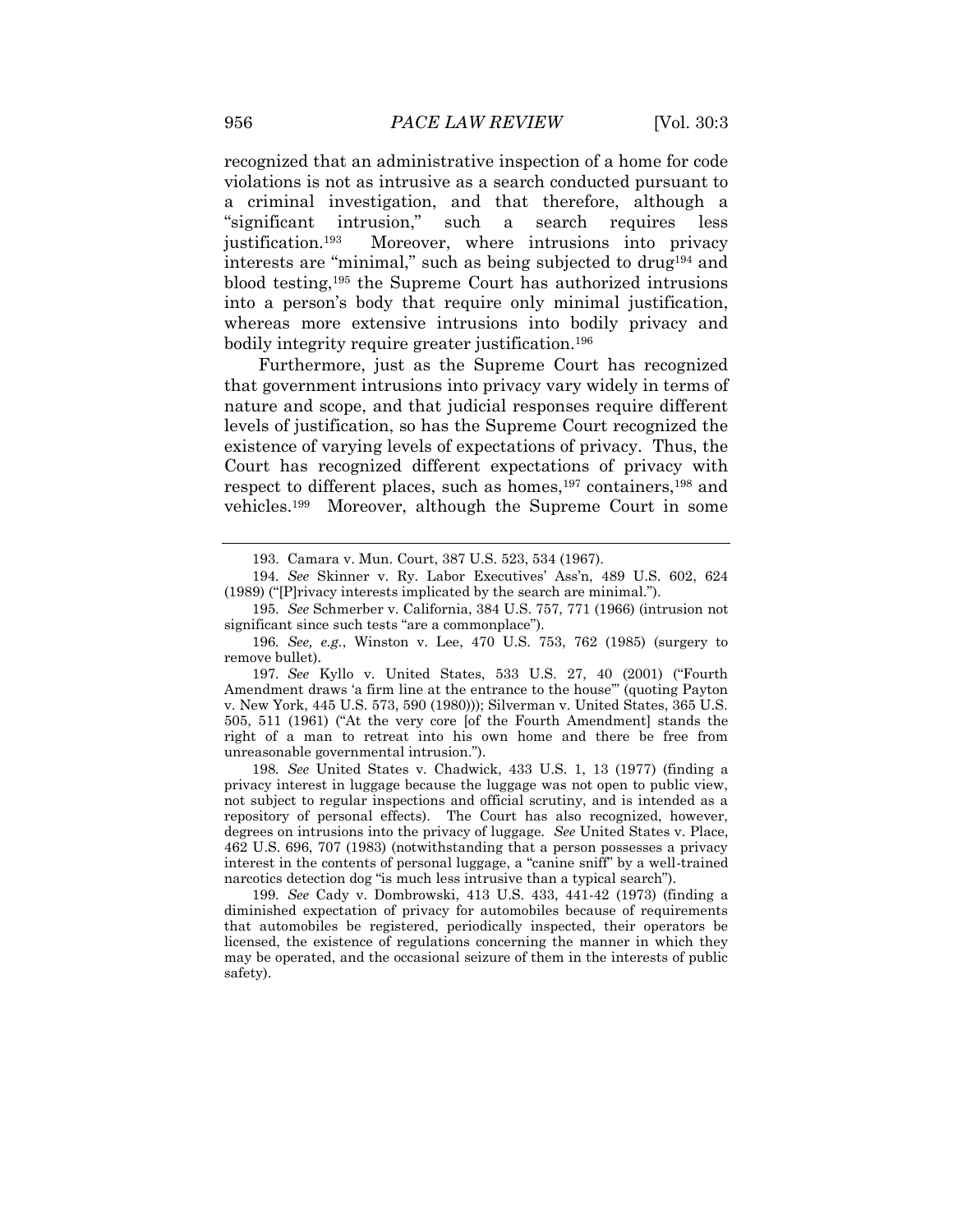contexts has taken an "all-or-nothing" approach to expectations of privacy,<sup>200</sup> it has also recognized that the reasonableness of expectations of privacy may vary depending on the nature and extent of the government's intrusion. Thus, in *Bond v. United States*, the Supreme Court held that the exploratory manipulation of the outside of a bus passenger's canvas bag by a narcotics agent was an excessive intrusion into the passenger's reasonable expectation of privacy in his bag.<sup>201</sup> Although a bus passenger "clearly expects that his bag may be handled... [h]e does not expect that other passengers or bus employees will, as a matter of course, feel the bag in an exploratory manner."<sup>202</sup> Similarly, in *Dow Chemical*, the Supreme Court held that, while aerial photographs of an industrial plant did not intrude into a legitimate expectation of privacy since a casual passenger in an airplane could have taken the same photographs, surveillance of private property by using "highly sophisticated" satellite technology that could reveal "intimate details" might be such an excessive intrusion as to implicate constitutional concerns.<sup>203</sup> Further, the Court has recognized that even though a person possesses a privacy interest in the contents of personal luggage,  $204$  a "canine sniff" of that luggage by a well-trained narcotics detection dog is not a search within the meaning of the Fourth Amendment.<sup>205</sup> The sniff, according to the Court in *United States v. Place*, while an intrusion, does not expose non-contraband items that otherwise would remain hidden, and discloses only the presence or absence of narcotics.<sup>206</sup> "[T]his investigative technique," said the Court, "is much less intrusive than a typical search."<sup>207</sup> Finally, in *Mancusi v. DeForte*, the Supreme Court recognized a difference in the reasonableness of the expectation of privacy depending on the identity of the intruder.<sup>208</sup> In *Mancusi*, the

<sup>200</sup>*. See* Doernberg, *supra* note 21, at 295 (describing the Supreme Court's "muddled view of privacy as an all-or-nothing concept".

<sup>201.</sup> Bond v. United States, 529 U.S. 334, 338-39 (2000).

<sup>202</sup>*. Id.*

<sup>203.</sup> Dow Chem. Co. v. United States, 476 U.S. 227, 238 (1986).

<sup>204</sup>*. See* United States v. Chadwick, 433 U.S. 1, 13 (1977).

<sup>205</sup>*. See* United States v. Place, 462 U.S. 696, 707 (1983).

<sup>206</sup>*. Id.*

<sup>207</sup>*. Id.*

<sup>208.</sup> Mancusi v. DeForte, 392 U.S. 364 (1968).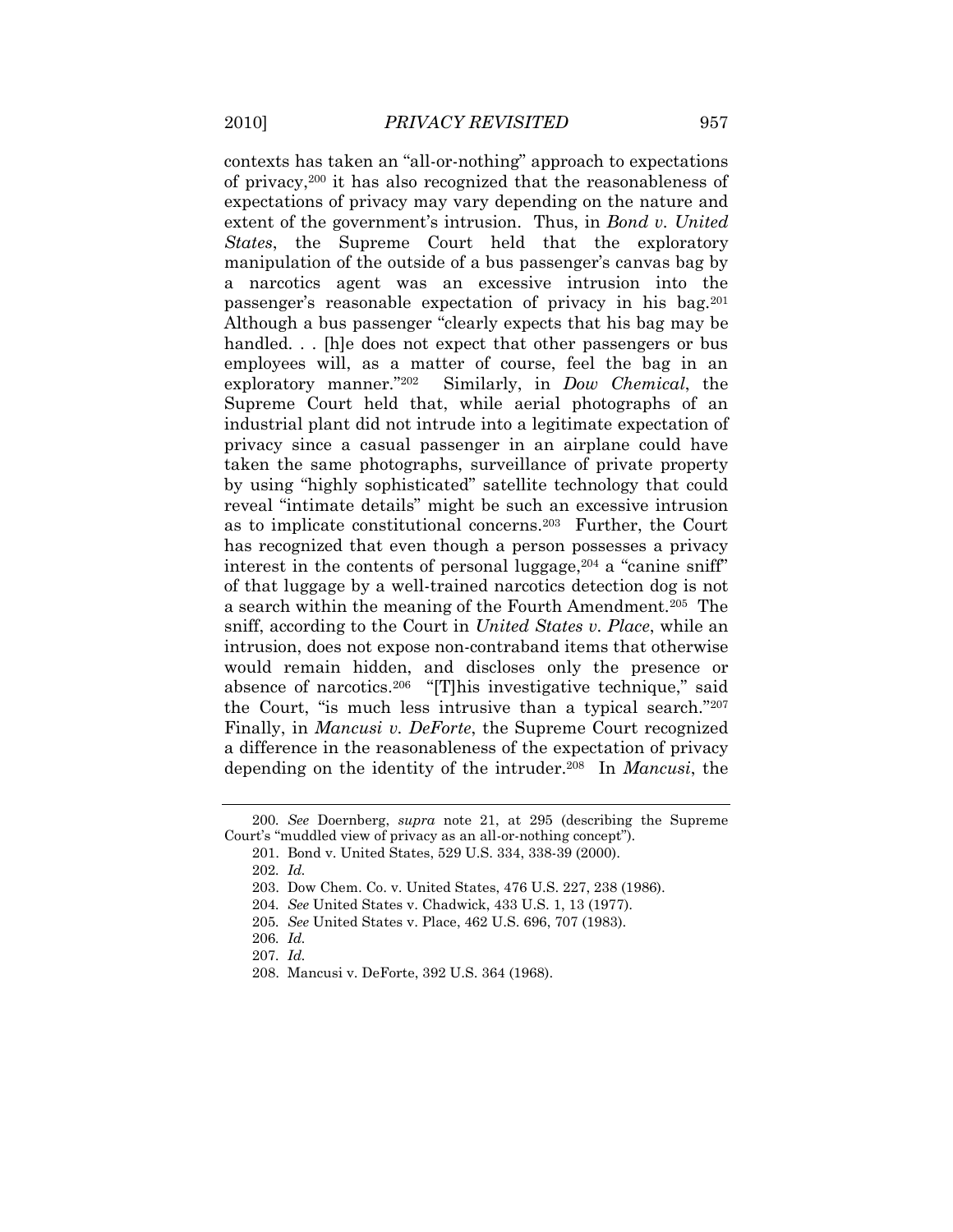Court held that a union official had no reasonable expectation of privacy with respect to his union superiors, but that he did have a reasonable expectation of privacy with respect to the government.<sup>209</sup>

These cases all recognize that there can be a legally significant difference in terms of the degree, scope, and duration of an intrusion into privacy.<sup>210</sup> That difference is particularly stark between the visual and beeper surveillance used in *Knotts*, and the GPS surveillance used in *Weaver*. Being watched by the government on one discrete occasion, as in *Knotts*, and being watched constantly and continuously for sixty-five days, as in *Weaver*, are so different as to require different constitutional responses. Moreover, there is some empirical evidence to suggest that society recognizes the difference between the two.<sup>211</sup> In addition, Congress has enacted legislation requiring a judicial warrant for electronic tracking devices.<sup>212</sup> This evidence suggests that most people do not expect that the government will be watching their every movement and the locations of their travel routes and destinations for an extended period of time. This kind of "dragnet" intrusion into privacy conjures up Orwellian images of "mass surveillance" of motorists picked at random by the

<sup>209</sup>*. Id.* at 369.

<sup>210.</sup> The Court has also recognized that intrusions into possessory interests can vary in their intensity. *See Place*, 462 U.S. at 705 ("The intrusion on possessory interests occasioned by a seizure of one"s personal effects can vary both in its nature and extent."). As to whether the attachment of the GPS device constitutes a seizure, see *infra* Part III.

<sup>211</sup>*. See* Christopher Slobogin, *Public Privacy: Camera Surveillance of Public Places and the Right to Anonymity*, 72 MISS. L.J. 213 (2002) (according to a survey, the intrusiveness of police using camera surveillance of a public street where the tapes are retained is of far greater concern than where tapes are destroyed). *See also* Ben Hubbard, *Police Turn to Secret Weapon: GPS Device*, WASHINGTONPOST.COM, Aug. 13, 2008, *available at* http://www.washingtonpost.com/wp-

dyn/content/article/2008/08/12/AR2008081203275.html (follow "Poll") (stating that sixty percent of 3,008 responders believed that the "growing use of GPS technology by police departments to track criminal suspects marks [a] troubling trend").

<sup>212</sup>*. See* 18 U.S.C. § 3117(a) (2006) (authorizing courts to issue warrants for installation of mobile tracking devices). *But see* United States v. Gbemisola, 225 F.3d 753, 758 (D.C. Cir. 2000) (finding that Congress understood that "warrants are not always required for either the installation or use of mobile tracking devices").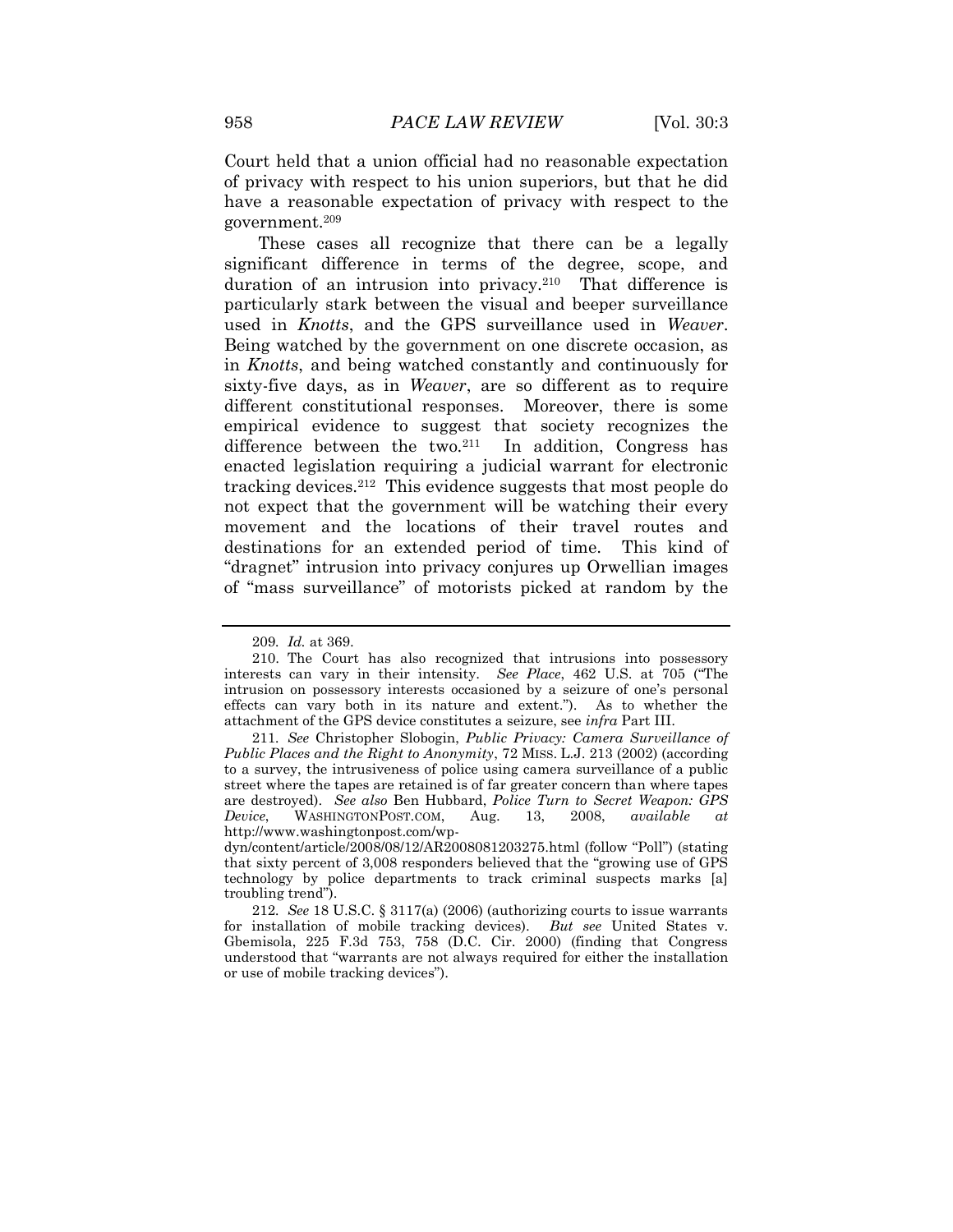government, and using digital search techniques to identify suspicious patterns of behavior.<sup>213</sup> Whether such a massive surveillance program constitutes a Fourth Amendment search that requires a warrant, or instead is merely an "efficient alternative to hiring another [ten] million police officers to tail every vehicle on the nation"s roads"<sup>214</sup> is a federal question that the Supreme Court one day may answer; but, as a result of *People v. Weaver*, it is a question that has been definitively and conclusively answered by the New York State Court of Appeals under the State Constitution.

Finally, given the profound effect of technology to increase the ability of law enforcement to scrutinize any given individual, or many of them,<sup>215</sup> the "ultimate question" posed by Professor Anthony Amsterdam is "whether, if [a] particular form of surveillance practiced by the police is permitted to go unregulated by constitutional restraints, the amount of privacy and freedom remaining to citizens would be diminished to a compass inconsistent with the aims of a free and open society."<sup>216</sup> It is hardly an answer, as Judge Smith argues in his dissent, to claim that since criminals will use the most modern and efficient tools available to them, and will not get warrants to do so, the courts should not impose restraints on the ability of the police to employ the same technology to catch them.<sup>217</sup> Contrary to this hyperbole, however, there is no

#### *Id.*

214*. Id.*

215*. See* Kyllo v. United States, 533 U.S. 27, 33-34 (2001) ("It would be foolish to contend that the degree of privacy secured to citizens by the Fourth Amendment has been entirely unaffected by the advance of technology.").

216*. See* Anthony G. Amsterdam, *Perspectives on the Fourth Amendment*, 58 MINN. L. REV. 349, 403 (1974).

217. People v. Weaver, 909 N.E.2d 1195, 1204 (N.Y. 2009) (Smith, J., dissenting).

<sup>213</sup>*. See* United States v. Garcia, 474 F.3d 994, 998 (7th Cir. 2007).

One can imagine the police affixing GPS tracking devices to thousands of cars at random, recovering the devices, and using digital search techniques to identify suspicious driving patterns. One can even imagine a law requiring all new cars to come equipped with the device so that the government can keep track of all vehicular movement in the United States.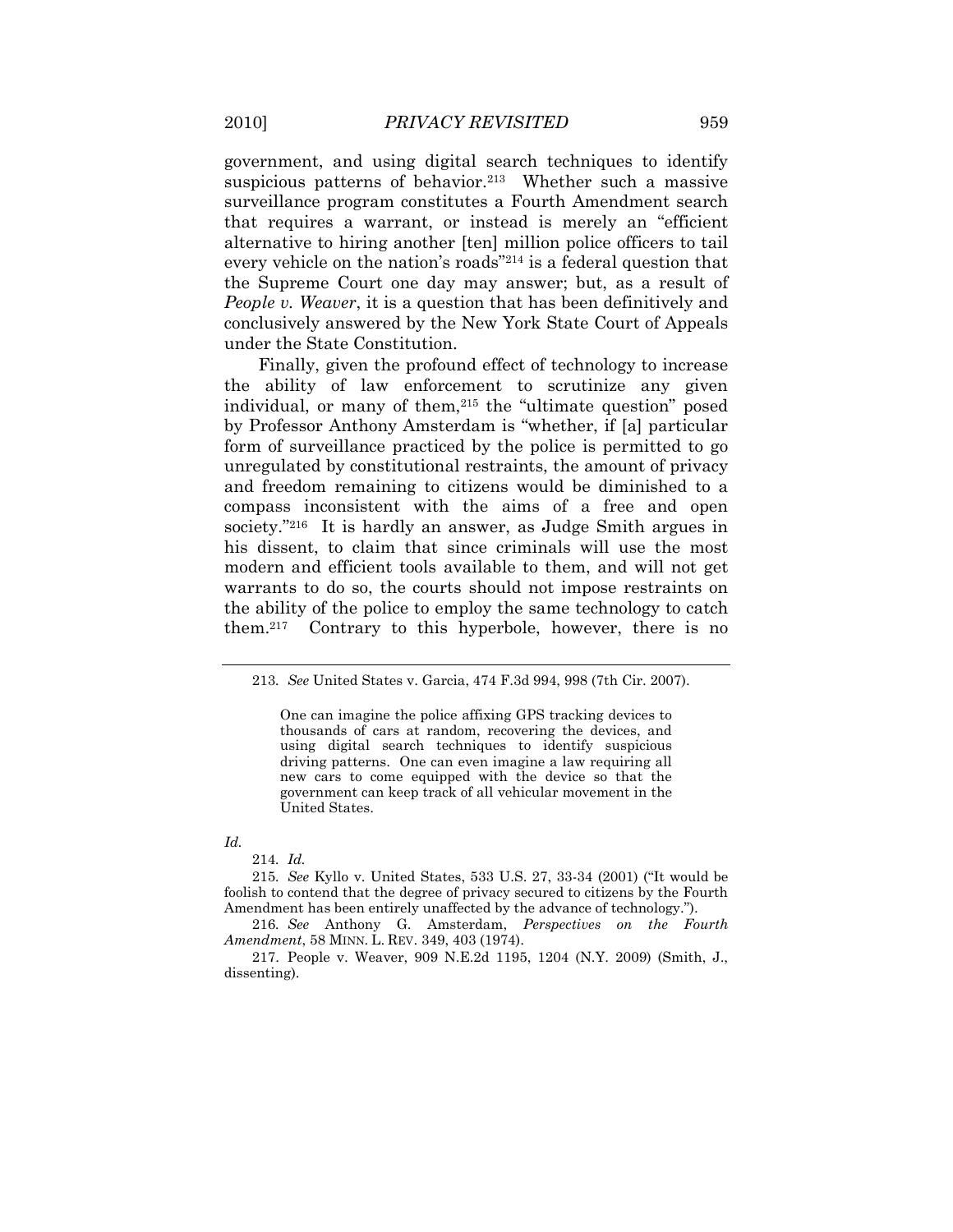suggestion in *Weaver* that police may not use technology to solve crime. The majority simply requires that the police obtain a warrant to do so, which police have been required to do for centuries.

#### III. GPS Tracking as a Seizure

The Supreme Court has declared that a government "seizure" of property occurs "when there is some meaningful interference with an individual"s possessory interests in that property."<sup>218</sup> Under the Supreme Court's definition, the attachment of the GPS should constitute a "meaningful interference" with the owner"s right to use his property exclusively for his own purpose and to exclude everyone else from his property, including the government.<sup>219</sup> Whether the attachment of the beeper in *Knotts*, or that of the GPS in *Weaver*, "meaningfully interferes" with an individual"s possessory interest in that property is an open question under both the federal and New York State constitutions. Neither the Supreme Court in *Knotts*, nor the Court of Appeals in *Weaver*, addressed that question.<sup>220</sup>

Interestingly, the Massachusetts Supreme Court recently decided the question. In *Commonwealth v. Connolly*, the court found that police had seized the defendant's vehicle by entering his van for one hour to install a GPS device, and by operating the van"s electrical system in order to attach the device to the

219*. See* United States v. Karo, 468 U.S. 705, 729 (1984) (Stevens, J., concurring in part and dissenting in part).

220*. See* United States v. Knotts, 460 U.S. 276, 286 (1983) (Brennan, J., concurring) ("I think this would have been a much more difficult case if respondent had challenged, not merely certain aspects of the monitoring of the beeper installed in the chloroform container purchased by respondent"s compatriot, but also its original installation."); *Weaver*, 909 N.E.2d at 1204 (Smith, J., dissenting) ("[S]urreptitious attachment of the device to the car . . . goes virtually unmentioned."). The Court in *Knotts* noted that several Courts of Appeals approved the warrantless installations of beepers. 460 U.S. at 279 n. (unnumbered footnote).

<sup>218.</sup> United States v. Jacobsen, 466 U.S. 109, 113 (1984). *See* United States v. Place, 462 U.S. 696, 701 (1983) ("In the ordinary case, the Court has viewed a seizure of personal property as *per se* unreasonable within the meaning of the Fourth Amendment unless it is accomplished pursuant to a judicial warrant issued upon probable cause and particularly describing the items to be seized.").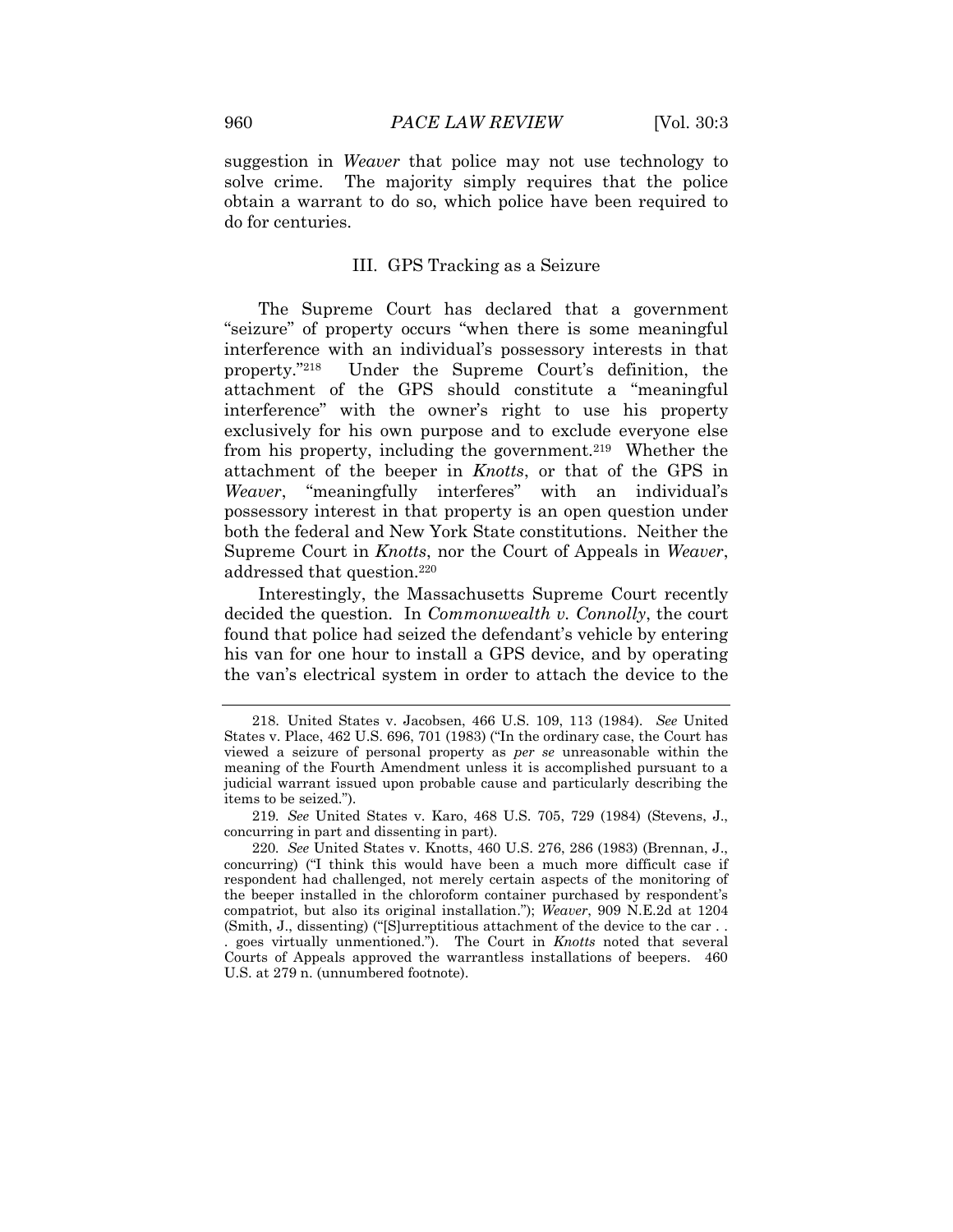vehicle"s power source and verify that it was operating properly.<sup>221</sup> The court stated that the operation of the GPS, which had required power from the defendant's vehicle, was "an ongoing physical intrusion."<sup>222</sup> The court also found that a seizure occurred regardless of whether the GPS draws power from the vehicle.<sup>223</sup> "It is a seizure," the court declared, "not by virtue of the technology employed, but because the police use private property (the vehicle) to obtain information for their own purposes."<sup>224</sup> The continual monitoring by the police transformed the vehicle into a "messenger" for the government,<sup>225</sup> as well as "substantially infring[ing] on another meaningful possessory interest in the minivan: the defendant"s use and enjoyment of his vehicle." 226

In his dissent in *Weaver*, Judge Smith explicitly addressed this "hard" question—whether the installation of the GPS constituted a seizure.<sup>227</sup> Although he was "troubled" by what he considered a "trespass" that violated the defendant's property rights,<sup>228</sup> he concluded, "with some hesitation," that the trespass did not violate the defendant"s right to be free from unreasonable searches.<sup>229</sup> Judge Richard Posner reached a similar conclusion in *United States v. Garcia*. 230 Judge Posner held that it is "untenable" to claim that the government"s attachment of a GPS device underneath the defendant"s vehicle constituted a Fourth Amendment seizure.<sup>231</sup> The GPS device, he noted, "did not affect the car's driving qualities, did not draw power from the car's engine or battery, did not take up [any] room that might . . . have been occupied by passengers or packages, [and] did not . . . alter the

<sup>221</sup>*.* Commonwealth v. Connolly, 913 N.E.2d 356, 369 (Mass. 2009).

<sup>222</sup>*. Id.*

<sup>223</sup>*. Id.* at 370.

<sup>224</sup>*. Id.*

<sup>225</sup>*. Id.*

<sup>226</sup>*. Id.*

<sup>227.</sup> People v. Weaver, 909 N.E.2d 1195, 1205 (N.Y. 2009) (Smith, J., dissenting).

<sup>228</sup>*. Id.* (Smith, J., dissenting).

<sup>229</sup>*. Id.* (Smith, J., dissenting).

<sup>230.</sup> 474 F.3d 994 (7th Cir. 2007).

<sup>231</sup>*. Id.* at 996.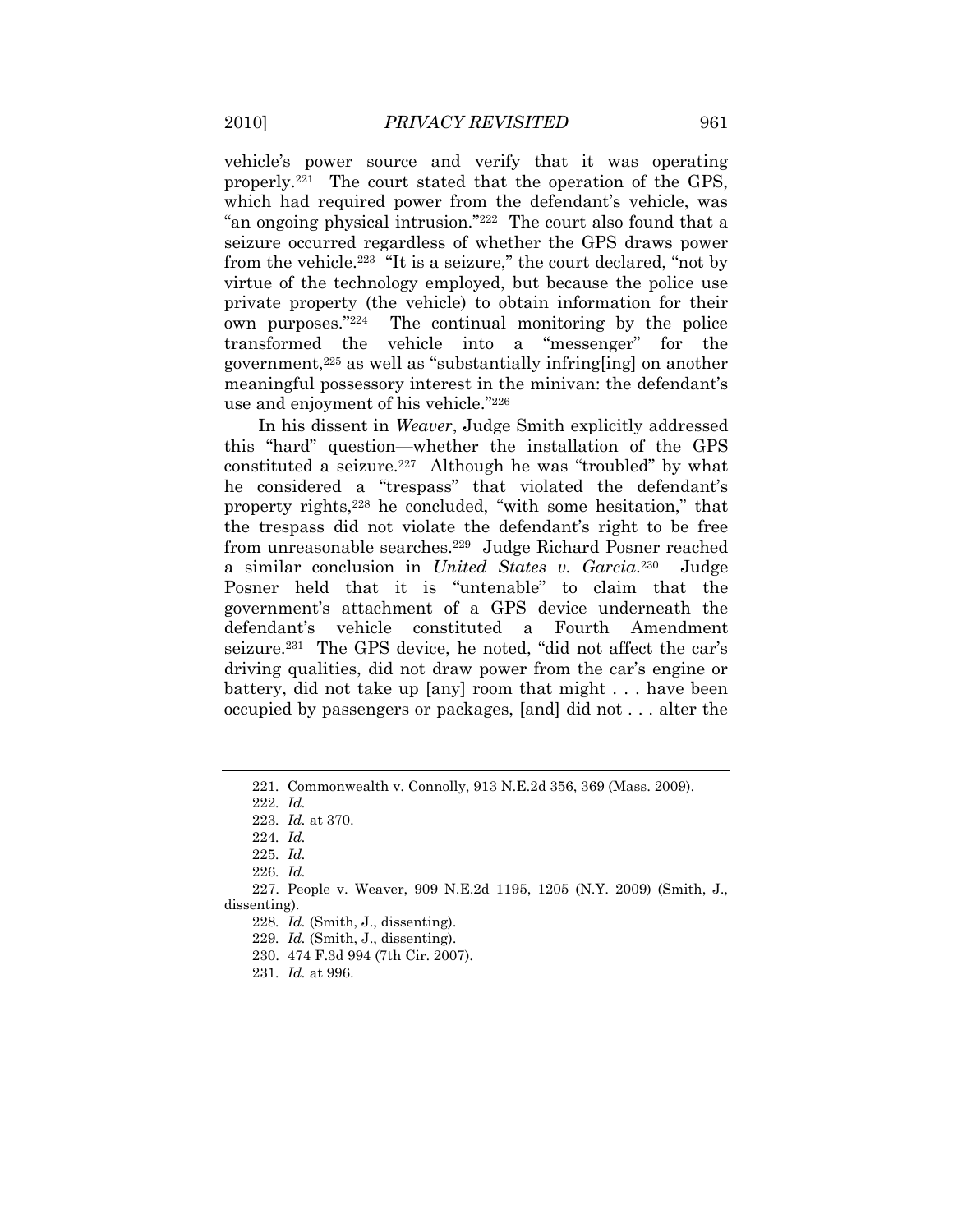car"s appearance."<sup>232</sup> In short, he said, the attachment "did not seize' the car in any intelligible sense of the word."<sup>233</sup>

However, there is an alternative interpretation of a seizure that follows the reasoning of Justice Stevens in his concurring and dissenting opinion in *United States v. Karo*.<sup>234</sup> According to Justice Stevens, by attaching an electronic monitoring device to a car, the government asserted "dominion and control" over the car,<sup>235</sup> and "in a fundamental sense . . . converted the property to its own use," thereby depriving the owner of the right to use his property exclusively.<sup>236</sup> Such interference is also "meaningful," according to Justice Stevens, because "the character of the property is profoundly different when infected with an electronic bug than when it is entirely germ free."237

Lending support to Justice Stevens's view of the meaning of a seizure is *Silverman v. United States*. 238 In *Silverman*, the Supreme Court held that the attachment of a listening device to the heating duct of an apartment building in order to overhear conversations "usurp[ed]" the owner"s property rights without his knowledge or consent.<sup>239</sup> The Court refused to consider whether such intrusion into a person's tangible property interests may have constituted a "technical trespass" under "ancient niceties of tort or real property law,"<sup>240</sup> because it clearly implicated the Fourth Amendment right of a person to exclusive and exclusionary use of his or her property.<sup>241</sup>

In his dissenting opinion in *Weaver*, Judge Smith attempted to draw a "fine distinction" between property rights and privacy rights.<sup>242</sup> Judge Smith acknowledged that the

<sup>232</sup>*. Id.*

<sup>233</sup>*. Id.*

<sup>234.</sup> 468 U.S. 705 (1984).

<sup>235</sup>*. Id.* at 730 (Stevens, J., concurring in part and dissenting in part) (""[A]ssert[ing] dominion and control" is a "seizure" in the most basic sense of the term." (quoting United States v. Jacobsen, 466 U.S. 109, 120 (1984))).

<sup>236</sup>*. Id.* at 729 (Stevens, J., concurring in part and dissenting in part). 237*. Id.* (Stevens, J., concurring in part and dissenting in part).

<sup>238.</sup> 365 U.S. 505 (1961).

<sup>239</sup>*. Id.* at 511.

<sup>240</sup>*. Id.*

<sup>241</sup>*. Id.*

<sup>242.</sup> People v. Weaver, 909 N.E.2d 1195, 1206 (N.Y. 2009) (Smith, J., dissenting).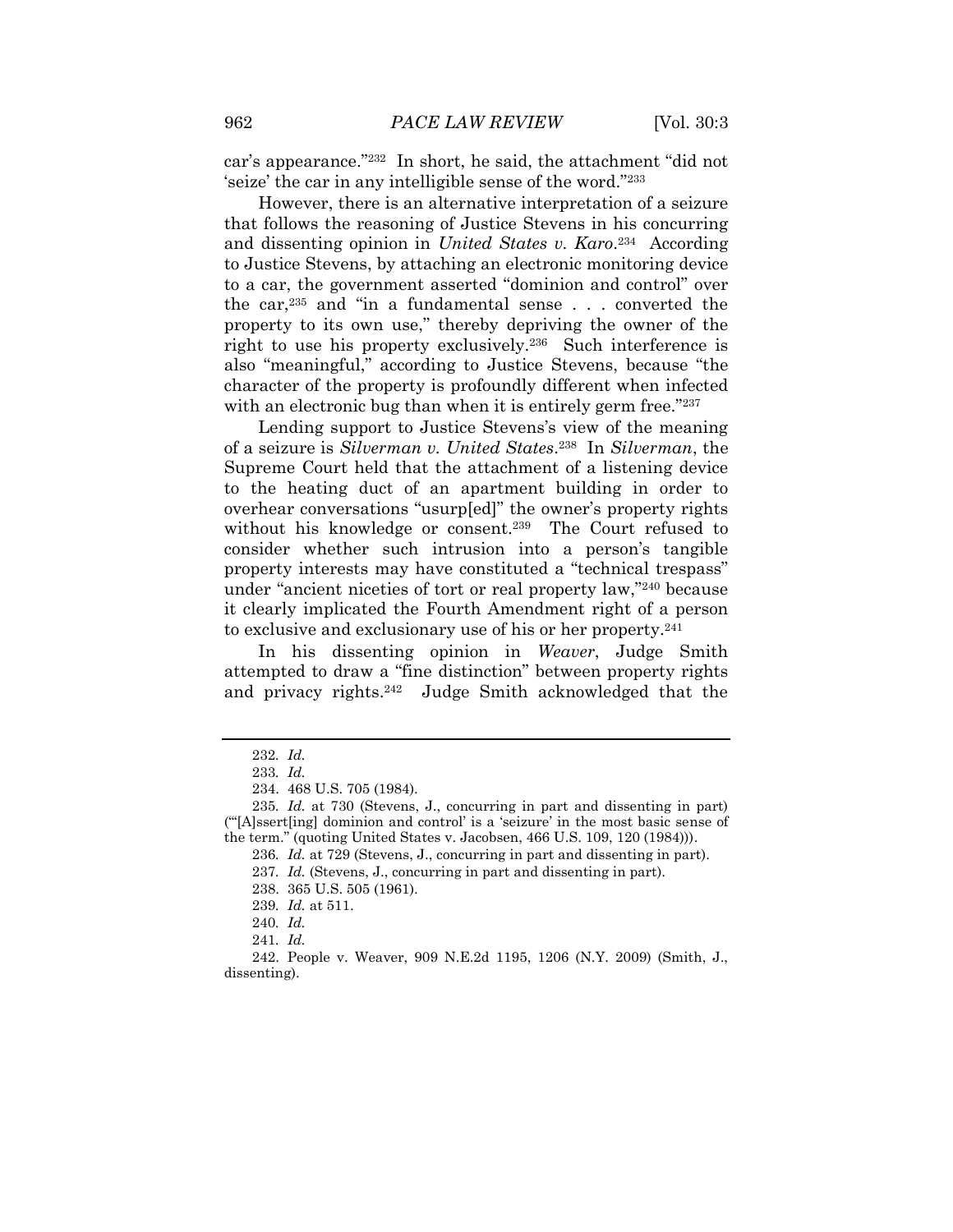police did trespass onto the defendant"s property and thereby violated his property rights.<sup>243</sup> However, according to Judge Smith, the attachment of the GPS device "did not invade his privacy."<sup>244</sup> As Judge Smith elaborated, Weaver's car was parked on a public street and "[n]o one who chooses to park in such a location can reasonably think that the outside—even the underside—of the car is in a place of privacy."<sup>245</sup> While Judge Smith acknowledged that a person may reasonably expect that others will leave his car alone and not tamper with it by sneaking underneath of it and installing electronic devices, that is not an expectation of privacy, but "an expectation of respect for one's property rights."<sup>246</sup> The distinction between a defendant's "property" interest and his "privacy" interest, Judge Smith observed, although a "fine distinction," is nevertheless a "critical" distinction.<sup>247</sup> A trespass to private property is not a search when that private property is located in a public place, Judge Smith argued, unless information is acquired that the property owner reasonably expected to keep private.<sup>248</sup> Thus, although disapproving "the idea of a police officer—or anyone else—sneaking under someone"s car in the middle of the night to attach a tracking device,"<sup>249</sup> Judge Smith concluded that however "distasteful,"<sup>250</sup> a court should not, in effect, expand privacy rights beyond those guaranteed by the state and federal constitutions.

#### IV. Conclusion

The *Katz* expectation-of-privacy test requires a person who claims the protection of the Fourth Amendment to demonstrate both a subjective expectation of privacy and an expectation of privacy that society considers reasonable. However, as this

<sup>243</sup>*. Id.* (Smith, J., dissenting).

<sup>244</sup>*. Id.* (Smith, J., dissenting).

<sup>245</sup>*. Id.* (Smith, J., dissenting).

<sup>246</sup>*. Id.* (Smith, J., dissenting).

<sup>247</sup>*. Id.* (Smith, J., dissenting).

<sup>248</sup>*. Id.* (Smith, J., dissenting). Judge Smith cited *Bond v. United States*, 529 U.S. 334 (2000) where the Court suppressed drugs discovered by a narcotics agent by manipulating the outer portion of the defendant's luggage.

<sup>249</sup>*. Weaver*, 909 N.E.2d at 1205 (Smith, J., dissenting).

<sup>250</sup>*. Id.* at 1206 (Smith, J., dissenting).